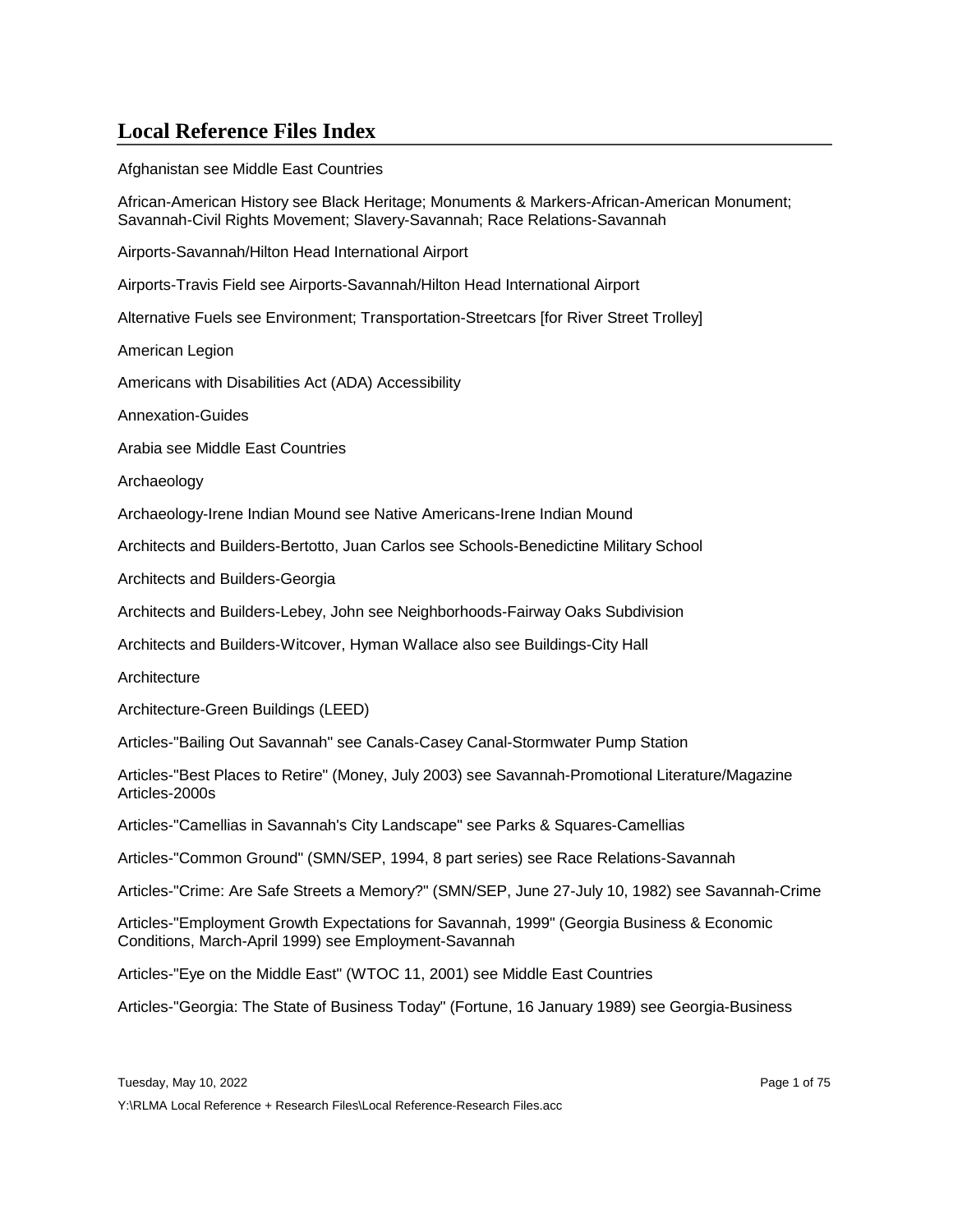Articles-"Groundwater: The Crisis Below" (SMN, October 1980) see Water-Groundwater

Articles-"Historic Savannah" (National Geographic Traveler, May/June 1989) see Savannah-Promotional Literature/Magazine Articles-1980s

Articles-"In the Footsteps of Tocqueville" (The Atlantic Monthly, October 2005) see Savannah-Promotional Literature/Magazine Articles-2000s

Articles-"Oldest City, New Momentum" (Georgia Trend, October 1998) see Savannah-Economic Conditions (Profiles/Outlooks)-1998

Articles-"Rape" (SMN Series, September 1983) see Crime-Rape

Articles-"Savannah is Hiring; Augusta is Not" (New York Times, October 2002) see Employment-Savannah

Articles-"Savannah Profile" (U. S. Airway, Attached, July 2005) see Savannah-Promotional Literature/Magazine Articles-2000s

Articles-"Savannah Takes Lead in Job Growth" (Georgia Trend, February 1998) see Employment-Savannah

Articles-"Savannah: A Guide to the Good Life" (Savannah News Press, 22 July 1984) see Savannah-Promotional Literature/Magazine Articles-1980s

Articles-"Savannah: Lure of the Water" (SKY Magazine, February 1994) see Savannah-Promotional Literature/Magazine Articles-1990s

Articles-"Savannah: The Preservation of a Unique Historic Environment for Today" (Historic Preservation Forum, Fall 1998) see Historic Preservation-Savannah

Articles-"Savannah: USArts, Strategies for the 80s" (Horizon, April 1987) see Savannah-Promotional Literature/Magazine Articles-1980s

Articles-"Schools in Crisis" (Pennysaver Report, August 9, 1989) see Schools-Public

Articles-"Seeing the New in Old Savannah" (Southern Living, July 1985) see Savannah-Promotional Literature/Magazine Articles-1980s

Articles-"The Gastonian Inn, Southern Hospitality in Savannah" (Traditional Home, Spring 1987) see Savannah-Promotional Literature/Magazine Articles-1980s

Articles-"The Ideal City" (Preservation, July/August 1998) see Savannah-Promotional Literature/Magazine Articles-1990s

Articles-"The Making of the Mayor" (Georgia Gazette, 22 Nov-19 Dec 1984) see City of Savannah-Mayors-Rousakis, John P.

Articles-"The Savannah River: Troubled Waters" (SMN December 28-31, 1988) see Rivers-Savannah River

Y:\RLMA Local Reference + Research Files\Local Reference-Research Files.acc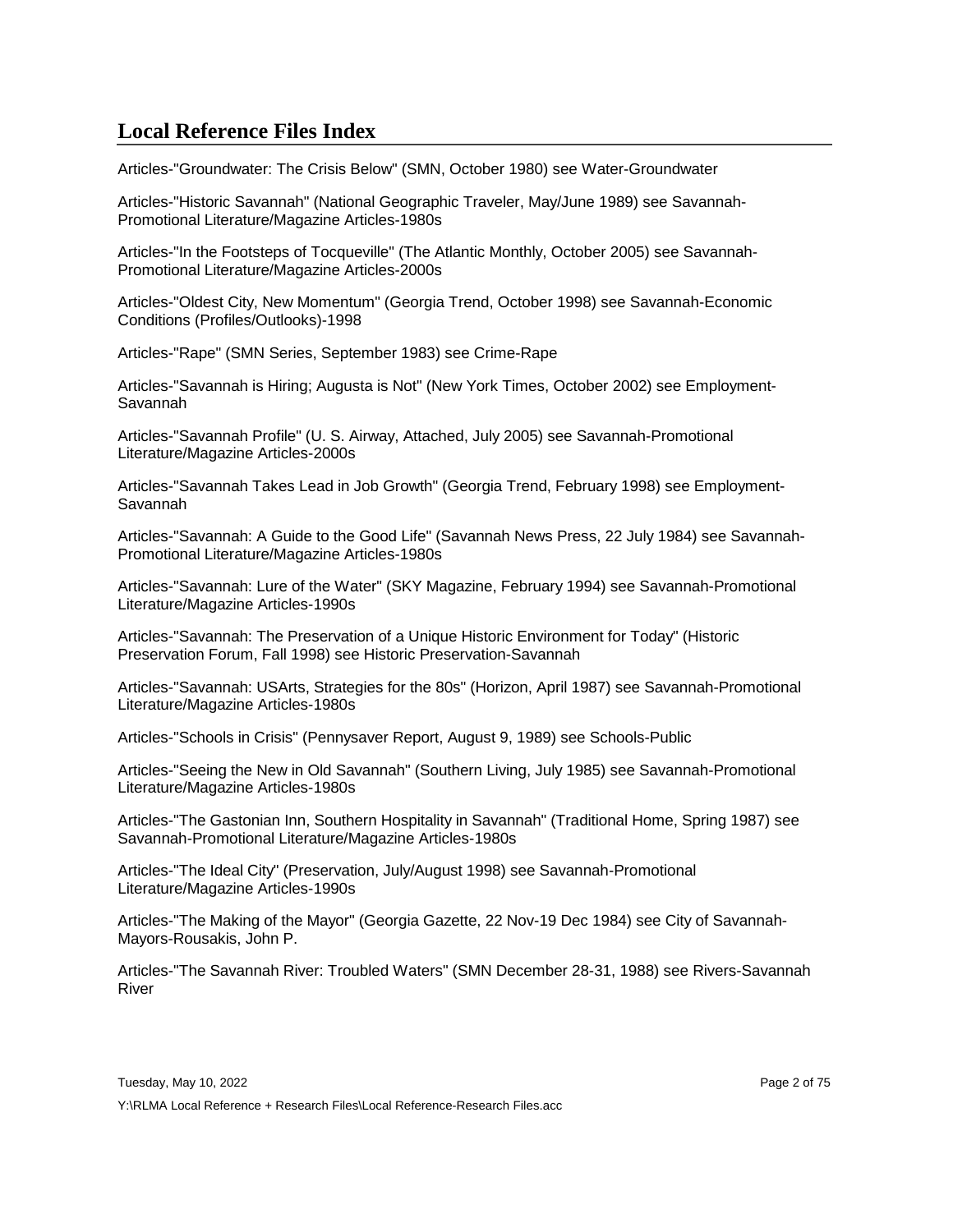Articles-"The Soft Beauty of Savannah" (Holiday, August 1968) see Savannah-Promotional Literature/Magazine Articles-1960s

Articles-"The Vamping of Savannah" (Southern Living, May 1972) see Savannah-Promotional Literature/Magazine Articles-1970s

Articles-"Trade Center New Star in Savannah" (Georgia Trend, February 1999) see Trade Centers-Savannah

Articles-"What's Doing in Savannah" (New York Times, February 12, 1989 Travel) see Savannah-Promotional Literature/Magazine Articles-1980s

Articles-"What's Doing in Savannah" (New York Times, March 17, 1985 Travel) see Savannah-Promotional Literature/Magazine Articles-1980s

Automobiles-Savannah

Awards-Georgia Oglethorpe Award see Georgia-Awards-Georgia Oglethorpe Award

Awards-Outstanding Community Investment Award see Organizations/Societies-Neighborhood Housing Services of Savannah, Inc. (NHS)

Banks-Citizens and Southern National see Buildings (general)

Bars see City of Savannah-Ordinances-Restaurants/Bars

Bicyclists see Environment [for bicycle commuters]; Sports (general); Organizations/Societies-Savannah Bicycle Campaign; Parks & Squares-Forsyth Park (general)

**Billboards** 

Biography/Genealogy-A (general)

Biography/Genealogy-Abbott, Robert Sengstacke see Monuments & Markers (general)

Biography/Genealogy-Adelman, Leonard

Biography/Genealogy-Adler, Emma see Biography/Genealogy-Savannah-20 Over 60

Biography/Genealogy-Adler, Lee see Biography/Genealogy-Savannah-20 Over 60

Biography/Genealogy-Aiken, Conrad see Biography/Genealogy-Savannah-Personalities of the Past

Biography/Genealogy-Albert, Gerrit see Biography/Genealogy-Savannah-20 Under 40

Biography/Genealogy-Amatis, Nicholas see Biography/Genealogy-Georgia Day

Biography/Genealogy-Amatis, Paul see Biography/Genealogy-Georgia Day

Biography/Genealogy-Anderson, Betty see Biography/Genealogy-Savannah Women

Biography/Genealogy-Ansari, Kevin (SPD fallen sergeant)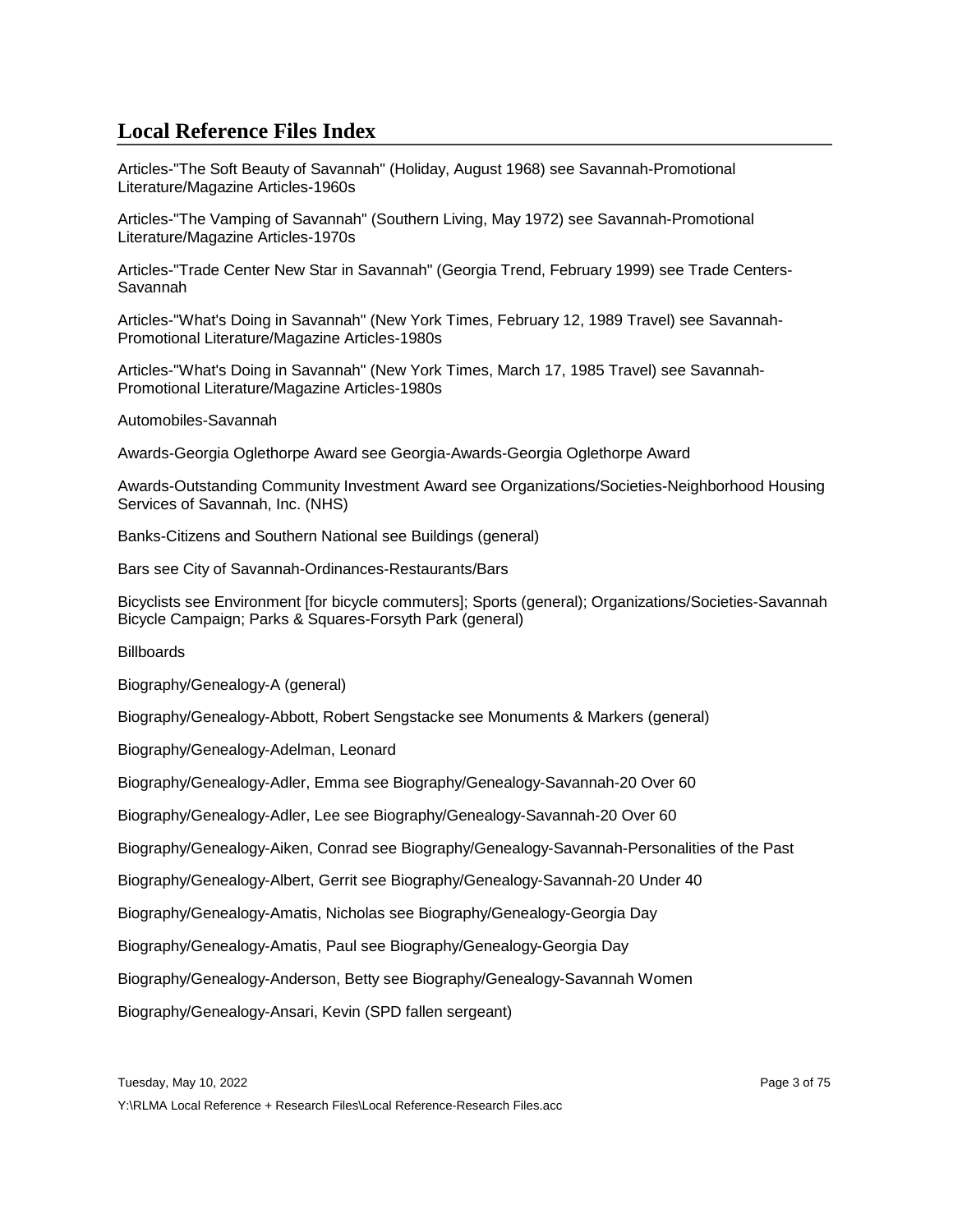Biography/Genealogy-Axon, Ellen (Mrs. Woodrow Wilson) see Biography/Genealogy-Savannah Women

Biography/Genealogy-B (general)

Biography/Genealogy-Baldwin, Abraham see Biography/Genealogy-Georgia Day

Biography/Genealogy-Barrow, Elfrida DeRenne see Biography/Genealogy-B (general)

Biography/Genealogy-Bartram, William

Biography/Genealogy-Bassett, Victor Hugo see City of Savannah-Bureaus & Departments-Bacteriologist's Office

Biography/Genealogy-Beasley, Abraham see Biography/Genealogy-Beasley, Mother Matilda Taylor

Biography/Genealogy-Beasley, Mother Matilda Taylor

Biography/Genealogy-Bell, Malcolm

Biography/Genealogy-Berendt, John see Publications-Savannah-Midnight in the Garden of Good and Evil (1994)

Biography/Genealogy-Berrien, John see Buildings-John Berrien House (322-324 East Broughton)

Biography/Genealogy-Bingault, Georges see City of Savannah-Bureaus & Departments-Park & Tree

Biography/Genealogy-Blackburn, James see City of Savannah-City Attorney

Biography/Genealogy-Boggs, Crystal see Biography/Genealogy-Savannah-20 Under 40

Biography/Genealogy-Boltzius, John Martin see Biography/Genealogy-Georgia Day

Biography/Genealogy-Bordeaux, Tom (GA House) see Biography/Genealogy-Savannah-Political Cartoons; Biography/Genealogy- B (general)

Biography/Genealogy-Bourke, Daniel J. see Biography/Genealogy-Savannah-Personalities of the Past

Biography/Genealogy-Branam, Sandy see Biography/Genealogy-Savannah-20 Over 60

Biography/Genealogy-Browne, Milton C., Jr. (SPD Lt.) see Biography/Genealogy-B (general)

Biography/Genealogy-Bryan, Andrew (Reverend) see Biography/Genealogy-Georgia Day; Biography/Genealogy-Savannah-Personalities of the Past; Churches-First African Baptist Church

Biography/Genealogy-Bryan, Jonathan

Biography/Genealogy-Bull, Taurus Ruell (Ogeechee Road greeter/waver)

Biography/Genealogy-Butler, Pierce see Slavery-Savannah-Sale Sites

Biography/Genealogy-Bynes, Frank H. see Biography/Genealogy-Savannah-Obituaries

Biography/Genealogy-Byrd, Mona see Music-Waving Girl Song

Tuesday, May 10, 2022 Page 4 of 75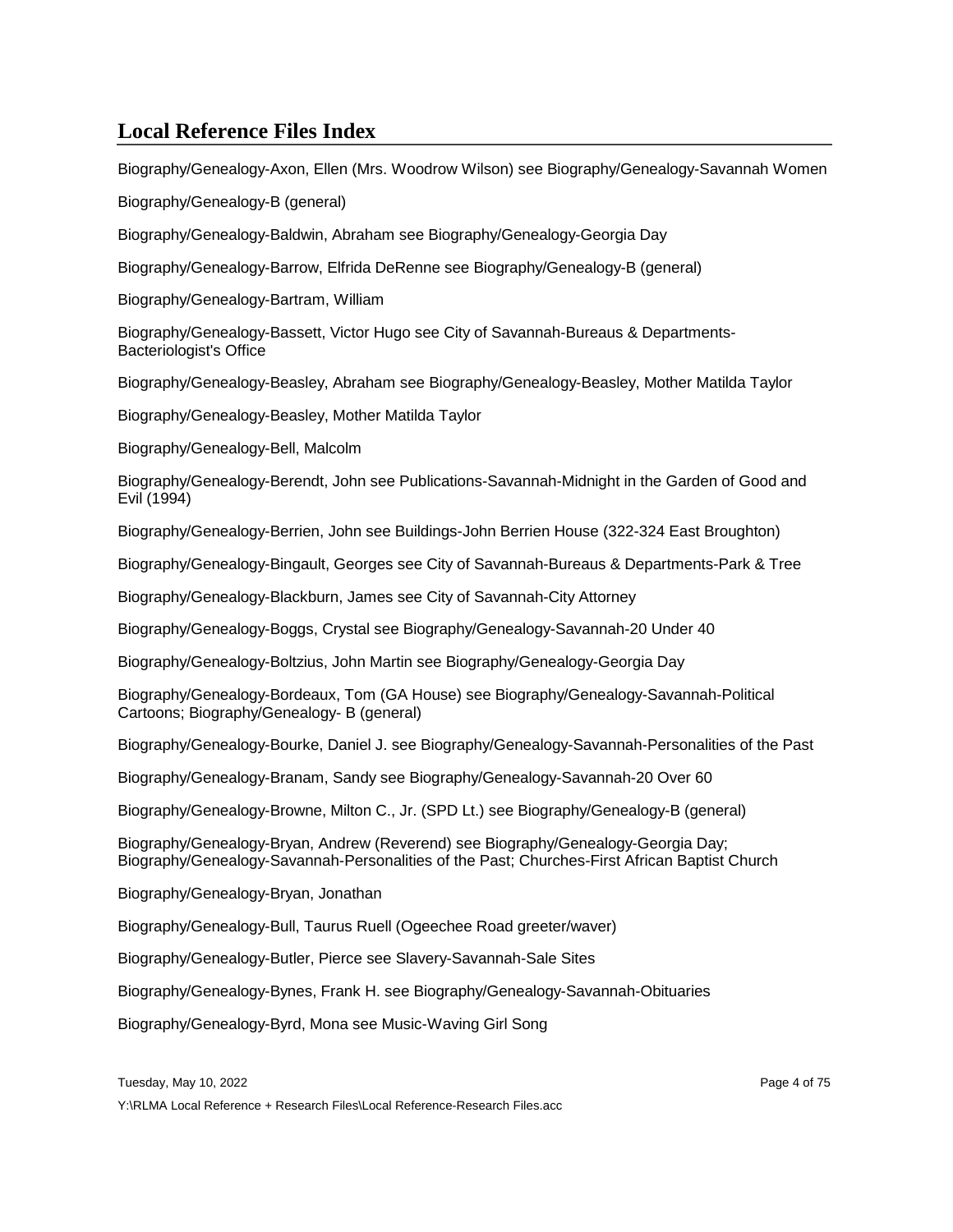Biography/Genealogy-C (general) Biography/Genealogy-Callen, Frank see Organizations/Societies-Frank Callen Boys & Girls Club Biography/Genealogy-Canty, William Ignatius "Bill" see Biography/Genealogy-Savannah-Obituaries Biography/Genealogy-Case, Paige see Biography/Genealogy-Savannah-20 Under 40 Biography/Genealogy-Cheatham, Frank S., Jr. (Judge) Biography/Genealogy-Clark, Benjamin Van also see Neighborhoods-Benjamin Van Clark Neighborhood Biography/Genealogy-Cleland, Max (US Senator) see Biography/Genealogy-Savannah-Political Cartoons Biography/Genealogy-Clemmons, John Benjamin see Biography/Genealogy-Savannah-20 Over 60 Biography/Genealogy-Clemmons, Mozelle Daily see Biography/Genealogy-Savannah-20 Over 60 Biography/Genealogy-Cluskey, Charles B. Biography/Genealogy-Cohen, Solomon Biography/Genealogy-Coleman, Joseph Thomas "Tom", Jr. see City of Savannah-Aldermen-C (general) Biography/Genealogy-Collins, Jacob S. see Neighborhoods-Benjamin Van Clark Neighborhood Biography/Genealogy-Cooper, Curtis V. Biography/Genealogy-Cooper, Curtis, V. Jr. Biography/Genealogy-Covington, Pete see Biography/Genealogy-Savannah-Obituaries Biography/Genealogy-Critz, Dale C. see Biography/Genealogy-Savannah-20 Over 60 Biography/Genealogy-D (general) Biography/Genealogy-Daffin, Philip Dickinson also see Parks & Squares-Daffin Park Biography/Genealogy-Davis, Ulysses see Biography/Genealogy-Georgia Day Biography/Genealogy-Davis, William "Bill" see Biography/Genealogy-Savannah-Obituaries Biography/Genealogy-Deen, Paula also see Biography/Genealogy-Savannah-Women Biography/Genealogy-D'Estaing, Charles-Henri, Comte see Biography/Genealogy-Georgia Day Biography/Genealogy-Deveaux, John H. also see Biography/Genealogy-Georgia Day Biography/Genealogy-Donnelly, Felix, Monsgr. see Biography/Genealogy-Savannah-Obituaries Biography/Genealogy-Dorsey, Margaret Biography/Genealogy-E (general)

Tuesday, May 10, 2022 **Page 5 of 75**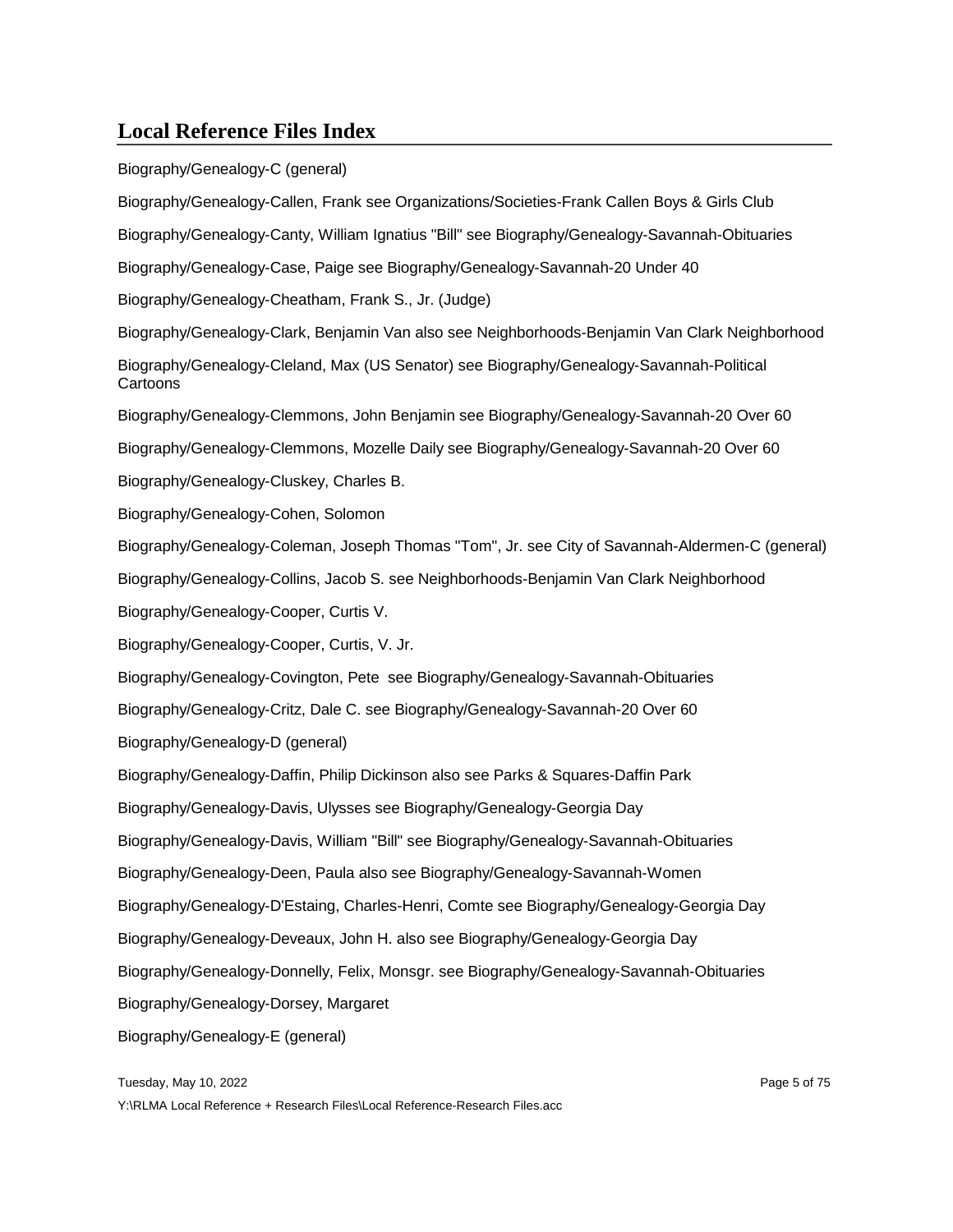Biography/Genealogy-Eason, Gregory Vaughn, Sr. see Biography/Genealogy-Savannah-20 Under 40 Biography/Genealogy-Erickson, Ted Biography/Genealogy-Estill, John Holbrook (1840-1907) Biography/Genealogy-F (general) Biography/Genealogy-Fay, Martha see Biography/Genealogy-Savannah-20 Over 60 Biography/Genealogy-Field, Louise see Biography/Genealogy-Savannah-Obituaries Biography/Genealogy-Flavien, Frantz see Biography/Genealogy-Savannah-Obituaries Biography/Genealogy-Formey, Henderson Edward, Jr. see Biography/Genealogy-Savannah-Obituaries Biography/Genealogy-Foster, Fred see Biography/Genealogy-Savannah-20 Over 60 Biography/Genealogy-Fowlkes, Alida Harper see Biography/Genealogy-F (general) Biography/Genealogy-Fraser, Charles also see Biography/Genealogy-Savannah-Obituaries Biography/Genealogy-Freeman, James Harold see Biography/Genealogy-Savannah-20 Over 60 Biography/Genealogy-Gadsden, Eugene Biography/Genealogy-Gannam, George K. Biography/Genealogy-Gardner, Don see City of Savannah-Bureaus & Departments-Park & Tree Biography/Genealogy-Geil, Jacob see City of Savannah-Aldermen-Schwarz, John Biography/Genealogy-George, Dorothy see Biography/Genealogy-Savannah-20 Over 60 Biography/Genealogy-Georgia Day Biography/Genealogy-Gordon, Arthur see Biography/Genealogy-Savannah-Obituaries Biography/Genealogy-Grant, Alexander, Jr. Biography/Genealogy-Greene, Caty see Biography/Genealogy-Savannah Women Biography/Genealogy-Greene, Nathanael also see Monuments & Markers-Greene, Nathanael **Monument** Biography/Genealogy-H (general) Biography/Genealogy-Habersham family

Biography/Genealogy-Hackney, Donald see Biography/Genealogy-Savannah-Obituaries; City of Savannah-Bureaus & Departments-Sanitation-Bureau Chiefs

Tuesday, May 10, 2022 Page 6 of 75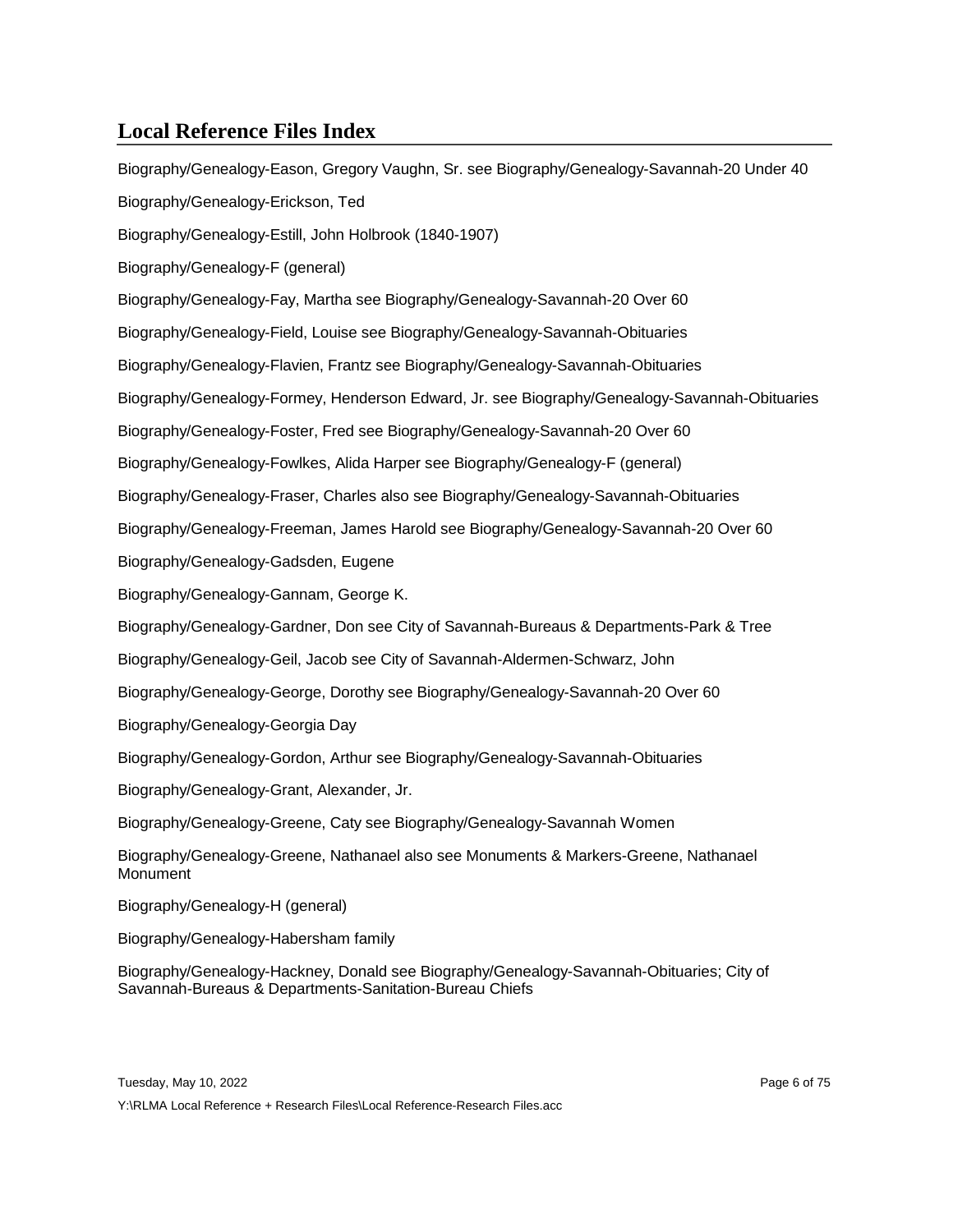Biography/Genealogy-Hagar (Isle of Hope slave) see Biography/Genealogy-Law, Westley Wallace "W. W."

Biography/Genealogy-Herty, Charles Holmes see Biography/Genealogy-Georgia Day

Biography/Genealogy-Hogg, John B. (aka John B. Howard; City Surveyor) see Biography/Genealogy-H (general)

Biography/Genealogy-Holmes, James

Biography/Genealogy-Hopkey, Sophy see Biography/Genealogy-Savannah Women

Biography/Genealogy-Hornstein, Julius "Boo" see Biography/Genealogy-Savannah-20 Over 60

Biography/Genealogy-Houstoun, Patrick, Sir see Biography/Genealogy-Georgia Day

Biography/Genealogy-Hunter, Anna Colquitt see Biography/Genealogy-Savannah-Personalities of the Past

Biography/Genealogy-Hunter, Frank O'Driscoll see Biography/Genealogy-Savannah-Personalities of the Past

Biography/Genealogy-Izzo, Thomas E. "Tom" see Biography/Genealogy-Savannah-Obituaries

Biography/Genealogy-J (general)

Biography/Genealogy-Jackson, James (Governor) see Biography/Genealogy-Georgia Day

Biography/Genealogy-Jackson, Lester (GA House) see Biography/Genealogy-Savannah-Political **Cartoons** 

Biography/Genealogy-Jackson, Maynard (Atlanta mayor)

Biography/Genealogy-Jackson, William "Bill" see Biography/Genealogy-Savannah-20 Over 60

Biography/Genealogy-Jay, William see Architects and Builders-Georgia

Biography/Genealogy-Jepson, Bob

Biography/Genealogy-Jilk, David see Biography/Genealogy-Savannah-20 Under 40

Biography/Genealogy-Johnson, Eric (GA Senate) see Biography/Genealogy-Savannah-Political Cartoons

Biography/Genealogy-Johnson, Mary Ellen see City of Savannah-Bureaus & Departments-Leisure **Services** 

Biography/Genealogy-Jones, John Paul

Biography/Genealogy-Jones, Myrtle

Biography/Genealogy-Jones, Noble see Biography/Genealogy-Georgia Day

Tuesday, May 10, 2022 **Page 7 of 75**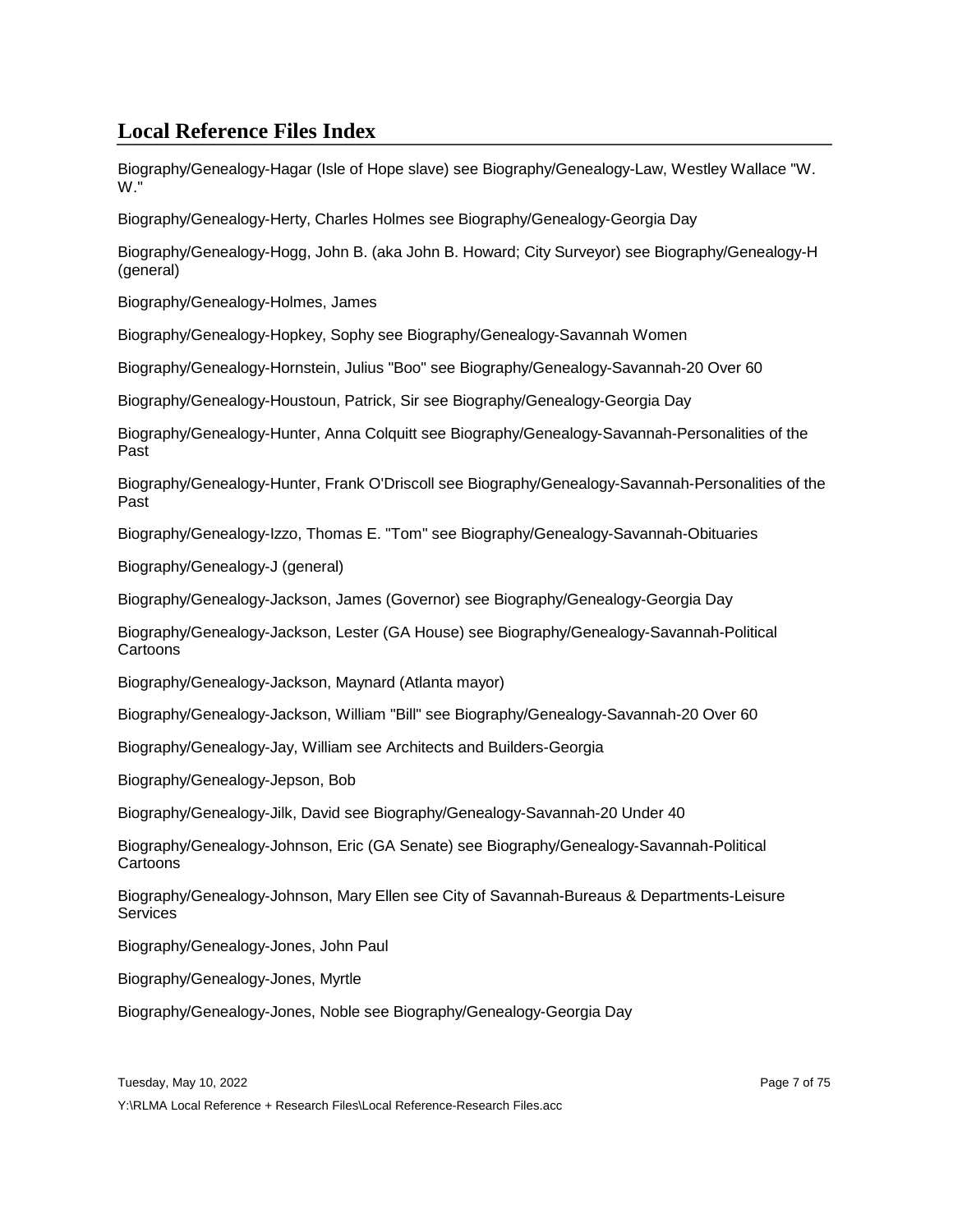Biography/Genealogy-K (general)

Biography/Genealogy-Kahn, Baldwin "Buddy" see Biography/Genealogy-Savannah-Obituaries

Biography/Genealogy-Kelly, Emma ("Lady of 6,000 Songs")

Biography/Genealogy-Knight, William "Bill," Jr. see Biography/Genealogy-Savannah-Personalities of the Past

Biography/Genealogy-Kops, Julian deBruyn (City Surveyor/Engineer) see Biography/Genealogy-K (general)

Biography/Genealogy-Krapf, Brian see Biography/Genealogy-Savannah-20 Under 40

Biography/Genealogy-Kravitch, Phyllis see Biography/Genealogy-Savannah Women

Biography/Genealogy-L (general)

Biography/Genealogy-Ladson, Ruth Glover

Biography/Genealogy-Lafayette, Marquis de see Biography/Genealogy-Savannah-Personalities of the Past; Museums & Historic Sites-Davenport House

Biography/Genealogy-Lane, Mills Bee, IV

Biography/Genealogy-Lanier, Patrick Henry (City Sanitation worker) see Biography/Genealogy-L (general)

Biography/Genealogy-Lattimore, William, Sr. see Biography/Genealogy-Savannah-Obituaries

Biography/Genealogy-Law, Westley Wallace "W. W." also see Biography/Genealogy-Savannah-Obituaries; Biography/Genealogy-Savannah-20 Over 60; City of Savannah-Bureaus & Departments-Leisure Services-Neighborhood Centers & Playgrounds

Biography/Genealogy-Law, Westley Wallace "W. W."-Interview Transcripts

Biography/Genealogy-Lawton, Joseph see Biography/Genealogy-Savannah-20 Under 40

Biography/Genealogy-LeBey, John see Biography/Genealogy-Savannah-Obituaries

Biography/Genealogy-Lee, Clermont

Biography/Genealogy-Lee, Robert E., General

Biography/Genealogy-Leigh, Jack see Biography/Genealogy-L (general)

Biography/Genealogy-Lightner, Bede Charles, Rev. see Biography/Genealogy-Savannah-Obituaries

Biography/Genealogy-Lipps, Emma Truslow see Schools-Massie School

Biography/Genealogy-Longworth, Nicholas

Tuesday, May 10, 2022 Page 8 of 75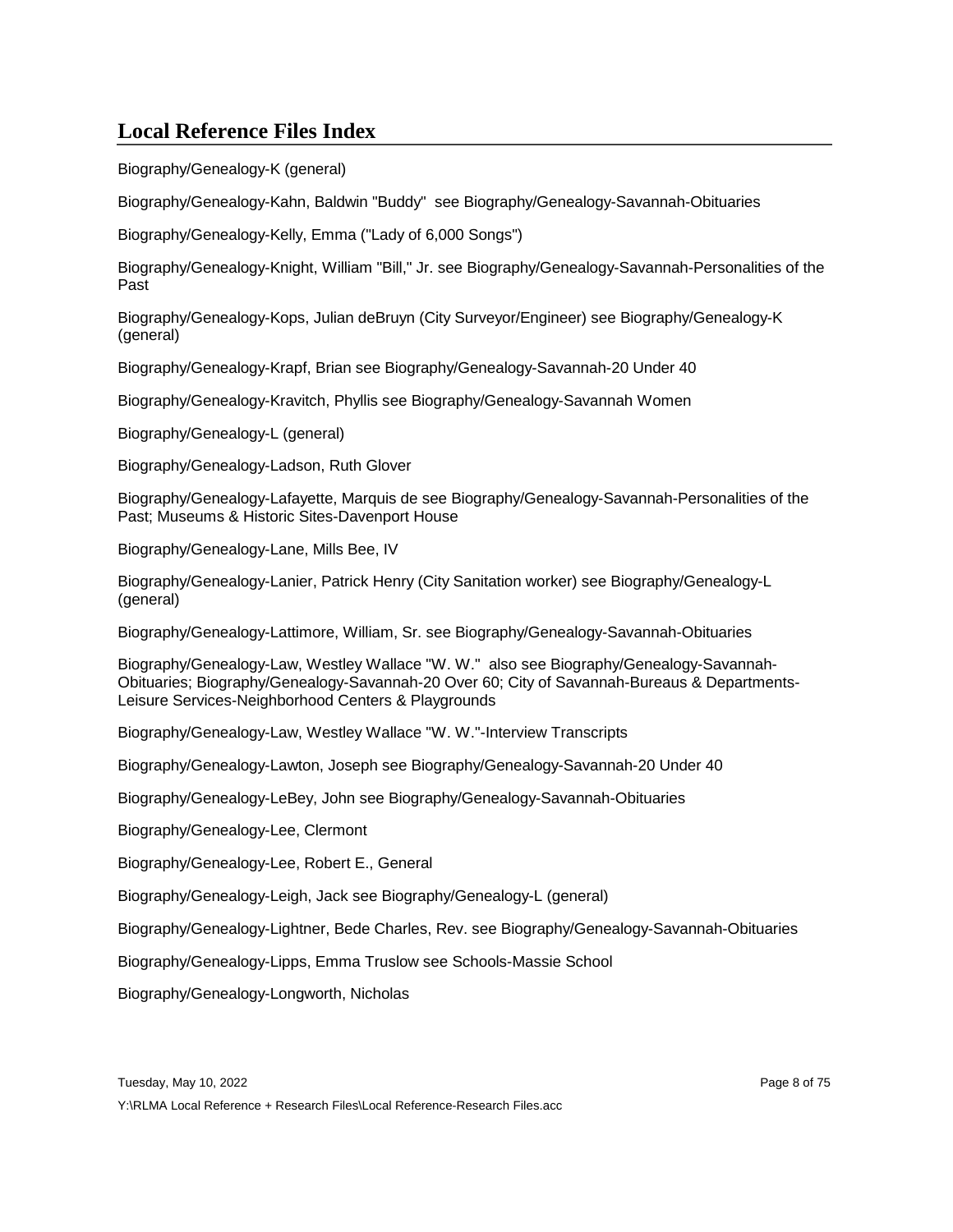Biography/Genealogy-Low, Juliette Gordon "Daisy" see Biography/Genealogy-Georgia Day; Biography/Genealogy-Savannah-Personalities of the Past; Biography/Genealogy-Savannah Women

Biography/Genealogy-Lowe, Ronald, Sr. see Biography/Genealogy-Savannah-Obituaries

Biography/Genealogy-Luck, John V. see Biography/Genealogy-Savannah-Obituaries

Biography/Genealogy-M (general)

Biography/Genealogy-Magwood, Horace, Jr. see Biography/Genealogy-Savannah-Obituaries

Biography/Genealogy-Mahany, Eugene see Biography/Genealogy-Savannah-Obituaries

Biography/Genealogy-Manack, Max see Biography/Genealogy-Savannah-20 Under 40

Biography/Genealogy-Marlowe, William Frances see City of Savannah-Bureaus & Departments-Police-**Histories** 

Biography/Genealogy-Marshall, Andrew C. see Biography/Genealogy-M (general)

Biography/Genealogy-Martus, Florence see Biography/Genealogy-Savannah Women; Biography/Genealogy-Savannah-Personalities of the Past

Biography/Genealogy-Mazo, Albert see Biography/Genealogy-Savannah-Obituaries

Biography/Genealogy-McConnell, Jack B. see Biography/Genealogy-Savannah-20 Over 60

Biography/Genealogy-McCorkle, Robert "Bob"

Biography/Genealogy-McIntire, James William see Biography/Genealogy-Savannah-Obituaries

Biography/Genealogy-McIntosh, John see Biography/Genealogy-Savannah-20 Over 60

Biography/Genealogy-McIntosh, Lachlan see Biography/Genealogy-Savannah-Personalities of the Past

Biography/Genealogy-McLaughlin, John, Lt. Gen. (Ret. Marines) see Biography/Genealogy-Savannah-**Obituaries** 

Biography/Genealogy-McMillian, Matthew P. "Buby," Jr. see Biography/Genealogy-Savannah-Obituaries

Biography/Genealogy-Mercer, Johnny

Biography/Genealogy-Meszar, Frank see Biography/Genealogy-Savannah-Obituaries

Biography/Genealogy-Meyer, Lee J. see Architects and Builders-Georgia

Biography/Genealogy-Meyerhoff, Eric see also Monuments and Markers-World War II Memorial

Biography/Genealogy-Miley, Kelie see Biography/Genealogy-Savannah-20 Under 40

Biography/Genealogy-Minis, Abigail see Biography/Genealogy-Georgia Day

Biography/Genealogy-Mitchell, William Travis see Biography/Genealogy-M (general)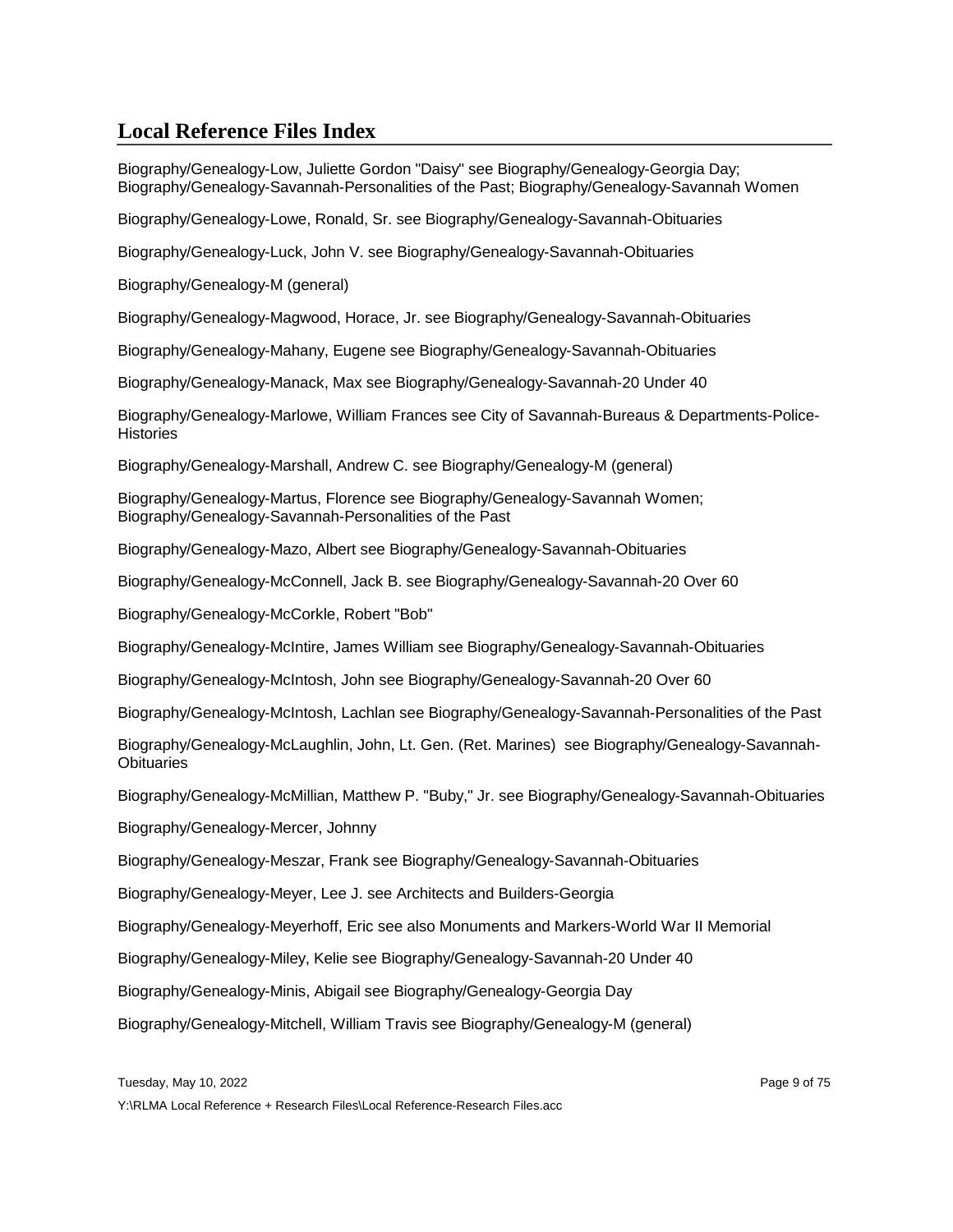Biography/Genealogy-Morris, Bob

Biography/Genealogy-Morrison, Howard

Biography/Genealogy-Musgrove, Mary also see Biography/Genealogy-Georgia Day; Biography/Genealogy-Savannah Women

Biography/Genealogy-Negron, George see Biography/Genealogy-Savannah-20 Over 60

Biography/Genealogy-Negron, Yolanda see Biography/Genealogy-Savannah-20 Over 60

Biography/Genealogy-Nunes, Samuel see Biography/Genealogy-Georgia Day

Biography/Genealogy-O'Connor, Flannery see Biography/Genealogy-Georgia Day; Biography/Genealogy-Savannah-Personalities of the Past; Museum & Historic Sites-Flannery O'Connor Childhood Home

Biography/Genealogy-Oglethorpe, James Edward also see Biography/Genealogy-Georgia Day

Biography/Genealogy-O'Neill, Willie

Biography/Genealogy-P (general)

Biography/Genealogy-Palmer, Carl see Organizations/Societies-Chatham Area Transit (CAT)

Biography/Genealogy-Patterson, Paige see Biography/Genealogy-Savannah-20 Under 40

Biography/Genealogy-Petrea, James see Cities & Towns-Georgia-Thunderbolt

Biography/Genealogy-Pierpont, James Lord see Biography/Genealogy-Savannah-Personalities of the Past; Music-"Jingle Bells" and Biography/Genealogy-P (general)

Biography/Genealogy-Pinckney, Clementa see Biography/Genealogy-Savannah-20 Under 40

Biography/Genealogy-Plummer, Annie "Dictionary Lady"

Biography/Genealogy-Price, Eugenia see Biography/Genealogy-Savannah-Personalities of the Past

Biography/Genealogy-Pulaski, Casimir

Biography/Genealogy-R (general)

Biography/Genealogy-Raskin, Anita see Biography/Genealogy-Savannah-Obituaries

Biography/Genealogy-Ray, Mary Helen see City of Savannah-Commissions-Park & Tree Commission-Ray, Mary Helen

Biography/Genealogy-Reeves, Addie see Biography/Genealogy-Savannah-20 Over 60

Biography/Genealogy-Reiter, Beth see City of Savannah-Commissions-Metropolitan Planning **Commission** 

Biography/Genealogy-Reynolds, Billy D. Sr. see Biography/Genealogy-Savannah-20 Under 40

Tuesday, May 10, 2022 Page 10 of 75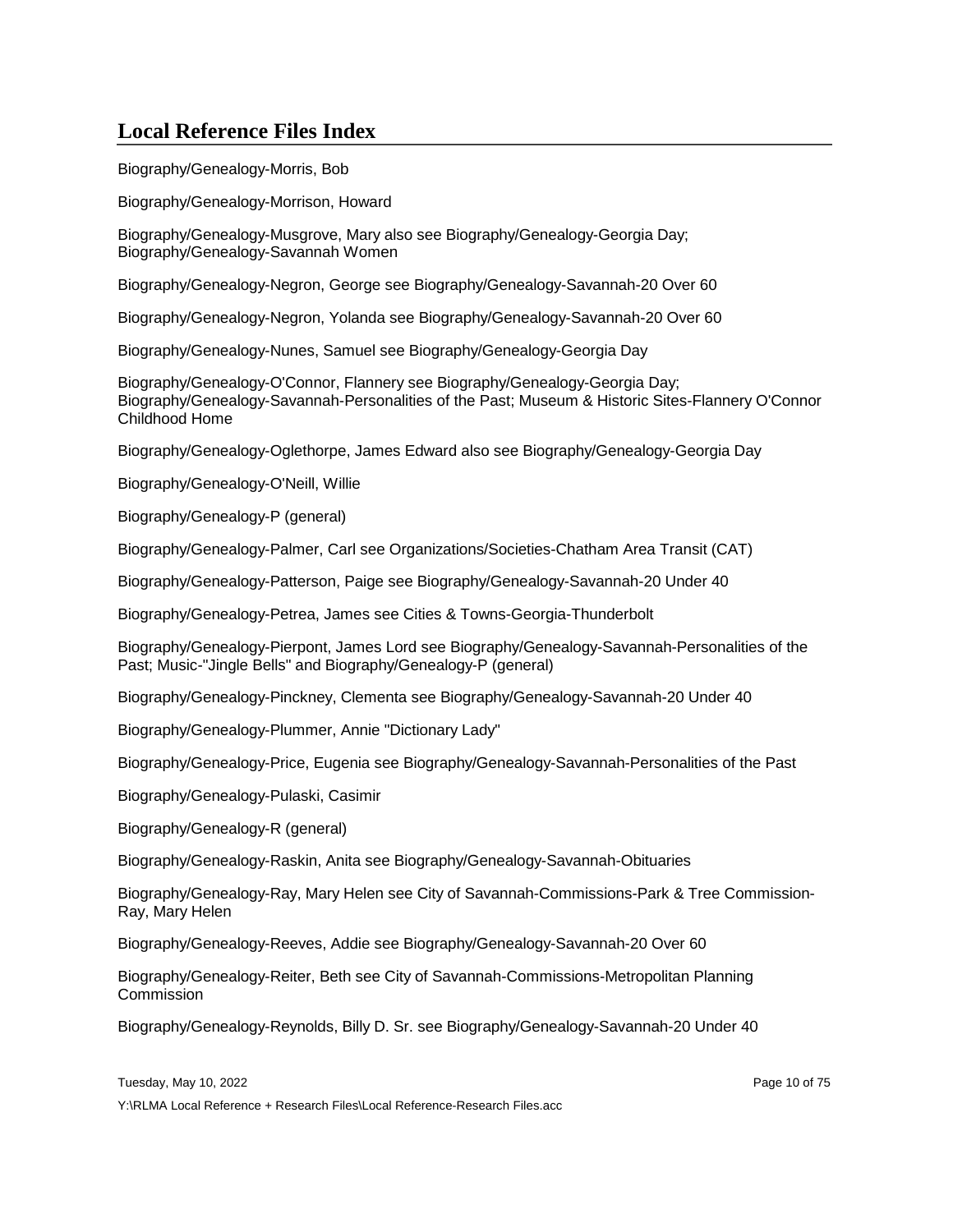Biography/Genealogy-Rockwell, W. O. D. (City Engineer) see Parks & Squares-Rockwell Park Biography/Genealogy-Rossiter, Inez Coleman see Biography/Genealogy-Savannah-Obituaries Biography/Genealogy-S (general) Biography/Genealogy-Savannah-20 Over 60 Biography/Genealogy-Savannah-20 Under 40 Biography/Genealogy-Savannah-20 Who Made a Difference Biography/Genealogy-Savannah-Obituaries Biography/Genealogy-Savannah-Personalities of the Past Biography/Genealogy-Savannah-Political Cartoons Biography/Genealogy-Savannah-Women Biography/Genealogy-Schaaf, Jack see Sports (general) Biography/Genealogy-Scott, Walter Coke see Biography/Genealogy-Savannah-Obituaries Biography/Genealogy-Seiler, Sonny see Sports (general) Biography/Genealogy-Sheehan, Mary and Ellen O'Regan Sheehan Biography/Genealogy-Sheftall family Biography/Genealogy-Simmons, Wayne see Biography/Genealogy-Savannah-Obituaries Biography/Genealogy-Smith, Gaye see Biography/Genealogy-Savannah-20 Under 40 Biography/Genealogy-Smith, William Eugene (original "Mysterious Santa") see Biography/Genealogy-S (general) Biography/Genealogy-Sorrel, G. Moxley see Biography/Genealogy-Savannah-Personalities of the Past Biography/Genealogy-Space, Jay see Biography/Genealogy-Savannah-20 Under 40 Biography/Genealogy-Stacey, Hollis see Biography/Genealogy-Savannah Women Biography/Genealogy-Swanson, Olivia see Biography/Genealogy-Savannah-20 Over 60 Biography/Genealogy-T (general) Biography/Genealogy-Telfair, Mary see Biography/Genealogy-Georgia Day; Biography/Genealogy-Savannah Women Biography/Genealogy-Tenenbaum, Arnold also see Biography/Genealogy-Savannah-20 Over 60

Biography/Genealogy-Thomas, Cora Bett see Biography/Genealogy-Savannah-Women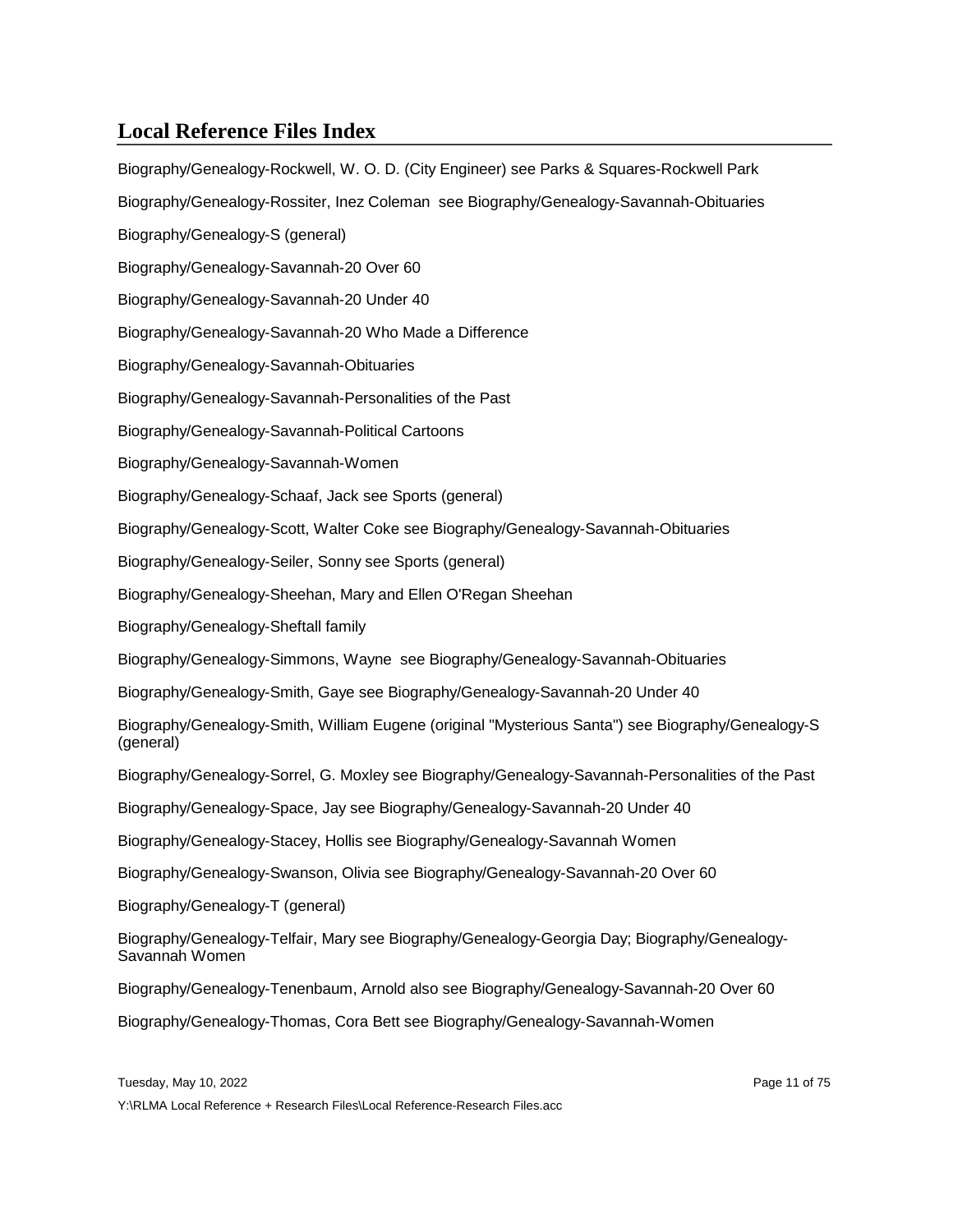Biography/Genealogy-Thomas, Regina (GA Senate) see Biography/Genealogy-Savannah-Political Cartoons

Biography/Genealogy-Todaro, Thomas "Tom" see City of Savannah-Bureaus & Departments-Public **Development** 

Biography/Genealogy-Tomochichi also see Biography/Genealogy-Georgia Day

Biography/Genealogy-Tondee, Peter see Biography/Genealogy-Georgia Day

Biography/Genealogy-Traub, Herb see Biography/Genealogy-T (general)

Biography/Genealogy-Traub, Herb, Jr. see Biography/Genealogy-Savannah-20 Over 60

Biography/Genealogy-Tucker, Francis Bland, Dr. see Biography/Genealogy-Savannah-Personalities of the Past

Biography/Genealogy-Varnedoe, Gordon S. also see Biography/Genealogy-Georgia Day

Biography/Genealogy-Vincent, Audrey see Biography/Genealogy-Savannah-20 Over 60

Biography/Genealogy-W (general)

Biography/Genealogy-Walden, Tracy see City of Savannah-Bureaus & Departments-Police

Biography/Genealogy-Wallace, Paula S. (formerly Rowan) see Biography-Savannah-Women; Schools-Savannah College of Art & Design

Biography/Genealogy-Warnock, Charles R., Jr. see Biography/Genealogy-Savannah-20 Over 60

Biography/Genealogy-Watson, Stacy see Biography/Genealogy-Savannah-20 Under 40

Biography/Genealogy-Waynick, Jimmy Ray (SFD Dispatcher) see Biography/Genealogy-W (general)

Biography/Genealogy-Wellard, Carl see Biography/Genealogy-Savannah-Obituaries

Biography/Genealogy-Wesley, John also see Biography/Genealogy-Savannah-Personalities of the Past

Biography/Genealogy-Wessels, Charles Henry see Biography/Genealogy-Savannah-Obituaries

Biography/Genealogy-West, Eleanor "Sandy" Torrey also see Islands-Georgia (general)

Biography/Genealogy-Whiney, Eli see Biography/Genealogy-W (general)

Biography/Genealogy-Whitefield, George see Biography/Genealogy-Georgia Day; Biography/Genealogy-Savannah-Personalities of the Past

Biography/Genealogy-Wilkes, Sema (1907-2002) also see Biography/Genealogy-Savannah-Obituaries

Biography/Genealogy-Williams, Caroline J., Dr. see Biography/Genealogy-Savannah-Obituaries

Biography/Genealogy-Williams, Jim also see Publications-Savannah-Midnight in the Garden of Good and Evil (1994)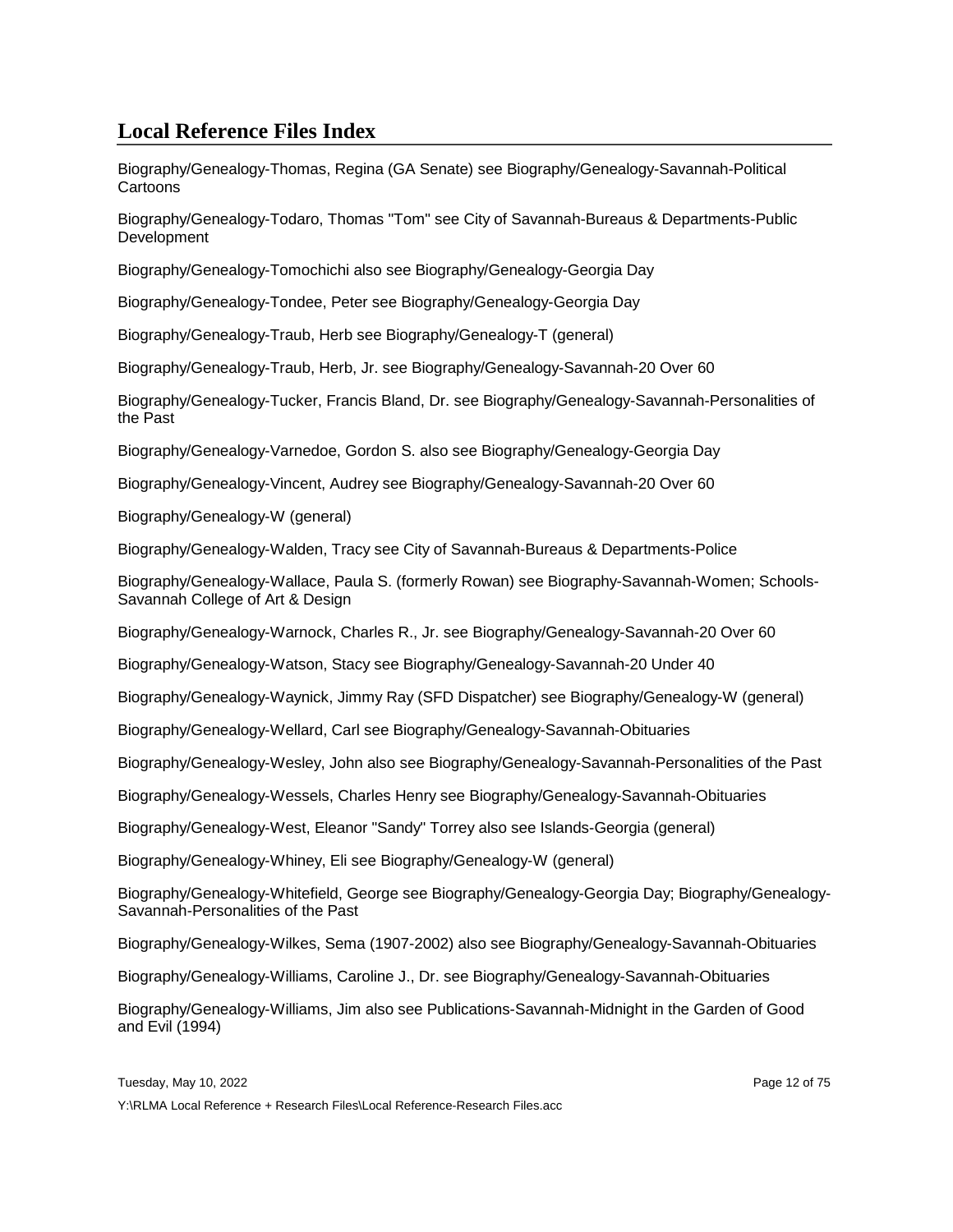Biography/Genealogy-Willoughby, Mary see Biography/Genealogy-Savannah-20 Under 40 Biography/Genealogy-Winstedt, C. W. (Carl William) Biography/Genealogy-Witcover, Hyman Wallace Biography/Genealogy-Worel, Chris see Biography/Genealogy-Savannah-20 Under 40 Biography/Genealogy-Young, Andrew Biography/Genealogy-Z (general) Black Heritage (Savannah & Georgia) 1990s also see Race Relations-Savannah Black Heritage (Savannah & Georgia) 2000-2003 also see Race Relations-Savannah Black Heritage (Savannah & Georgia) 2004-2005 also see Race Relations-Savannah Black Heritage (Savannah & Georgia) 2006 also see Race Relations-Savannah Black Heritage (Savannah & Georgia) 2007- also see Race Relations-Savannah Black Heritage see Race Relations-Savannah; Savannah-Civil Rights Movement Blight see City of Savannah-Bureaus & Departments-Public Development-Blight Eradication; City of Savannah-Bureaus & Departments-Property Maintenance Board of Elections see Chatham County-Elections Board Books-Savannah see Publications-Savannah Bridges (general) Bridges-Hutchinson Island Railroad Bridge Bridges-Talmadge Bridge/Savannah River Bridge Builders see Architects and Builders-Georgia Buildings (general) 1 of 2 Buildings (general) 2 of 2 Buildings-Arena (Westside) also see City of Savannah-Bureaus & Departments-Civic Center; Sports-Hockey-Savannah Ghost Pirates; Buildings-Water Works Pump House Buildings-Barracks (The Barracks) Buildings-Broughton Municipal Building (BMB) also see Buildings (general) Buildings-C. B. Grant Neighborhood Center (formerly Richards Street Recreation Center)

Buildings-Cathedral of St. John the Baptist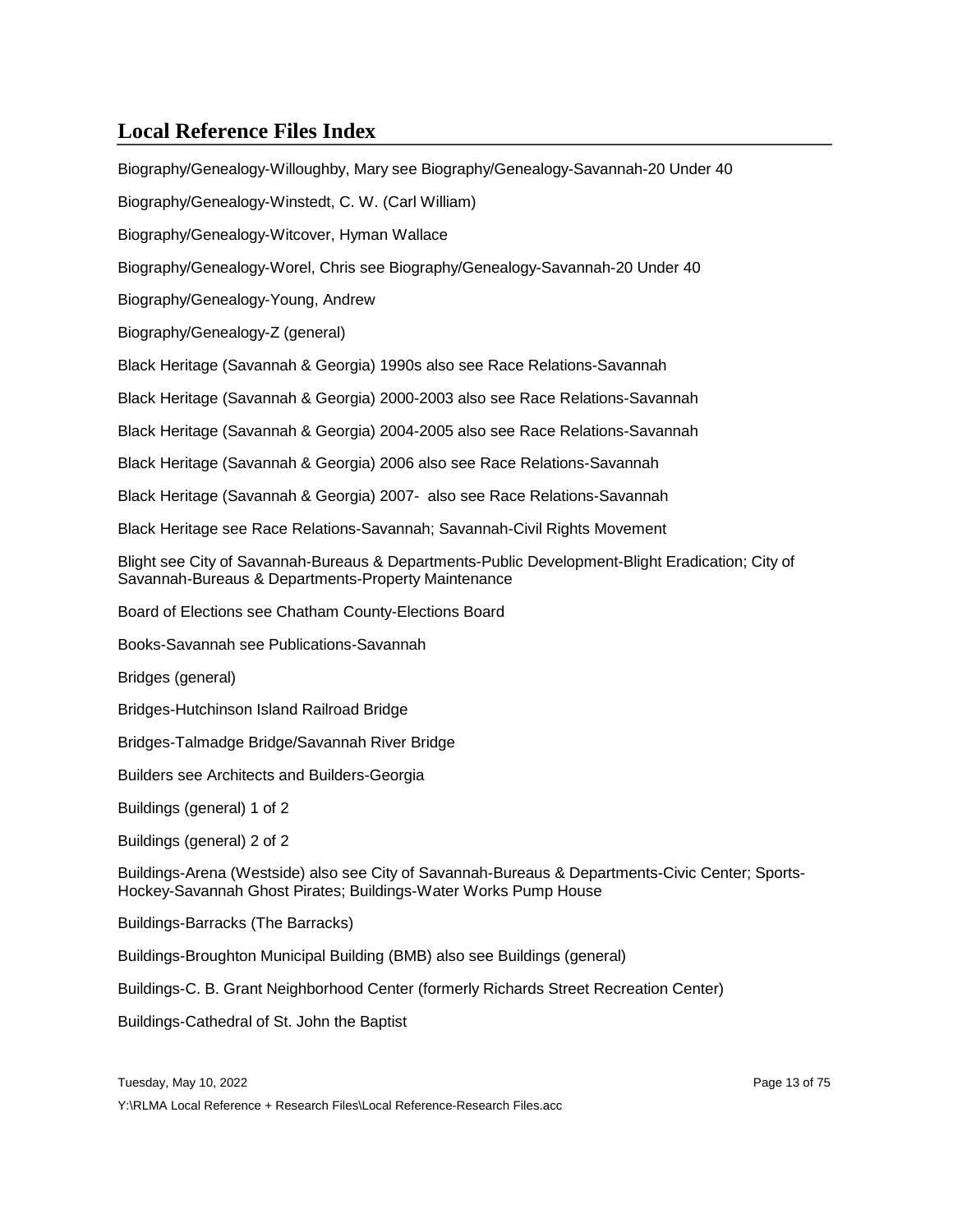Buildings-Cay Building also see Parks & Squares-Ellis Square Buildings-City Exchange (Bay Street at Bull Street) Buildings-City Hall (general) 1 of 2 Buildings-City Hall (general) 2 of 2 Buildings-City Hall-Centennial Buildings-City Hall-Council Chamber Buildings-City Hall-Dome Buildings-City Hall-Exhibits Buildings-City Hall-Furnishings Buildings-City Hall-Plans Buildings-City Lot-Henry Rose Carter Laboratory Buildings-City Market also see Parks & Squares-Ellis Square Buildings-City Market-Market History Buildings-City Market-Plans Buildings-Cluskey Embankment Stores (Factors' Walk) also see Biography/Genealogy-Cluskey, Charles B. Buildings-Commerce Row (West Bay Street) see Buildings (general) Buildings-Cotton Exchange-"Red Lion" Fountain 1 of 2 Buildings-Cotton Exchange-"Red Lion" Fountain 2 of 2 Buildings-County Courthouse (Chatham County) also see Buildings (general) Buildings-Drayton Tower also see Buildings (general) Buildings-Dutch Coffee Pot Church (William Jay) see Buildings (general)

Buildings-Eisenhower Youth Complex see Sports-Baseball

Buildings-Federal Buildings (Telfair Square) also see Buildings (general)

Buildings-Fire Station at Capitol Street/ Pennsylvania Avenue (b.c.1945) see Buildings-Fire Stations (general)

Buildings-Fire Station No. 6 (Barnard and 38th streets)

Buildings-Fire Station No. 9

Tuesday, May 10, 2022 **Page 14 of 75** and the US and the Page 14 of 75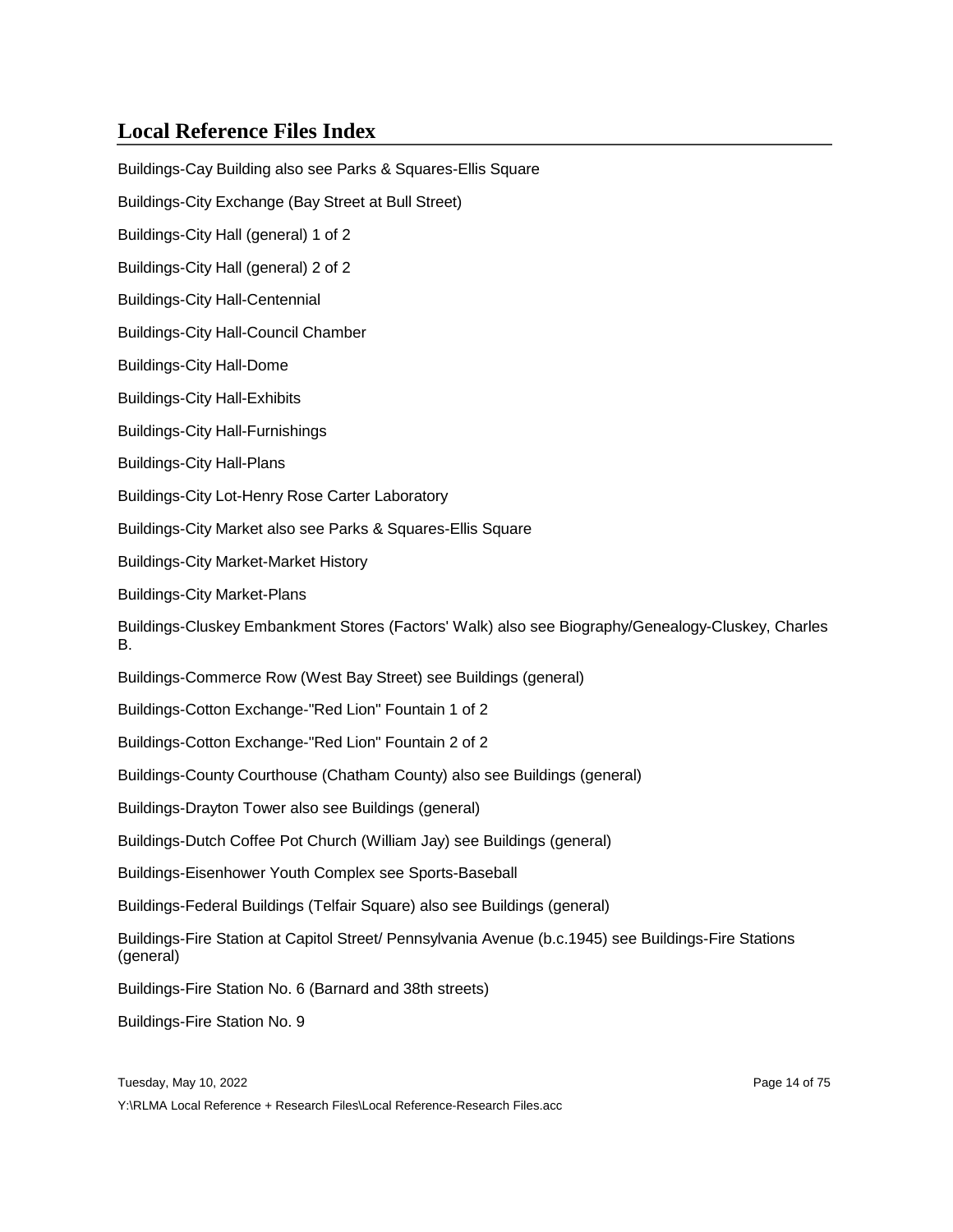Buildings-Fire Stations (general) Buildings-Fire/Engine House No. 7 (Gwinnett and Paulsen streets) Buildings-Floyd Adams, Jr. City Services Complex (14 Interchange Court) Buildings-Fonvielle Office Building (Savannah Pharmacy, 916 Martin Luther King, Jr. Blvd) Buildings-Gas Stations Buildings-Gingerbread House (Asendorf House, Bull Street) Buildings-Globe, the (DeRenne Avenue) see Buildings (general) Buildings-Gottlieb's Bakery Buildings-Gould Cottage Buildings-Green-Meldrim House (General Sherman's Headquarters, Bull Street) Buildings-Guy Minick Baseball Complex see Sports-Baseball Buildings-Harper Fowlkes House see Museums & Historic Sites (general) Buildings-Jail, Chatham County (235-239 Habersham Street) Buildings-John Berrien House (322-324 East Broughton) Buildings-Johnny Harris restaurant (1651 E. Victory Drive) Buildings-Juliette Gordon Low Federal Building see Buildings (general) Buildings-McKelvy-Powell Building Buildings-Meldrim Row see Neighborhoods-Meldrim Row Buildings-Municipal Auditorium (Orleans Square) Buildings-Park & Tree Headquarters (Bull Street at Victory Drive) Buildings-Plant Riverside Buildings-Police Headquarters (Barracks; Oglethorpe Avenue) Buildings-Powder Magazine (Ogeechee Road) Buildings-Savannah International Trade & Convention Center see Trade Centers-Savannah Buildings-Sears (Henry Street) Buildings-Stubbs Towers see Organizations/Societies-Housing Authority of Savannah; Buildings (general) Buildings-Tison House (Whitaker Street and 37th Street)

Tuesday, May 10, 2022 Page 15 of 75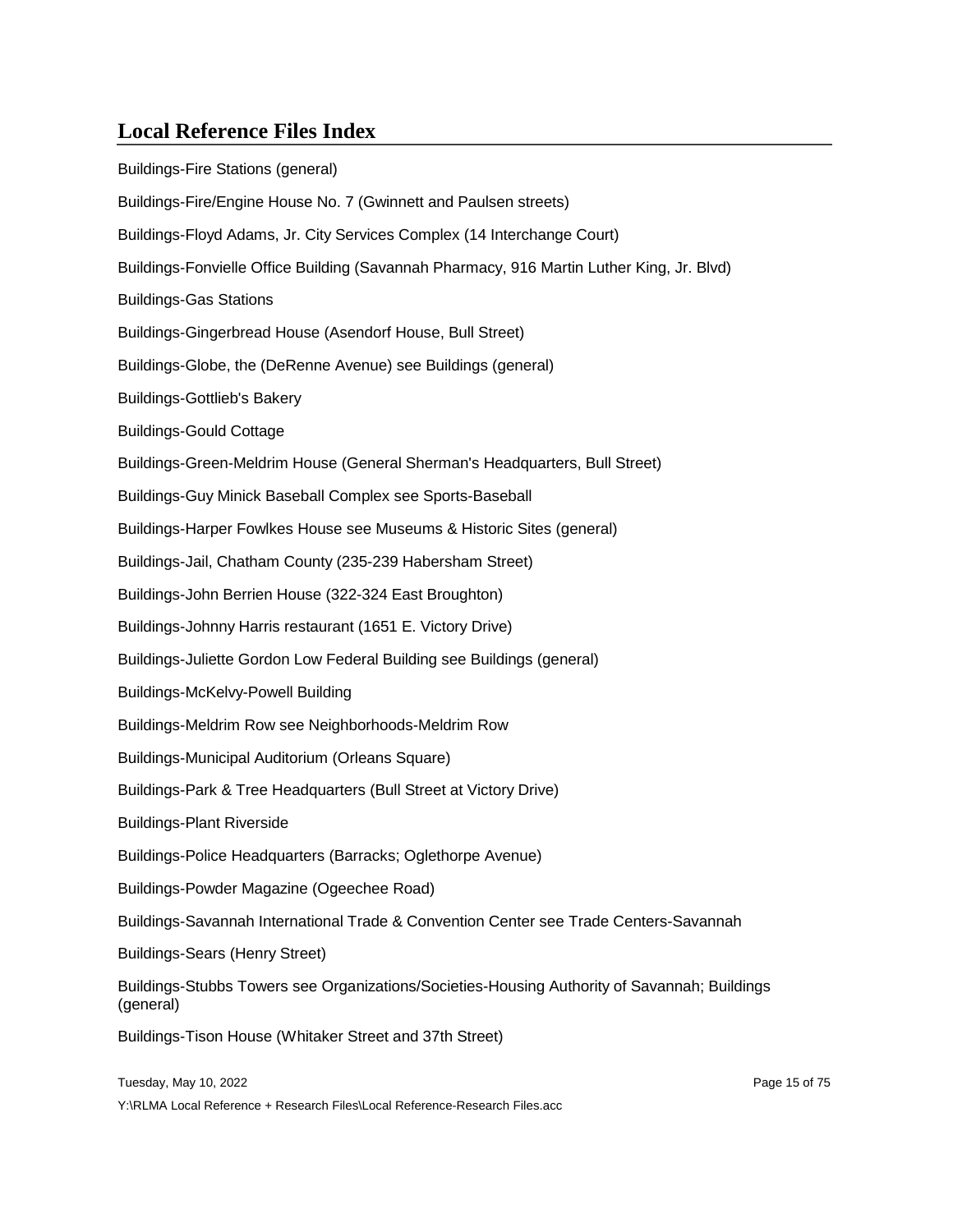Buildings-Tom Sprague Complex

Buildings-U.S. Custom House

Buildings-Water Works Pump House also see Buildings-Arena (Westside)

Buildings-Wetter House

Buildings-Woolworth (Broughton Street) see Buildings (general)

Buildings-YMCA Building (West Broad Street)

Businesses see Organizations/Societies-[name]

Businesses-Minority see City of Savannah-Minority & Women-Owned Business Assistance; Organizations/Societies-Savannah African-American Empowerment Collaborative; City of Savannah-Bureaus & Departments-Economic Development

Businesses-Women see City of Savannah-Minority & Women-Owned Business Assistance; City of Savannah-Bureaus & Departments-Economic Development

Calligraphers-Savannah

Canal District see Buildings-Arena (Westside); Buildings-Water Works Pump House

Canals-Bilbo Canal

Canals-Casey Canal-Stormwater Pump Station

Canals-Pipemakers Canal

Canals-Placentia Canal

Canals-Savannah-Ogeechee Canal

Canals-Springfield Canal

Canals-Springfield Canal-Tidegates

Carpooling see Environment; City of Savannah-THRIVE Initiative

Cemeteries (general)

Cemeteries-Bonaventure Cemetery 1 of 3 (formerly known as Evergreen Cemetery) also see Cemeteries-Caretakers; Parks & Squares-Daffin Park-Centennial 2007-Bonaventure Cemetery Acquisition Centennial

Cemeteries-Bonaventure Cemetery 2 of 3

Cemeteries-Bonaventure Cemetery 3 of 3

Cemeteries-Caretakers

Tuesday, May 10, 2022 **Page 16 of 75** and the US and the US and the Page 16 of 75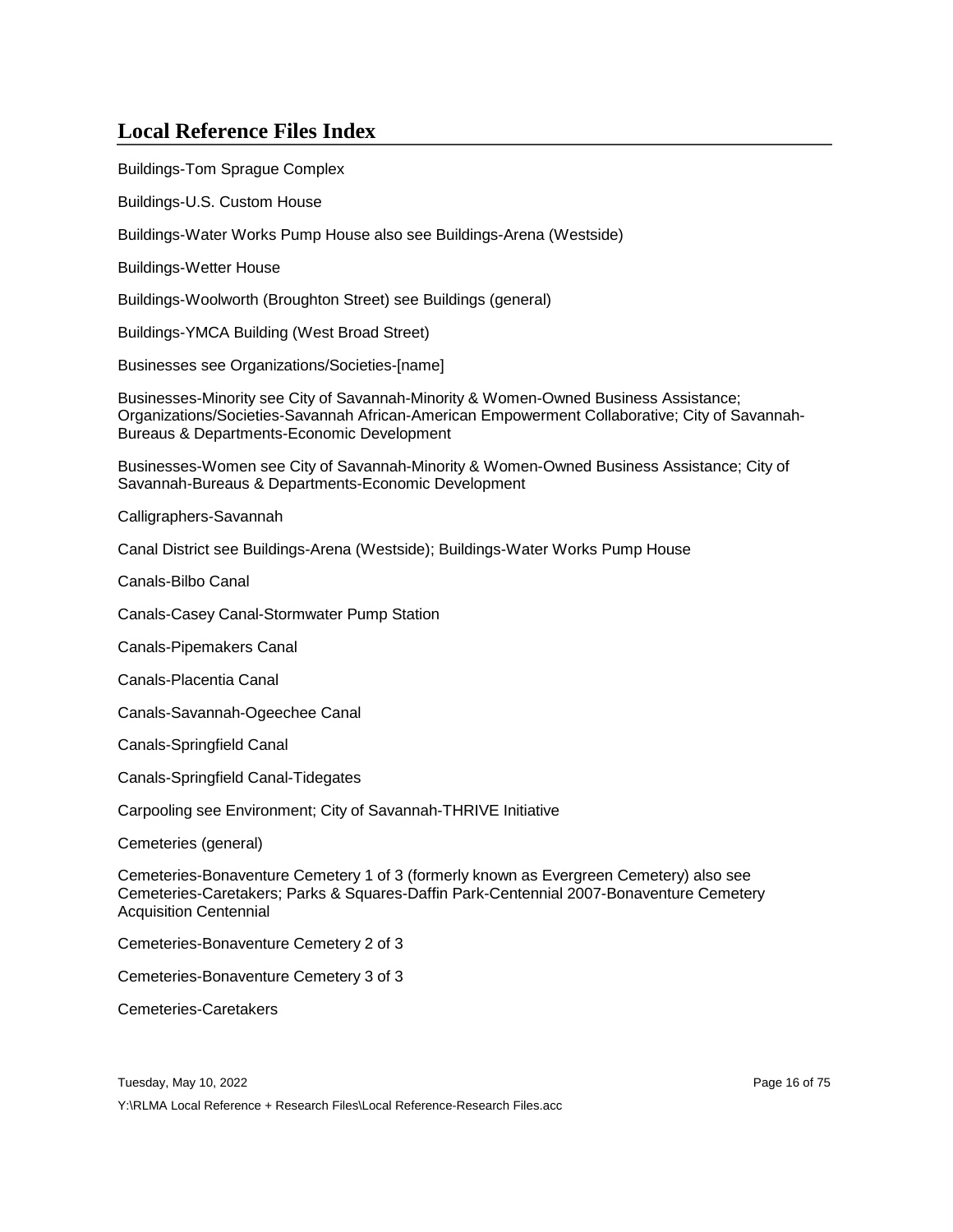Cemeteries-Colonial Cemetery Cemeteries-Colonial Cemetery-Arch Cemeteries-Conservation Cemeteries-Eugenia Cemetery see Archaeology Cemeteries-Evergreen Memorial Cemetery (ACL Boulevard) Cemeteries-Greenwich Cemetery (including Statuary) also see Cemeteries-Bonaventure Cemetery Cemeteries-Laurel Grove North Cemetery also see Cemeteries-Caretakers Cemeteries-Laurel Grove South Cemetery also see Cemeteries-Laurel Grove North Cemetery Cemeteries-LePageville Memorial Cemetery see Neighborhoods-LePageville Cemeteries-New Guinea Cemetery see Archaeology Census-1990 Census-2000 (folder 1 of 2) Census-2000 (folder 2 of 2) Census-2000-Savannah Census-2000-State Data Center Census-2010 Census-2020 (Test Site-Savannah 2015) Cerveau see Savannah-Images-1837 (Cerveau Painting) Chadbourne Guidelines see Savannah-Historic Districts-Zoning Charities see Organizations/Societies-[name] Chatham County (general) also see Chatham County-Youth Commission Chatham County-Awards-All-America Community Award (Application) Chatham County-Board of Public Welfare Chatham County-Commissioners-Holmes, James see Biography/Genealogy-Holmes, James Chatham County-Commissioners-Liakakis, Pete see City of Savannah-Aldermen-Liakakis, Pete Chatham County-Commissioners-McCorkle, Robert "Bob" see Biography/Genealogy-McCorkle, Robert Chatham County-Comprehensive Plans/Vision Statements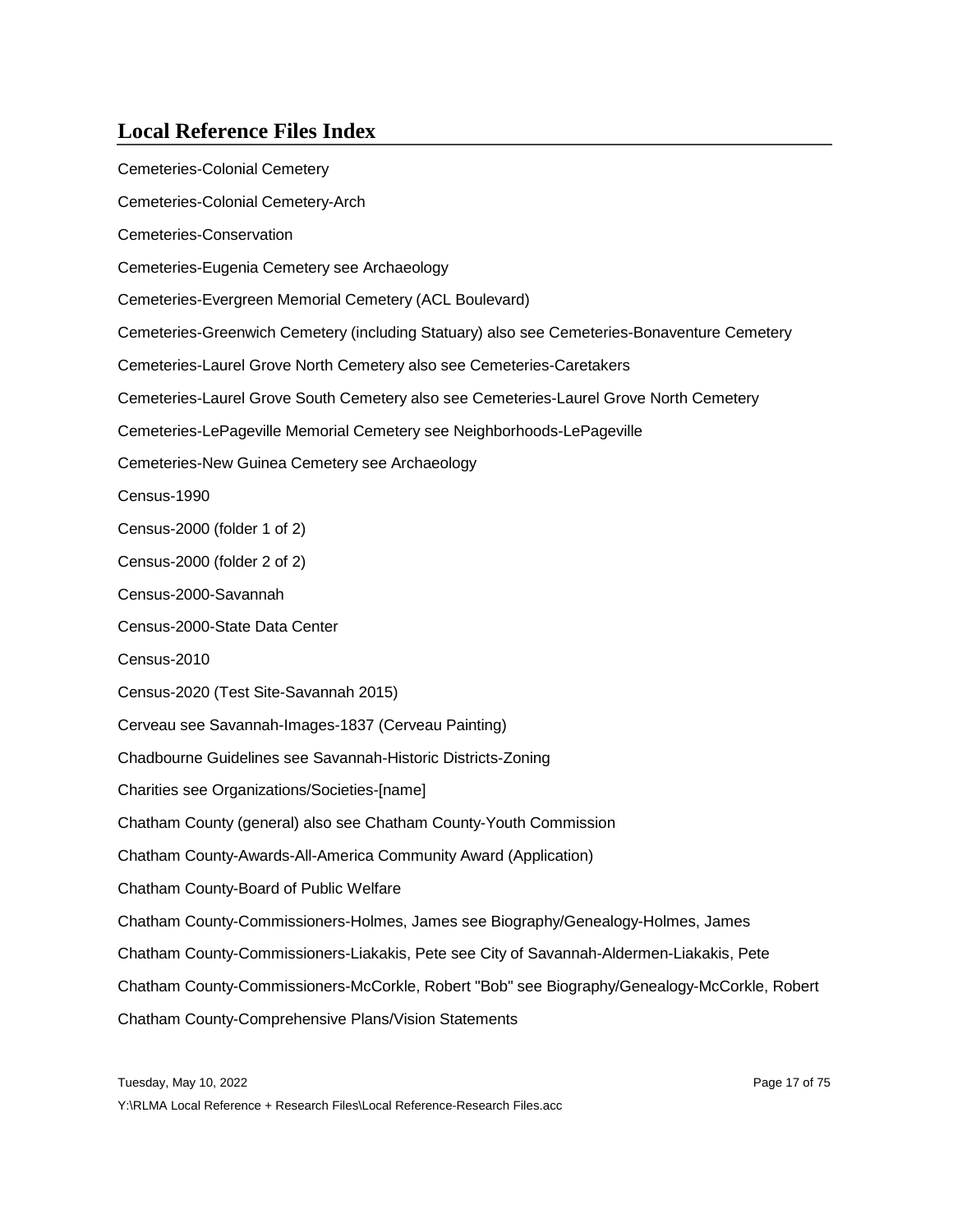Chatham County-Courthouse see Buildings-County Courthouse Chatham County-Elections Board Chatham County-Historic Preservation Commission Chatham County-Industrial Zones Chatham County-Police Department also see City of Savannah-Bureaus & Departments-Police-Consolidation/Merger; City of Savannah-Bureaus & Departments-Police-Demerger (2017-2018) Chatham County-State of the County Addresses Chatham County-Youth Commission Chinese-Savannah Community Churches-(general) Churches-African American see Churches (general) Churches-Bull Street Baptist Church (Annex) see Buildings (general) Churches-Christ Church (Johnson Square) Churches-First African Baptist Church (Franklin Square) Churches-First Congregational Church (Habersham and Harris streets) Churches-St. Paul Greek Orthodox Church see Churches-(general) Cities & Towns see Cities & Towns-[name]; Neighborhoods-[name] Cities & Towns-Georgia-Bloomingdale Cities & Towns-Georgia-Garden City Cities & Towns-Georgia-Hinesville Cities & Towns-Georgia-Pin Point Cities & Towns-Georgia-Pooler Cities & Towns-Georgia-Port Wentworth Cities & Towns-Georgia-Richmond Hill Cities & Towns-Georgia-Sandfly Cities & Towns-Georgia-Savannah see Savannah-[topic]; City of Savannah-[topic] Cities & Towns-Georgia-Thunderbolt Cities & Towns-Georgia-Tybee Island see Islands-Tybee Island Tuesday, May 10, 2022 Page 18 of 75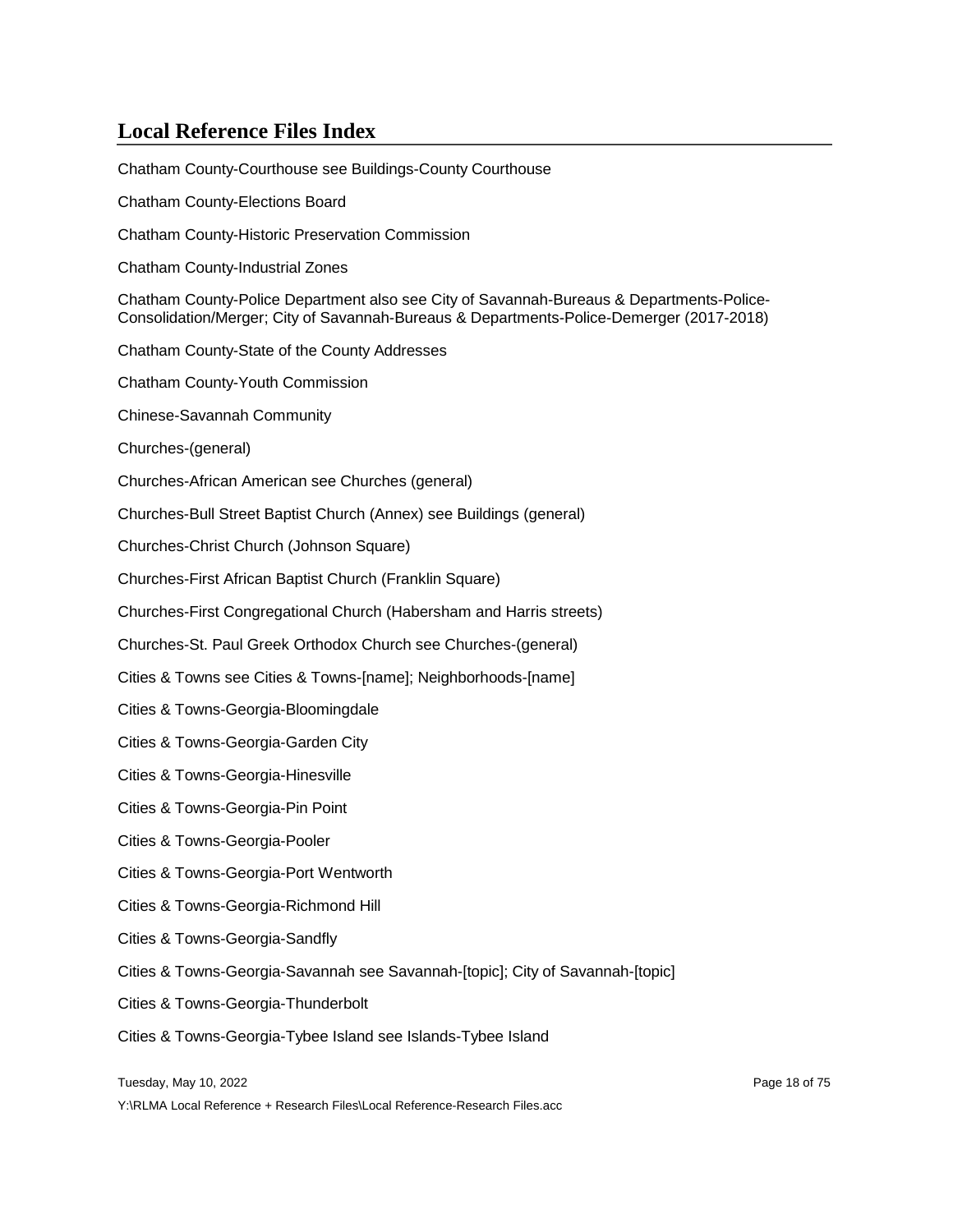Cities & Towns-Georgia-Vidalia Cities & Towns-South Carolina-Hardeeville City of Savannah-Advisory Bodies City of Savannah-Aldermen-Ash, George A. City of Savannah-Aldermen-B (general) City of Savannah-Aldermen-Bell, Carol City of Savannah-Aldermen-Berrien, John City of Savannah-Aldermen-Bulloch, Archibald S. City of Savannah-Aldermen-C (general) City of Savannah-Aldermen-Clay, Joseph, Jr. City of Savannah-Aldermen-Cohen, Solomon City of Savannah-Aldermen-DeLyon, Levi S. City of Savannah-Aldermen-Derst, John City of Savannah-Aldermen-Durrence, Bill City of Savannah-Aldermen-Felser, Jeffrey A. see Government-Political Campaign Strategists; City of Savannah-City Council City of Savannah-Aldermen-Fleming, William Bennett also see City of Savannah-City Council City of Savannah-Aldermen-Ford, Bowles C., Sr. also see Parks & Squares-Bowles Ford Park City of Savannah-Aldermen-G (general) City of Savannah-Aldermen-Gallie, John B. City of Savannah-Aldermen-Ganahl, Charles City of Savannah-Aldermen-Gibson-Carter, Kiesha City of Savannah-Aldermen-Goodman, Gwendolyn City of Savannah-Aldermen-Grayson, William L. City of Savannah-Aldermen-H (general) City of Savannah-Aldermen-Habersham, Richard Wylly also see City of Savannah-City Council City of Savannah-Aldermen-Hardwick, Clifford E., III City of Savannah-Aldermen-Harmon, Richard F. see City of Savannah-Alderman-H (general)

Tuesday, May 10, 2022 Page 19 of 75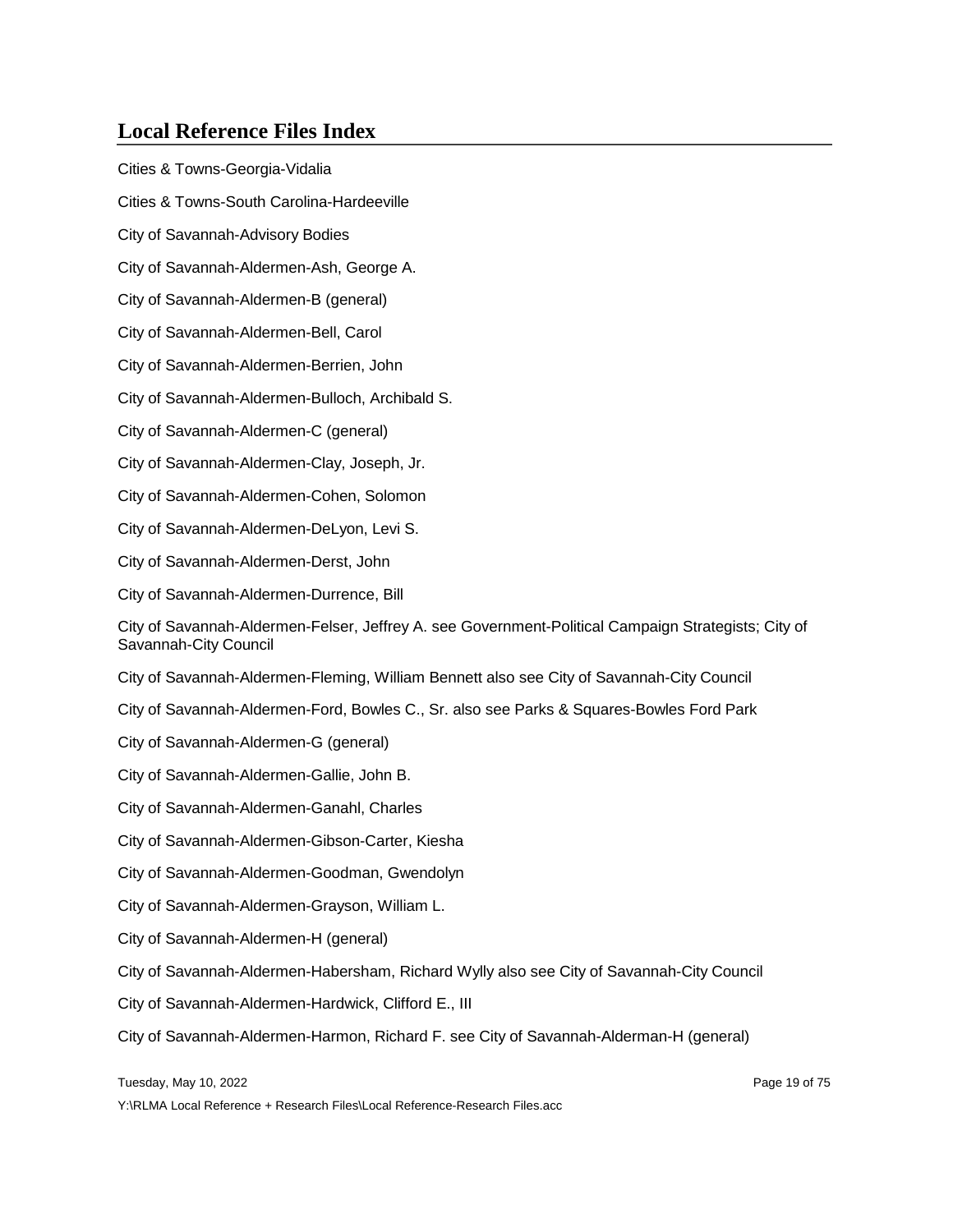City of Savannah-Aldermen-Haywood, Alfred

City of Savannah-Aldermen-Horrigan, John J.

City of Savannah-Aldermen-Jackson, Edna Branch see City of Savannah-City Council; City of Savannah-Mayors-Jackson, Edna Branch

City of Savannah-Aldermen-Jackson, Joseph Webber see City of Savannah-City Council

City of Savannah-Aldermen-Jones, Clifton also see City of Savannah-City Council

City of Savannah-Aldermen-Jones, David

City of Savannah-Aldermen-Kelly, John J.

City of Savannah-Aldermen-Kimball, Hazen

City of Savannah-Aldermen-Lanier, Bernetta

City of Savannah-Aldermen-Lentini, Harris Kandel

City of Savannah-Aldermen-Lester, Rufus Ezekiel see City of Savannah-Mayors-Lester, Rufus E.; City of Savannah-City Council

City of Savannah-Aldermen-Liakakis, Pete

City of Savannah-Aldermen-McAlpin, Henry also see Biography/Genealogy-Savannah-"Personalities of the Past"

City of Savannah-Aldermen-Millen John also see City of Savannah-City Council

City of Savannah-Aldermen-Miller, Julian

City of Savannah-Aldermen-Morgan, Sarah Berrien Casey

City of Savannah-Aldermen-Osborne, Mary see City of Savannah-City Council

City of Savannah-Aldermen-Owens, George Welshman see City of Savannah-Mayors-Owens, George Welshman; City of Savannah-City Council

City of Savannah-Aldermen-Palumbo, Nick

City of Savannah-Aldermen-Read, James Bond

City of Savannah-Aldermen-Robinson, Robert "Robbie"

City of Savannah-Aldermen-Rossiter, Frank

City of Savannah-Aldermen-Saussy, Joachim R.

City of Savannah-Aldermen-Schwarz, John

City of Savannah-Aldermen-Scudder, Amos

Tuesday, May 10, 2022 Page 20 of 75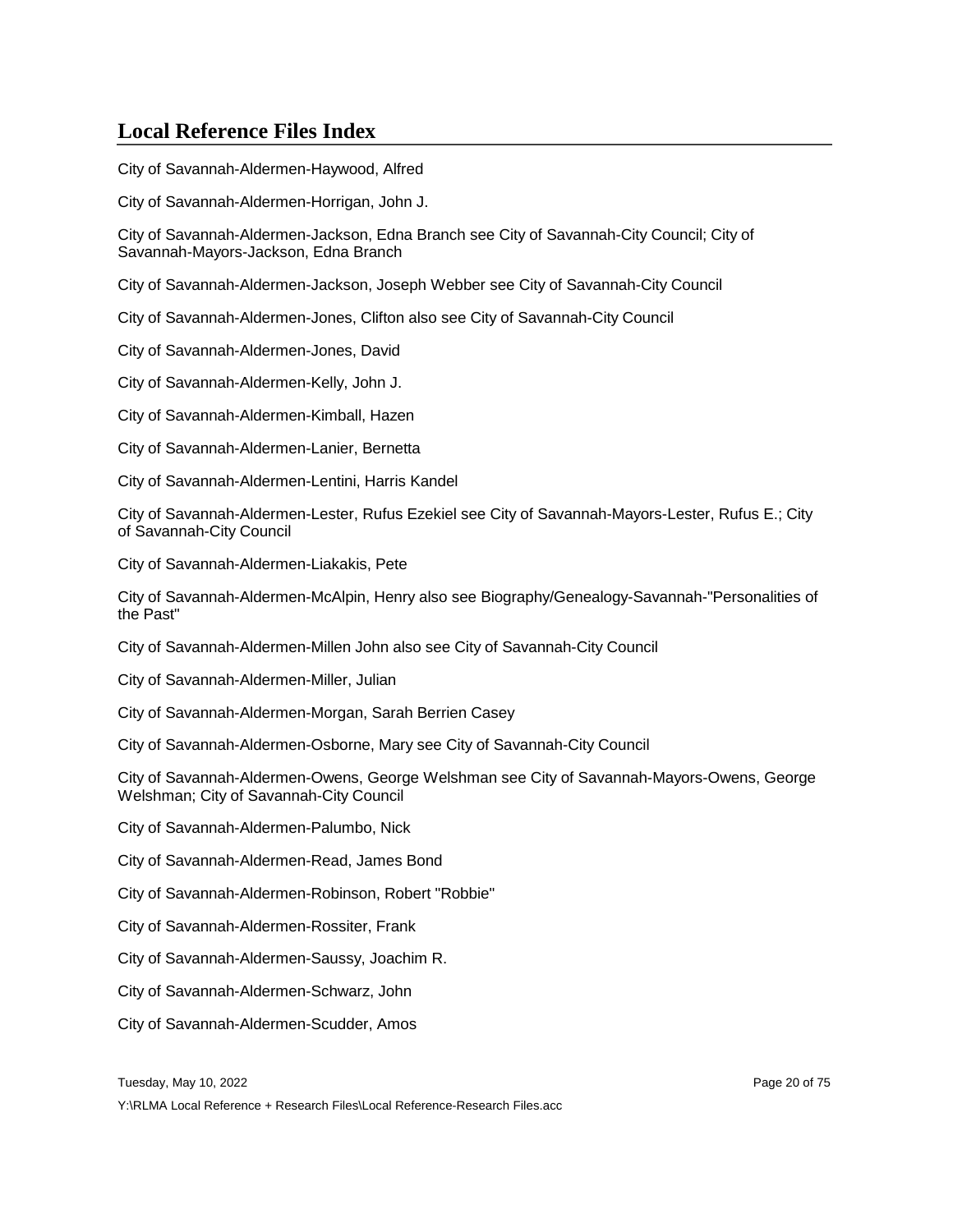City of Savannah-Aldermen-Shabazz, Estella

City of Savannah-Aldermen-Sloan, Andrew M. also see City of Savannah-City Council

City of Savannah-Aldermen-Sprague, Mary Ellen

City of Savannah-Aldermen-Stiles, William Henry also see City of Savannah-City Council

City of Savannah-Aldermen-Stubbs, Marcus

City of Savannah-Aldermen-Stuber, Larry see City of Savannah-City Council

City of Savannah-Aldermen-Sturges, Oliver

City of Savannah-Aldermen-Thomas, Daniel R.

City of Savannah-Aldermen-Thomas, Tony also see City of Savannah-City Council

City of Savannah-Aldermen-Wayne, James Moore see City of Savannah-City Council

City of Savannah-Aldermen-Zettler, George

City of Savannah-Alliance to Save Historic Houses (with Historic Savannah Foundation) see City of Savannah-Bureaus & Departments-Property Maintenance

City of Savannah-Americans with Disabilities Act (ADA) Compliance see Americans with Disabilities Act (ADA) Accessibility

City of Savannah-Annexation 1 of 2 also see Annexation-Guides

City of Savannah-Annexation 2 of 2

City of Savannah-Anniversaries (general)

City of Savannah-Anniversaries-Bicentennial (1990)

City of Savannah-Anniversaries-Council-Manager Form of Government (2004) see City of Savannah-Form of Government-Council-Manager 50th Anniversary

City of Savannah-Arena see City of Savannah-Bureaus & Departments-Civic Center; Buildings-Arena (Westside)

City of Savannah-Artifacts (general)

City of Savannah-Artifacts-Cannonball

City of Savannah-Artifacts-Chinese Ballast Stone

City of Savannah-Artifacts-Key to City of Savannah

City of Savannah-Artifacts-Oglethorpe Median

City of Savannah-Authorities-Development

Tuesday, May 10, 2022 Page 21 of 75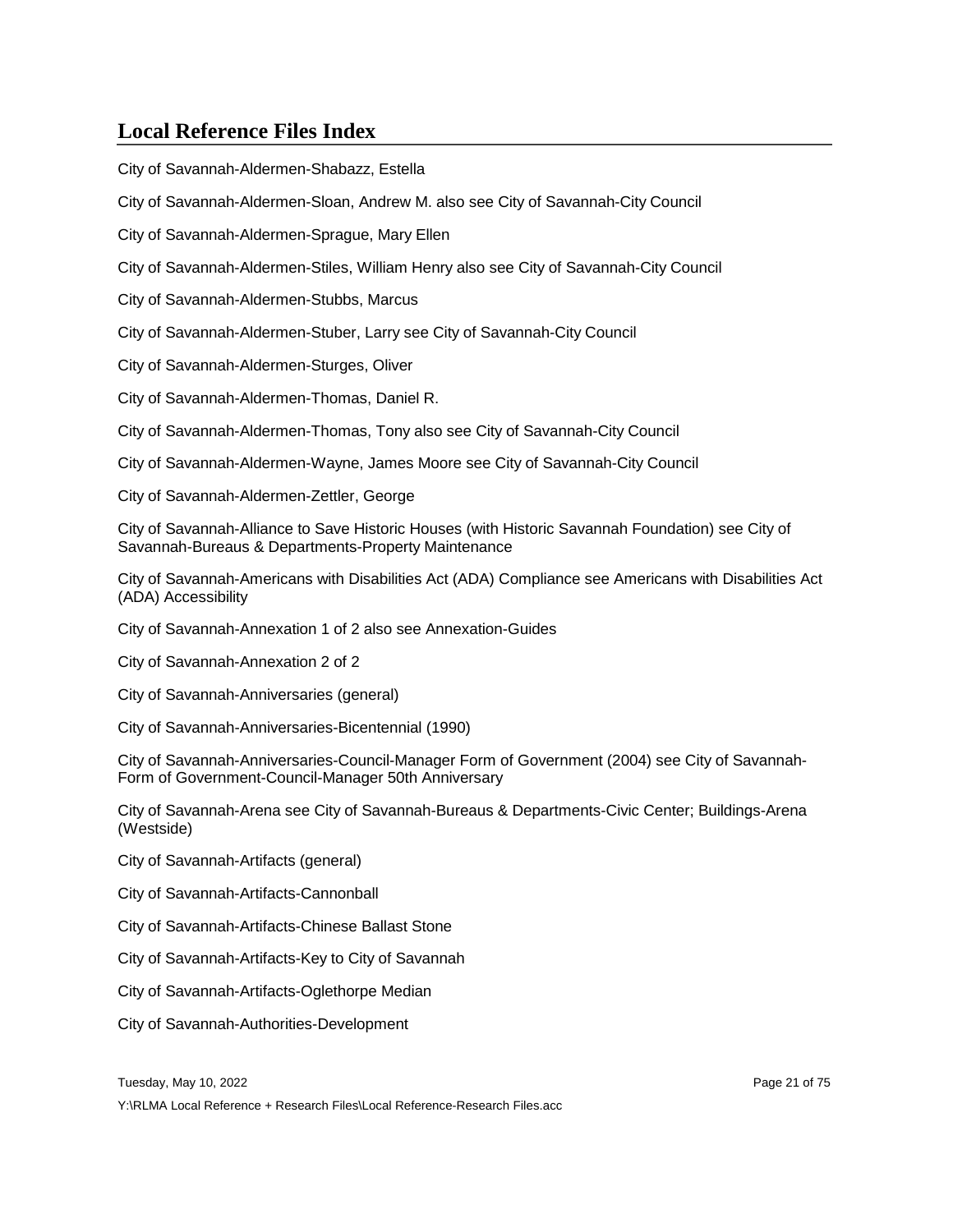City of Savannah-Authorities-Economic Opportunity Authority

City of Savannah-Authorities-Savannah Development and Renewal Authority (SDRA)

City of Savannah-Authorities-Savannah Economic Development Authority (SEDA) (Formerly the Savannah Port Authority) also see Development-Savannah; Organizations/Societies-Creative Coast Initiative, the (TCCi)

City of Savannah-Authorities-Savannah Port Authority also see City of Savannah-Authorities-Savannah Economic Development Authority (SEDA)

City of Savannah-Authorities-Savannah-Chatham County Land Bank Authority

City of Savannah-Authorities-Youth Futures Authority

City of Savannah-Authorities-Youth Futures Authority-Bibliography

City of Savannah-Authorities-Youth Futures Authority-Sherman-Hunter, Tonya see Biography/Genealogy-Savannah-"20 Under 40"

City of Savannah-Awards-All America City-1955 see City of Savannah-Form of Government-Council-Manager 50th Anniversary-All America City Awards (1955, 1968)

City of Savannah-Awards-All America City-1968 also see City of Savannah-Form of Government-Council-Manager 50th Anniversary-All America City Awards (1955, 1968)

City of Savannah-Awards-City Livability Awards-Nominations

City of Savannah-Awards-City of Excellence (Georgia Trend 2000)

City of Savannah-Awards-Public Safety Program Excellence Award-2000

City of Savannah-Boards

City of Savannah-Boards-Code Enforcement Appeals Board see City of Savannah-Boards

City of Savannah-Bureaus & Departments (general)

City of Savannah-Bureaus & Departments-311 Call Center see City of Savannah-Customer Service-Automated Telephone System

City of Savannah-Bureaus & Departments-Bacteriologist's Office

City of Savannah-Bureaus & Departments-Cemeteries also see Cemeteries-[name of cemetery]

City of Savannah-Bureaus & Departments-Central Services

City of Savannah-Bureaus & Departments-Citizen's Office

City of Savannah-Bureaus & Departments-City Marshall's Office

City of Savannah-Bureaus & Departments-Civic Center 1 of 2

Tuesday, May 10, 2022 Page 22 of 75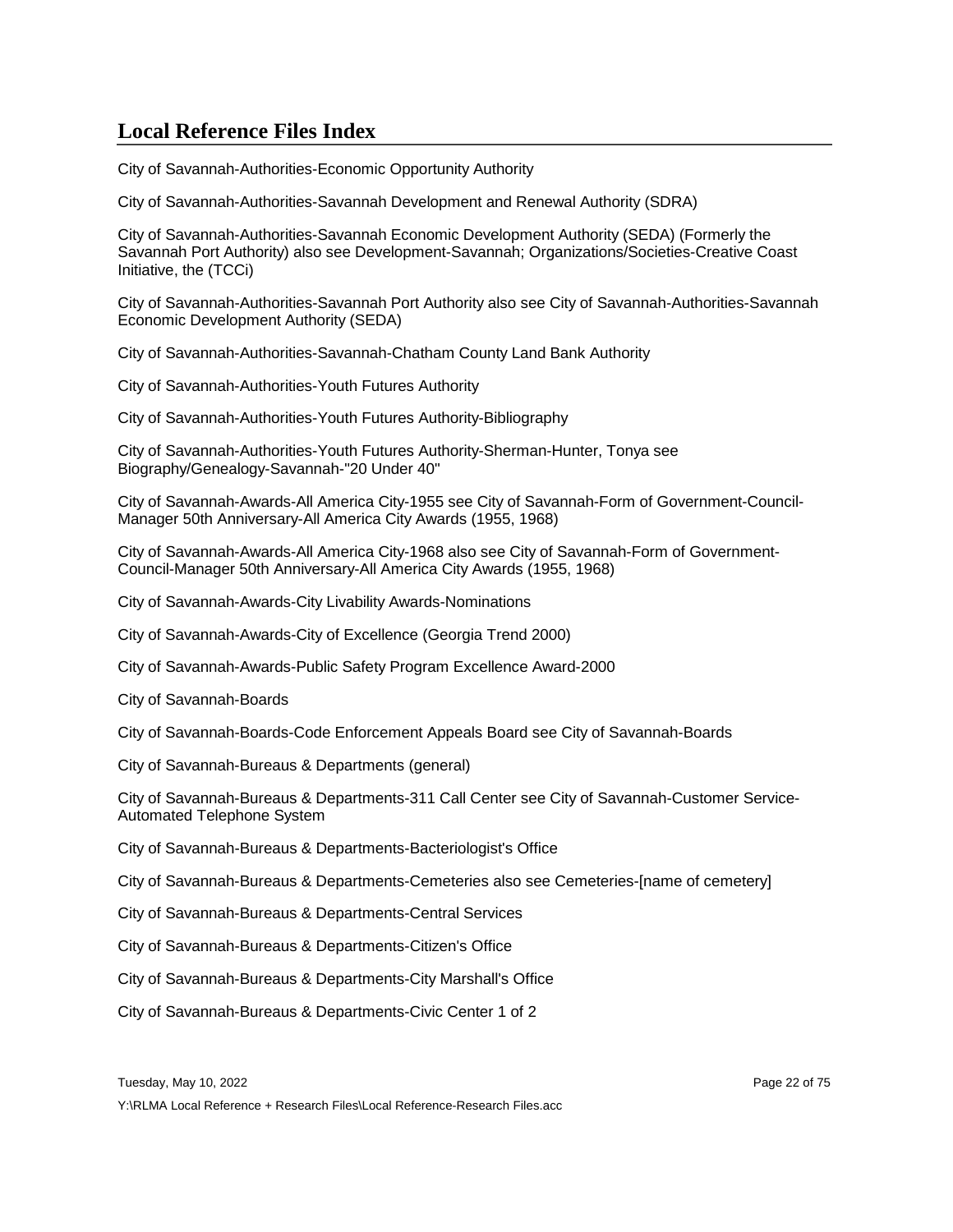City of Savannah-Bureaus & Departments-Civic Center 2 of 2

City of Savannah-Bureaus & Departments-Coastal Workforce Service-Youthbuild

City of Savannah-Bureaus & Departments-Community Planning & Development

City of Savannah-Bureaus & Departments-Cultural Affairs 1 of 2

City of Savannah-Bureaus & Departments-Cultural Affairs 2 of 2

City of Savannah-Bureaus & Departments-Cultural Affairs-Book Festivals

City of Savannah-Bureaus & Departments-Cultural Affairs-Camps and Classes

City of Savannah-Bureaus & Departments-Cultural Affairs-Cultural Arts Gallery (SPACE) 1 of 2

City of Savannah-Bureaus & Departments-Cultural Affairs-Cultural Arts Gallery (SPACE) 2 of 2

City of Savannah-Bureaus & Departments-Cultural Affairs-Cultural Arts Theatre

City of Savannah-Bureaus & Departments-Cultural Affairs-Fiesta Latina

City of Savannah-Bureaus & Departments-Cultural Affairs-Savannah Asian Festival

City of Savannah-Bureaus & Departments-Cultural Affairs-Savannah Black Heritage Festival

City of Savannah-Bureaus & Departments-Cultural Affairs-Tara Feis

City of Savannah-Bureaus & Departments-Development Services

City of Savannah-Bureaus & Departments-Economic Development also see City of Savannah-Minority & Women-Owned Business Assistance

City of Savannah-Bureaus & Departments-Economic Development-Entrepreneurial Center

City of Savannah-Bureaus & Departments-Engineering

City of Savannah-Bureaus & Departments-Facilities Maintenance

City of Savannah-Bureaus & Departments-Film & Tourism see City of Savannah-Bureaus & Departments-Tourism & Film

City of Savannah-Bureaus & Departments-Finance

City of Savannah-Bureaus & Departments-Fire 1 of 3

City of Savannah-Bureaus & Departments-Fire 2 of 3

City of Savannah-Bureaus & Departments-Fire 3 of 3

City of Savannah-Bureaus & Departments-Fire-American LaFrance Fire Engine Co.

City of Savannah-Bureaus & Departments-Fire-Arson Dog "Savannah"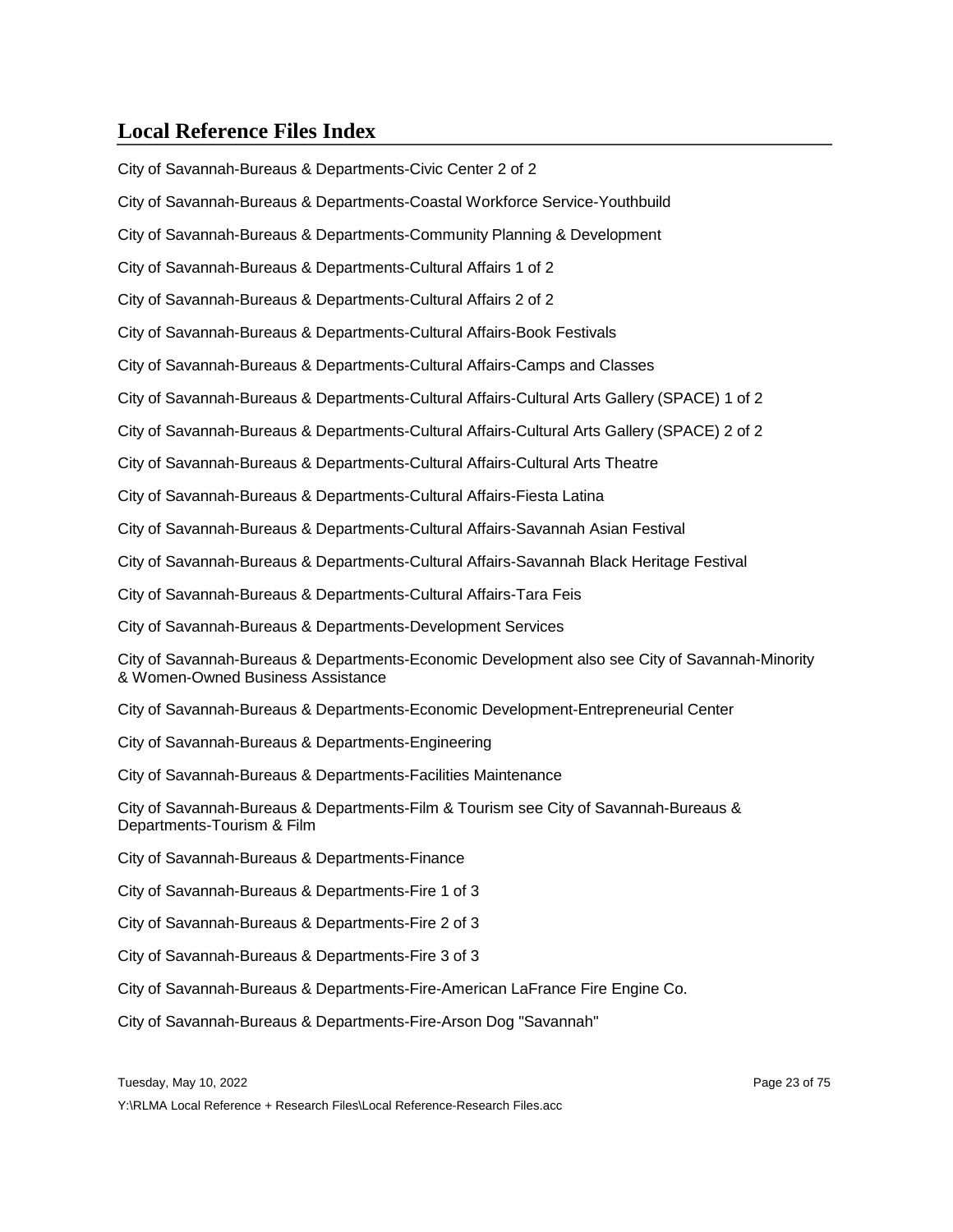City of Savannah-Bureaus & Departments-Fire-Arson Unit see City of Savannah-Bureaus & Departments-Fire-Arson Dog "Savannah"

City of Savannah-Bureaus & Departments-Fire-Big Duke (fire bell)

City of Savannah-Bureaus & Departments-Fire-Black Firefighters (first)

City of Savannah-Bureaus & Departments-Fire-Chiefs

City of Savannah-Bureaus & Departments-Fire-Fallen Firefighters also see City of Savannah-Bureaus & Departments-Fire

City of Savannah-Bureaus & Departments-Fire-Fireboat "Fogarty" see City of Savannah-Bureaus & Departments-Fire

City of Savannah-Bureaus & Departments-Fire-Washington Fire Company

City of Savannah-Bureaus & Departments-Housing

City of Savannah-Bureaus & Departments-Human Resources also see City of Savannah-Bureaus & Departments-Labor Resources

City of Savannah-Bureaus & Departments-Human Resources-EXCEL Management Training Program- [topic] see City of Savannah-Management Development Program

City of Savannah-Bureaus & Departments-Human Resources-EXCEL Management Training Program-Class of 2008

City of Savannah-Bureaus & Departments-Human Resources-EXCEL Management Training Program-Hospice Savannah Project

City of Savannah-Bureaus & Departments-Information Technology

City of Savannah-Bureaus & Departments-Inspections

City of Savannah-Bureaus & Departments-Labor Resources

City of Savannah-Bureaus & Departments-Leisure Services (general) also see Parks & Squares-[name]

City of Savannah-Bureaus & Departments-Leisure Services-Activity Guides

City of Savannah-Bureaus & Departments-Leisure Services-Basketball

City of Savannah-Bureaus & Departments-Leisure Services-Cultural Arts Center 1 of 2

City of Savannah-Bureaus & Departments-Leisure Services-Cultural Arts Center 2 of 2

City of Savannah-Bureaus & Departments-Leisure Services-Golden Age Centers

City of Savannah-Bureaus & Departments-Leisure Services-Golf & Tennis Programs also see Parks & Squares-Bacon Park-Golf Course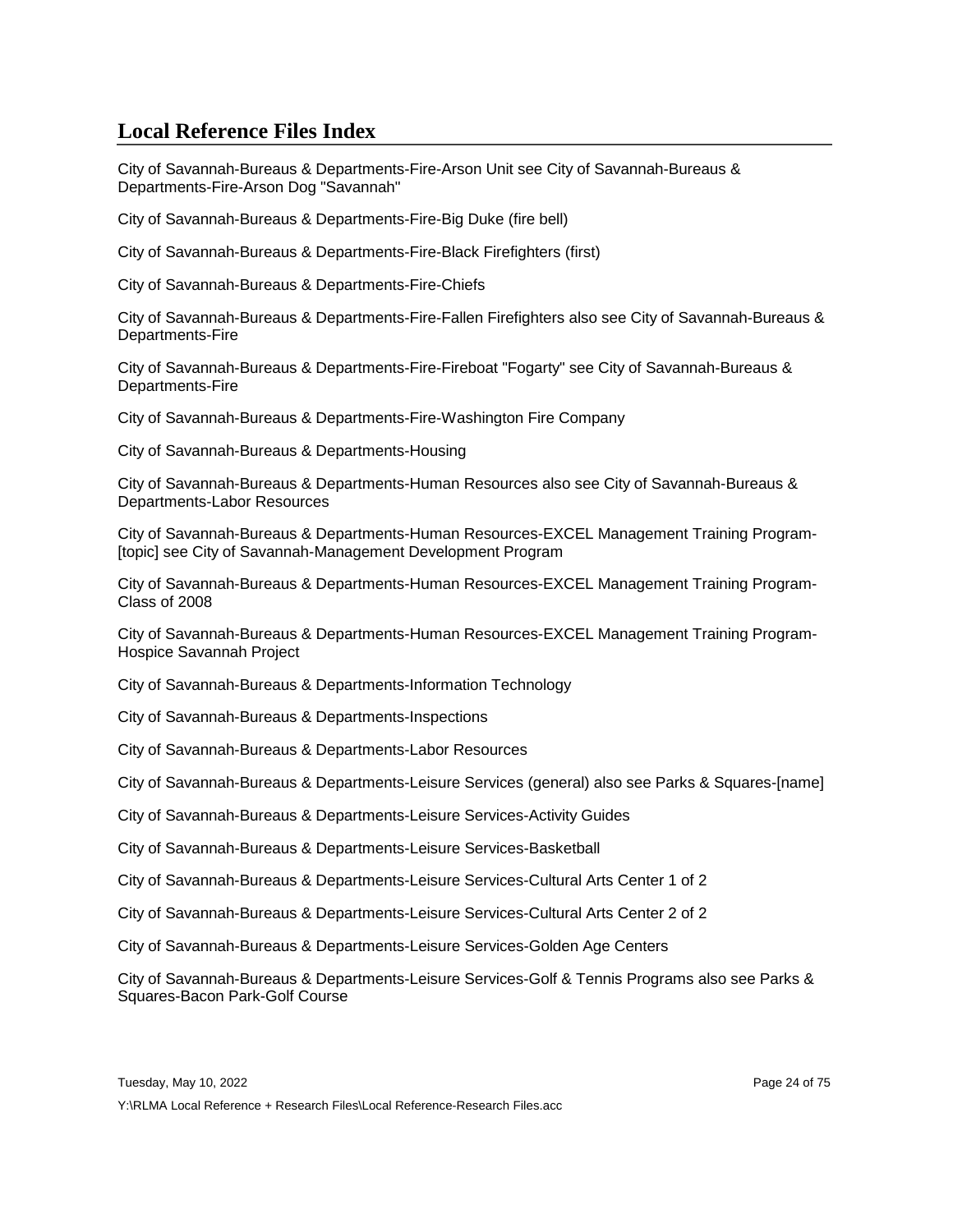City of Savannah-Bureaus & Departments-Leisure Services-Neighborhood Centers & Playgrounds also see Neighborhoods-[name]

City of Savannah-Bureaus & Departments-Leisure Services-Softball

City of Savannah-Bureaus & Departments-Leisure Services-Special Events (1970s-1980s)

City of Savannah-Bureaus & Departments-Leisure Services-Special Events (1990s-)

City of Savannah-Bureaus & Departments-Leisure Services-Special Olympics

City of Savannah-Bureaus & Departments-Leisure Services-Summer Arts Program

City of Savannah-Bureaus & Departments-Leisure Services-Swimming Program

City of Savannah-Bureaus & Departments-Leisure Services-Therapeutics Program

City of Savannah-Bureaus & Departments-Management & Financial Services

City of Savannah-Bureaus & Departments-Neighborhood Planning & Community Development

City of Savannah-Bureaus & Departments-Park & Tree 1 of 2 also see Parks & Squares-[name]; Organizations/Societies-Savannah Tree Foundation

City of Savannah-Bureaus & Departments-Park & Tree 2 of 2

City of Savannah-Bureaus & Departments-Park & Tree-Headquarters see Buildings-Park & Tree Headquarters (Bull Street at Victory Drive)

City of Savannah-Bureaus & Departments-Parking and Mobility Services also see Parking; Parking-Garages-[name]; Transportation-Streetcars [for Riverstreet Trolley]

City of Savannah-Bureaus & Departments-Police (general) 2006

City of Savannah-Bureaus & Departments-Police (general) 2007

City of Savannah-Bureaus & Departments-Police (general) 2008

City of Savannah-Bureaus & Departments-Police (general) 2009

City of Savannah-Bureaus & Departments-Police (general) 2010

City of Savannah-Bureaus & Departments-Police (general) 2011

City of Savannah-Bureaus & Departments-Police (general) 2012

City of Savannah-Bureaus & Departments-Police (general) 2013-2014

City of Savannah-Bureaus & Departments-Police (general) 2015 1 of 2

City of Savannah-Bureaus & Departments-Police (general) 2015 2 of 2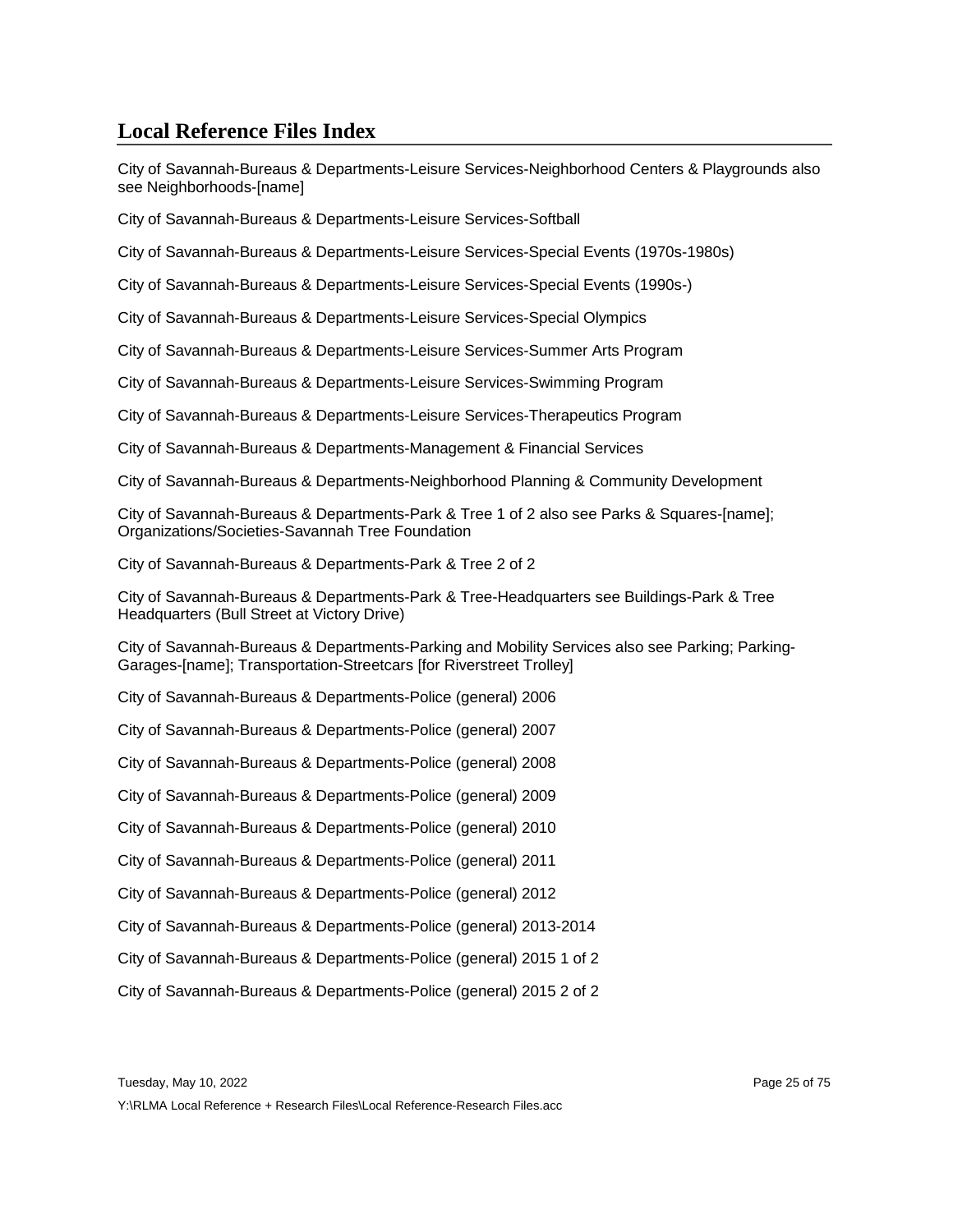City of Savannah-Bureaus & Departments-Police (general) 2016- also see Biography/Genealogy-Ansari, Kevin

City of Savannah-Bureaus & Departments-Police (general) Up thru 2005; also see Crime-Crime Control Strategies; Savannah-Crime; Savannah-Crime-National Night Out; Holidays-St. Patrick's Day; Records-Open Records Laws

City of Savannah-Bureaus & Departments-Police-Alarms, False

City of Savannah-Bureaus & Departments-Police-Animal Control

City of Savannah-Bureaus & Departments-Police-Cameras

City of Savannah-Bureaus & Departments-Police-Chiefs

City of Savannah-Bureaus & Departments-Police-Chiefs-2006 Search

City of Savannah-Bureaus & Departments-Police-Chiefs-2009/2010 Search

City of Savannah-Bureaus & Departments-Police-Chiefs-2014 Search

City of Savannah-Bureaus & Departments-Police-Chiefs-Anderson, Robert H. also see Biography/Genealogy-Savannah-"Personalities of the Past"

City of Savannah-Bureaus & Departments-Police-Chiefs-Berkow, Michael (2006- )

City of Savannah-Bureaus & Departments-Police-Chiefs-Lovett, Willie

City of Savannah-Bureaus & Departments-Police-Chiefs-Lumpkin, Joseph "Jack," Sr.

City of Savannah-Bureaus & Departments-Police-Citizens Police Academy

City of Savannah-Bureaus & Departments-Police-Consolidation/Merger (2002-2003)-Folder 1 of 2

City of Savannah-Bureaus & Departments-Police-Consolidation/Merger (2002-2003)-Folder 2 of 2

City of Savannah-Bureaus & Departments-Police-Consolidation/Merger (2004-)

City of Savannah-Bureaus & Departments-Police-Counter Narcotics Team (CNT)

City of Savannah-Bureaus & Departments-Police-Demerger (2017-2018)

City of Savannah-Bureaus & Departments-Police-E911 Communications Center

City of Savannah-Bureaus & Departments-Police-G8 Summit Planning Office-After Action Report

City of Savannah-Bureaus & Departments-Police-Histories

City of Savannah-Bureaus & Departments-Police-Horses/Mounted Patrol

City of Savannah-Bureaus & Departments-Police-K9 Unit

City of Savannah-Bureaus & Departments-Police-Marine Patrol Unit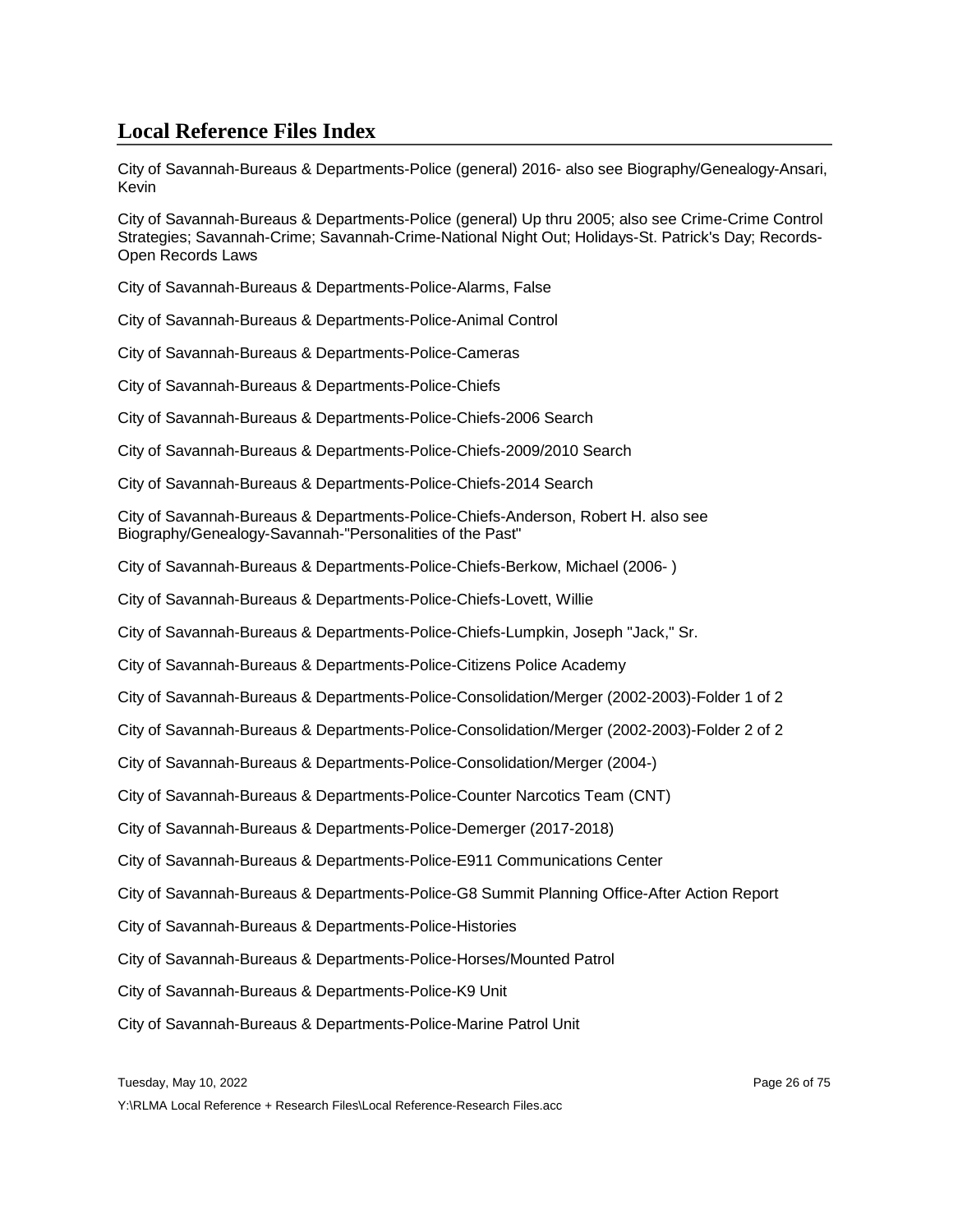City of Savannah-Bureaus & Departments-Police-Police Shootings also see City of Savannah-Bureaus & Departments-Police (general)

City of Savannah-Bureaus & Departments-Police-Published Articles also see Biography/Genealogy-Wilson, Mike (SCMPD)

City of Savannah-Bureaus & Departments-Police-Report Fees

City of Savannah-Bureaus & Departments-Police-Substations see Buildings-Park & Tree Headquarters (Bull Street at Victory Drive)

City of Savannah-Bureaus & Departments-Property Maintenance also see City of Savannah-Bureaus & Departments-Public Development-Blight Eradication

City of Savannah-Bureaus & Departments-Public Development

City of Savannah-Bureaus & Departments-Public Development-Blight Eradication

City of Savannah-Bureaus & Departments-Public Information Office

City of Savannah-Bureaus & Departments-Purchasing

City of Savannah-Bureaus & Departments-Recorder's Court 1 of 2

City of Savannah-Bureaus & Departments-Recorder's Court 2 of 2

City of Savannah-Bureaus & Departments-Recorder's Court-Judges-Stokes, Tammy

City of Savannah-Bureaus & Departments-Research and Budget

City of Savannah-Bureaus & Departments-Research Library & Municipal Archives

City of Savannah-Bureaus & Departments-Revenue

City of Savannah-Bureaus & Departments-Risk Management

City of Savannah-Bureaus & Departments-Sanitation

City of Savannah-Bureaus & Departments-Sanitation-Bureau Chiefs

City of Savannah-Bureaus & Departments-Sanitation-Resource Recovery Facility

City of Savannah-Bureaus & Departments-Standard Operating Policies/Procedures

City of Savannah-Bureaus & Departments-Stormwater Management

City of Savannah-Bureaus & Departments-Streets Maintenance

City of Savannah-Bureaus & Departments-Tourism and Film also see Motion Pictures-Savannah; City of Savannah-Bureaus & Departments-Tourism Management; Tourism-Savannah

City of Savannah-Bureaus & Departments-Tourism Management also see Tourism-Savannah; City of Savannah-Bureaus & Departments-Tourism and Film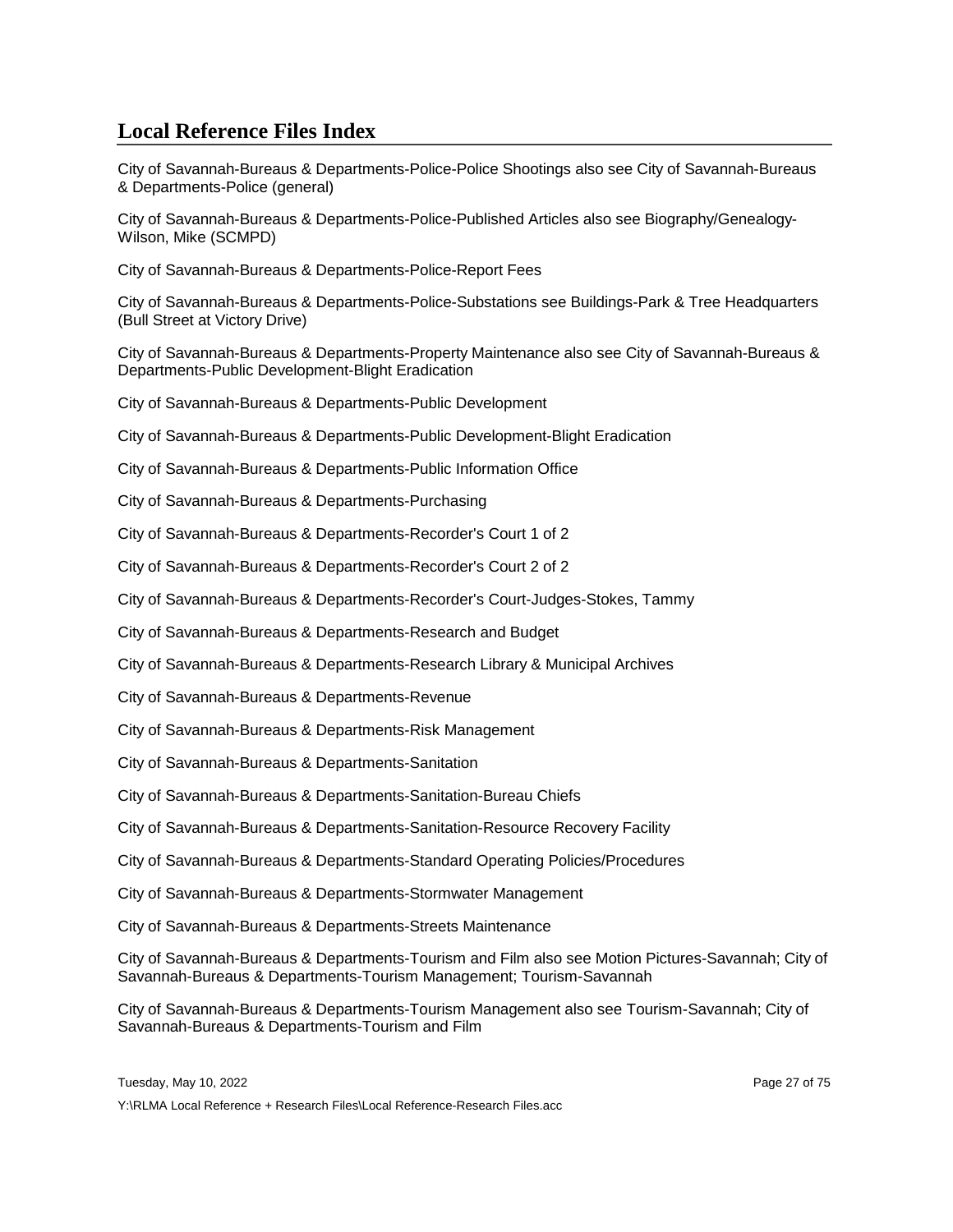City of Savannah-Bureaus & Departments-Tourism Management-Tour Guide Testing

City of Savannah-Bureaus & Departments-Traffic Engineering also see Traffic

City of Savannah-Bureaus & Departments-Vehicle Maintenance

City of Savannah-Bureaus & Departments-Water & Sewer 1 of 2

City of Savannah-Bureaus & Departments-Water & Sewer 2 of 2

City of Savannah-Bureaus & Departments-Water & Sewer-I & D Water Plant

City of Savannah-Bureaus & Departments-Water & Sewer-I & D Water Plant-Water Resources Report (1940)

City of Savannah-Bureaus & Departments-Water Resources see City of Savannah-Bureaus & Departments-Water & Sewer

City of Savannah-Business Licenses

City of Savannah-Charters

City of Savannah-Citizens

City of Savannah-Citizens' Academy

City of Savannah-Citizens-Satisfaction Survey see City of Savannah-Citizens

City of Savannah-City Attorney

City of Savannah-City Council (general)

City of Savannah-City Council-Districts

City of Savannah-City Council-Elections

City of Savannah-City Council-Elections-2003-Aldermanic

City of Savannah-City Council-Elections-2003-General

City of Savannah-City Council-Elections-2003-Mayoral

City of Savannah-City Council-Elections-2005-General

City of Savannah-City Council-Elections-2007-Aldermanic

City of Savannah-City Council-Elections-2007-General

City of Savannah-City Council-Elections-2007-Mayoral

City of Savannah-City Council-Elections-2011-General

City of Savannah-City Council-Elections-2011-Mayoral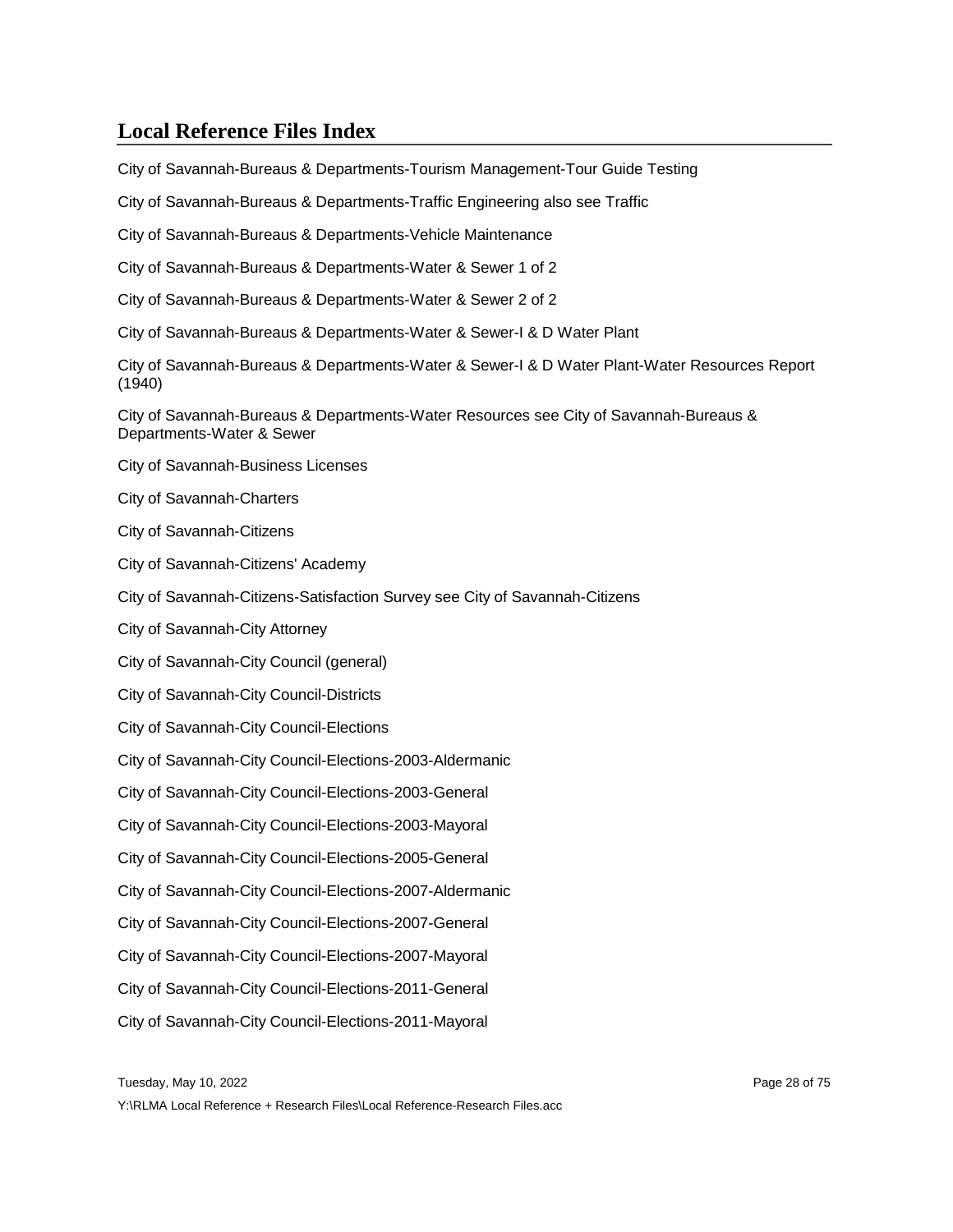City of Savannah-City Council-Elections-2015-General City of Savannah-City Council-Elections-2015-Mayoral City of Savannah-City Council-Elections-2019-General City of Savannah-City Council-Inaugurations (general) City of Savannah-City Council-Inaugurations-2004 City of Savannah-City Council-Inaugurations-2008 City of Savannah-City Council-Inaugurations-2016 City of Savannah-City Council-Inaugurations-2020 City of Savannah-City Council-Meetings also see Government-Parliamentary Procedure City of Savannah-City Council-Term Limits City of Savannah-City Council-Town Hall Meetings City of Savannah-City Council-Town Hall Meetings-Handouts City of Savannah-City Council-Travel Policy see City of Savannah-Sister Cities City of Savannah-City Council-Vacancies City of Savannah-City Council-Youth Council City of Savannah-City Managers (general) City of Savannah-City Managers-Assistants City of Savannah-City Managers-Assistants-Moore, Henry City of Savannah-City Managers-Brown, Michael City of Savannah-City Managers-Cutter, Stephanie City of Savannah-City Managers-Floyd, Picot B. City of Savannah-City Managers-Hernandez, Rob City of Savannah-City Managers-Jacocks, Frank see City of Savannah-Form of Government-Council-Manager 50th Anniversary-Jacocks, Frank City of Savannah-City Managers-Melder, Joseph A. City of Savannah-City Managers-Mendonsa, Arthur A. "Don" City of Savannah-City Managers-Search (2010-2011) City of Savannah-City Managers-Search (2016)

Tuesday, May 10, 2022 **Page 29 of 75** and 2022 **Page 29 of 75**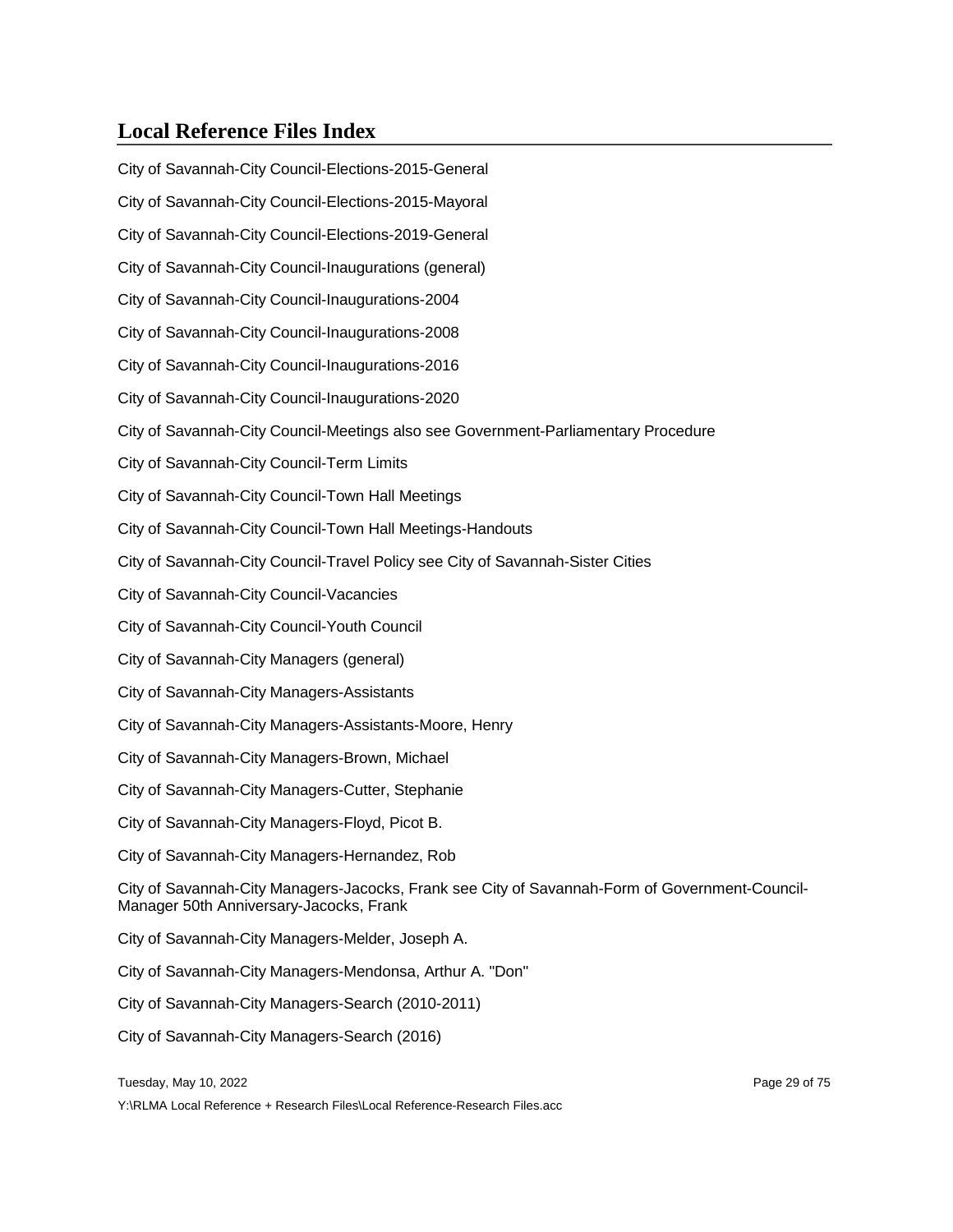City of Savannah-City Managers-Search (2020-2021)

City of Savannah-City Managers-Small-Toney, Rochelle

City of Savannah-Clerk of Council-Gottlieb, Sophie S.

City of Savannah-Clerk of Council-Ray, Henry S.

City of Savannah-Clerk of Council-Reese, Dyanne C.

City of Savannah-Clerk of Council-Roos, Nola

City of Savannah-Commissions-Film & Tourism Commission-Self, Jay see Biography/Genealogy-Savannah-20 Under 40; City of Savannah-Bureaus & Departments-Tourism & Film; Motion Pictures-Savannah

City of Savannah-Commissions-Metropolitan Planning Commission also see Biography/Genealogy-Jones, John Paul; Neighborhoods-Downtown/Savannah Landmark Historic District; Zoning

City of Savannah-Commissions-Park & Tree Commission-Ray, Mary Helen also see City of Savannah-Bureaus & Departments-Park & Tree

City of Savannah-Commissions-Savannah Airport Commission

City of Savannah-Commissions-Savannah Arts Commission

City of Savannah-Consolidation (City/County)-Studies

City of Savannah-Customer Service-Automated Telephone System

City of Savannah-Disparity Studies

City of Savannah-Dollar Wise Week

City of Savannah-Drainage Basins also see Drainage; Streets-Waters

City of Savannah-Employees (general)

City of Savannah-Employees-Benefit Programs

City of Savannah-Employees-Employee Advisory Council (EAC)

City of Savannah-Employees-Employee Development Program

City of Savannah-Employees-Employee of the Month (Team 411/Management & Financial Services Bureau and General Administration)

City of Savannah-Employees-Jefferson Awards

City of Savannah-Employees-Leave Policies

City of Savannah-Employees-National Public Works Week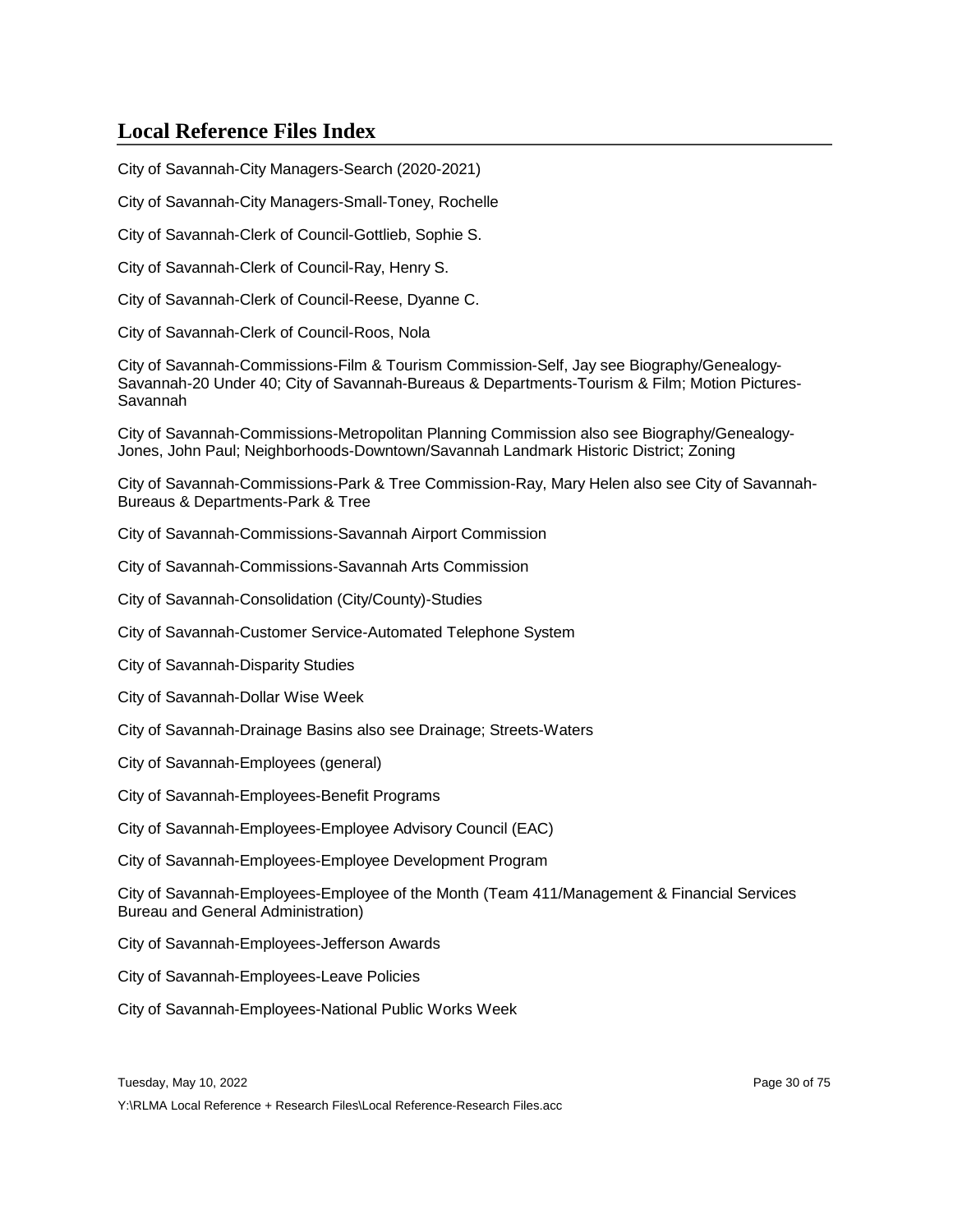City of Savannah-Employees-Pay

City of Savannah-Employees-Public Service Awards

City of Savannah-Employees-Retirement Plans

City of Savannah-Employees-Union (SEIU)

City of Savannah-Employees-Unions, Folder 1 of 2

City of Savannah-Employees-Unions, Folder 2 of 2

City of Savannah-ESPLOST

City of Savannah-Flag

City of Savannah-Foreign Relations also see City of Savannah-Sister Cities

City of Savannah-Form of Government also see City of Savannah-City Council; City of Savannah-City Managers

City of Savannah-Form of Government-Council-Manager 50th Anniversary-All America City Awards (1955, 1968)

City of Savannah-Form of Government-Council-Manager 50th Anniversary-Carl Vinson Institute of **Government** 

City of Savannah-Form of Government-Council-Manager 50th Anniversary-General Correspondence

City of Savannah-Form of Government-Council-Manager 50th Anniversary-ICMA Resolution

City of Savannah-Form of Government-Council-Manager 50th Anniversary-Jacocks, Frank (first city manager)

City of Savannah-Form of Government-Council-Manager 50th Anniversary-Jacocks, Frank-Scrapbooks

City of Savannah-Form of Government-Council-Manager 50th Anniversary-Legislative Act for City **Charter** 

City of Savannah-Form of Government-Council-Manager 50th Anniversary-PowerPoint Presentation (18 March 2004)

City of Savannah-Form of Government-Council-Manager 50th Anniversary-Remarks to Council (18 March 2004)

City of Savannah-Form of Government-Council-Manager 50th Anniversary-Report to Council (27 February 2004)

City of Savannah-Form of Government-Council-Manager 50th Anniversary-Summary Background Information

City of Savannah-Georgia Cities Week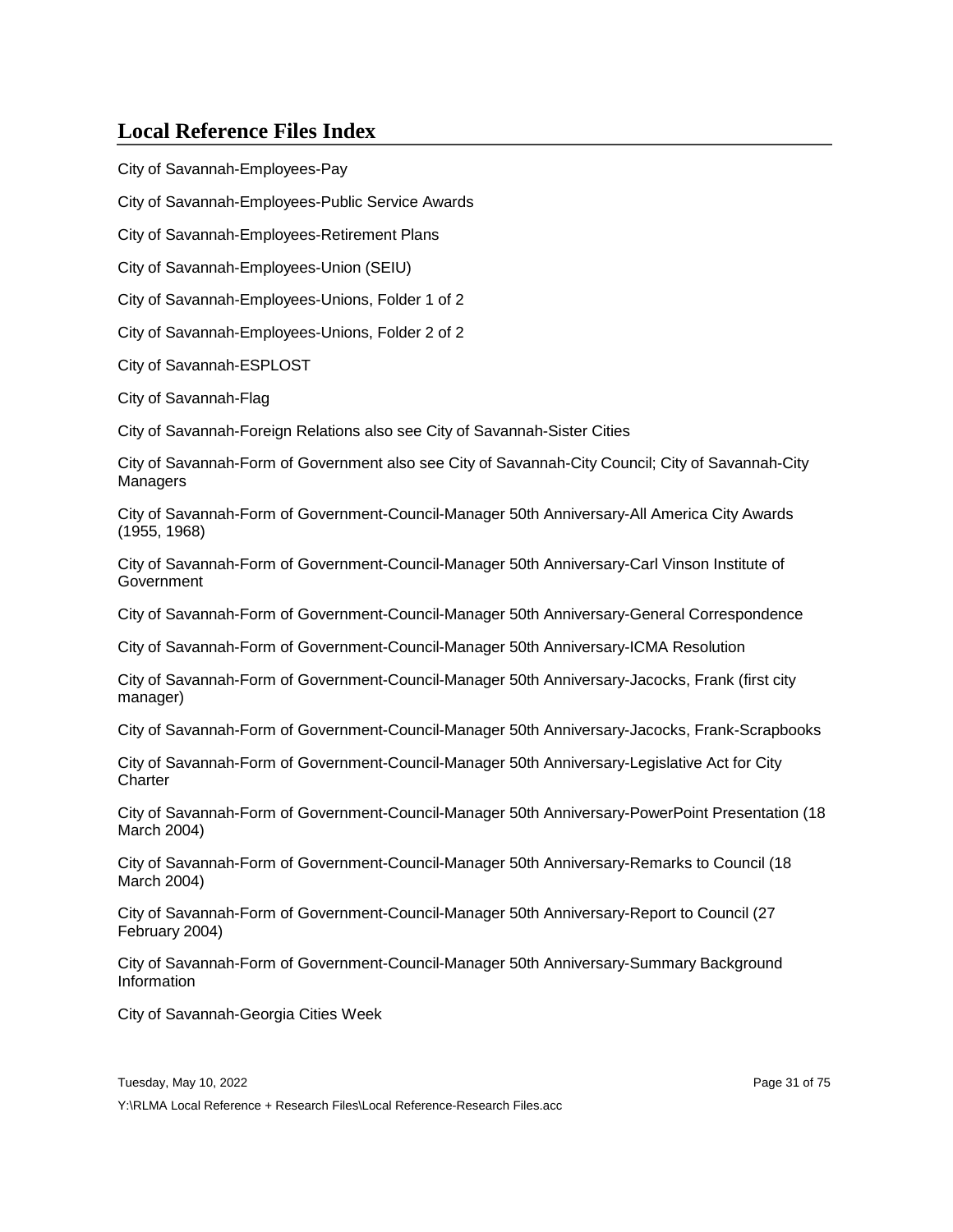City of Savannah-Georgia Cities Week-Essay Contest "If I Were Mayor" (2002)

City of Savannah-Georgia Cities Week-Essay Contest "If I Were Mayor" (2003)

City of Savannah-Georgia Cities Week-Essay Contest "If I Were Mayor" (2004)

City of Savannah-Georgia Cities Week-Essay Contest "If I Were Mayor" (2005)

City of Savannah-Grant Programs (general) also see City of Savannah-Bureaus & Departments-Cemeteries; City of Savannah-Bureaus & Departments-Cultural Affairs

City of Savannah-Grant Programs-Community Development Block Grant (CDBG) 1974-1999 also see City of Savannah-Bureaus & Departments-Public Development; City of Savannah-Grant Programs-Grants for Blocks (1998)

City of Savannah-Grant Programs-Department of Homeland Security Funds see City of Savannah-Grant Programs (general)

City of Savannah-Grant Programs-Grants for Blocks (1998) also see City of Savannah-Grant Programs-Community Development Block Grant (CDBG) 1974-1999

City of Savannah-Healthy Savannah Initiative

City of Savannah-Inclusive Community see City of Savannah-Citizens

City of Savannah-Leadership Development Institute

City of Savannah-Logo (Branding)

City of Savannah-Management Development Program also see City of Savannah-Bureaus & Departments-Human Resources-EXCEL Management Training Program

City of Savannah-Mayors (general)

City of Savannah-Mayor's Alliance to Save Historic Houses (with Historic Savannah Foundation) see City of Savannah-Bureaus & Departments-Property Maintenance

City of Savannah-Mayors-Adams, Floyd, Jr.

City of Savannah-Mayors-Adams, Floyd, Jr.-Election

City of Savannah-Mayors-Adams, Floyd, Jr.-Inauguration also see City of Savannah-City Council-Elections & Inaugurations

City of Savannah-Mayors-Anderson, Edward Clifford

City of Savannah-Mayors-Arnold, Richard, Dr. also see Biography/Genealogy-Savannah-"Personalities of the Past"

City of Savannah-Mayors-Bulloch, William Bellinger also see City of Savannah-Aldermen-Bulloch, Archibald S.

City of Savannah-Mayors-Burroughs, Henry Kollock

Tuesday, May 10, 2022 Page 32 of 75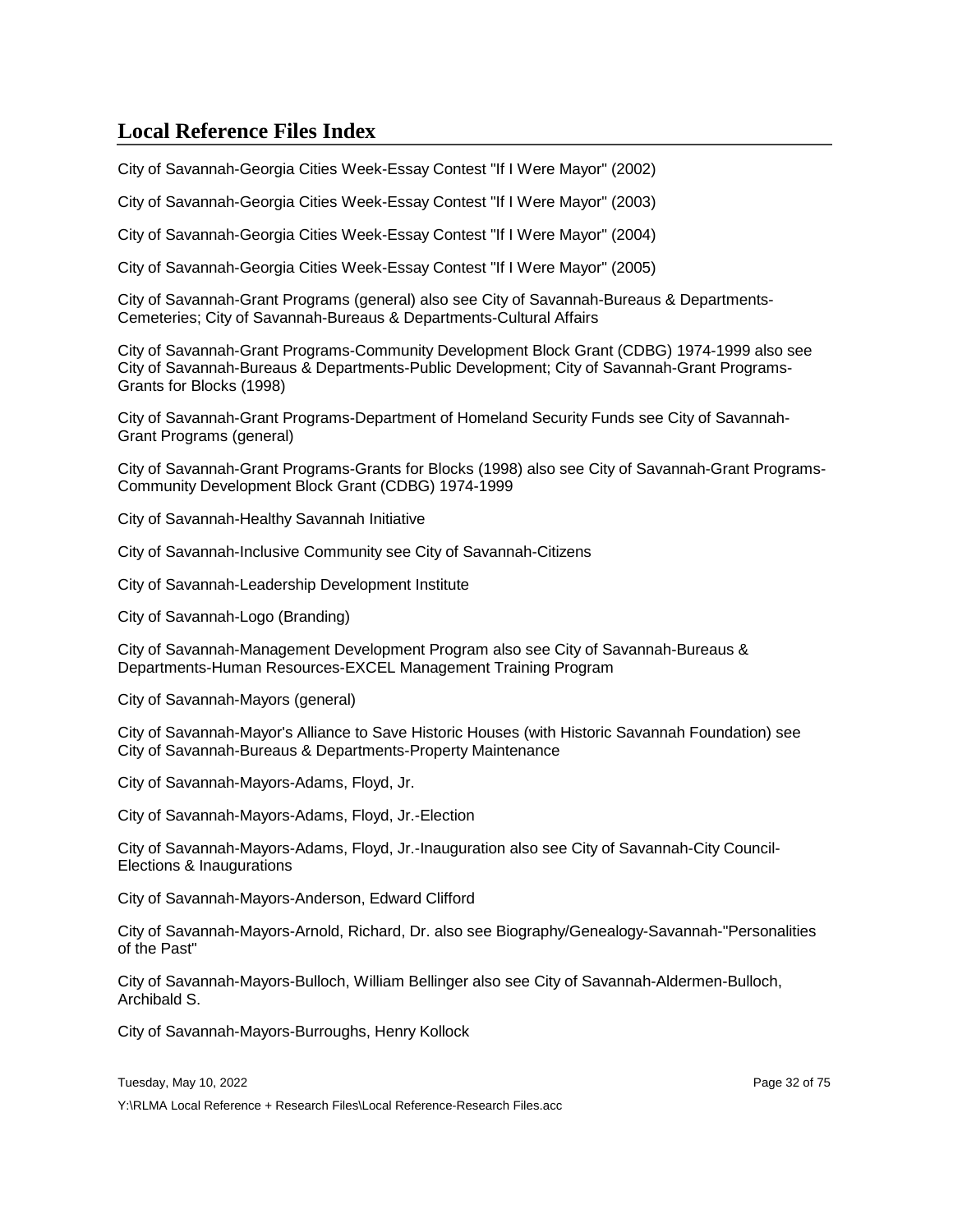City of Savannah-Mayors-Catholic City of Savannah-Mayors-Charlton, Robert Milledge City of Savannah-Mayors-Charlton, Thomas Usher Pulaski City of Savannah-Mayors-Cuyler, William Henry City of Savannah-Mayors-Daniell, William Coffee City of Savannah-Mayors-Davant, Richard J. City of Savannah-Mayors-DeLoach, Eddie City of Savannah-Mayors-Fulmer, Olin F. City of Savannah-Mayors-Gamble, Thomas, Jr. also see Biography/Genealogy-Savannah-"Personalities of the Past" City of Savannah-Mayors-Gibbons, Thomas City of Savannah-Mayors-Glen, John also see City of Savannah-Aldermen-Bulloch, Archibald S. City of Savannah-Mayors-Gordon, William Washington City of Savannah-Mayors-Habersham, Joseph also see Biography/Genealogy-Habersham family City of Savannah-Mayors-Harris, Charles City of Savannah-Mayors-Holcombe, Thomas City of Savannah-Mayors-Houstoun, John 1 of 2 also see Biography/Genealogy-Savannah- "Personalities of the Past" City of Savannah-Mayors-Houstoun, John 2 of 2 City of Savannah-Mayors-Hoynes, Thomas M. City of Savannah-Mayors-Hull, Robert M. City of Savannah-Mayors-Jackson, Edna City of Savannah-Mayors-Jackson, Joseph W. (Webber) City of Savannah-Mayors-Johnson, Otis S. 1 of 2 also see City of Savannah-City Council City of Savannah-Mayors-Johnson, Otis S. 2 of 2 City of Savannah-Mayors-Johnson, Van R. II also see Biography/Genealogy-Savannah-"20 Under 40"; City of Savannah-City Council City of Savannah-Mayors-Jones, Charles Colcock

Y:\RLMA Local Reference + Research Files\Local Reference-Research Files.acc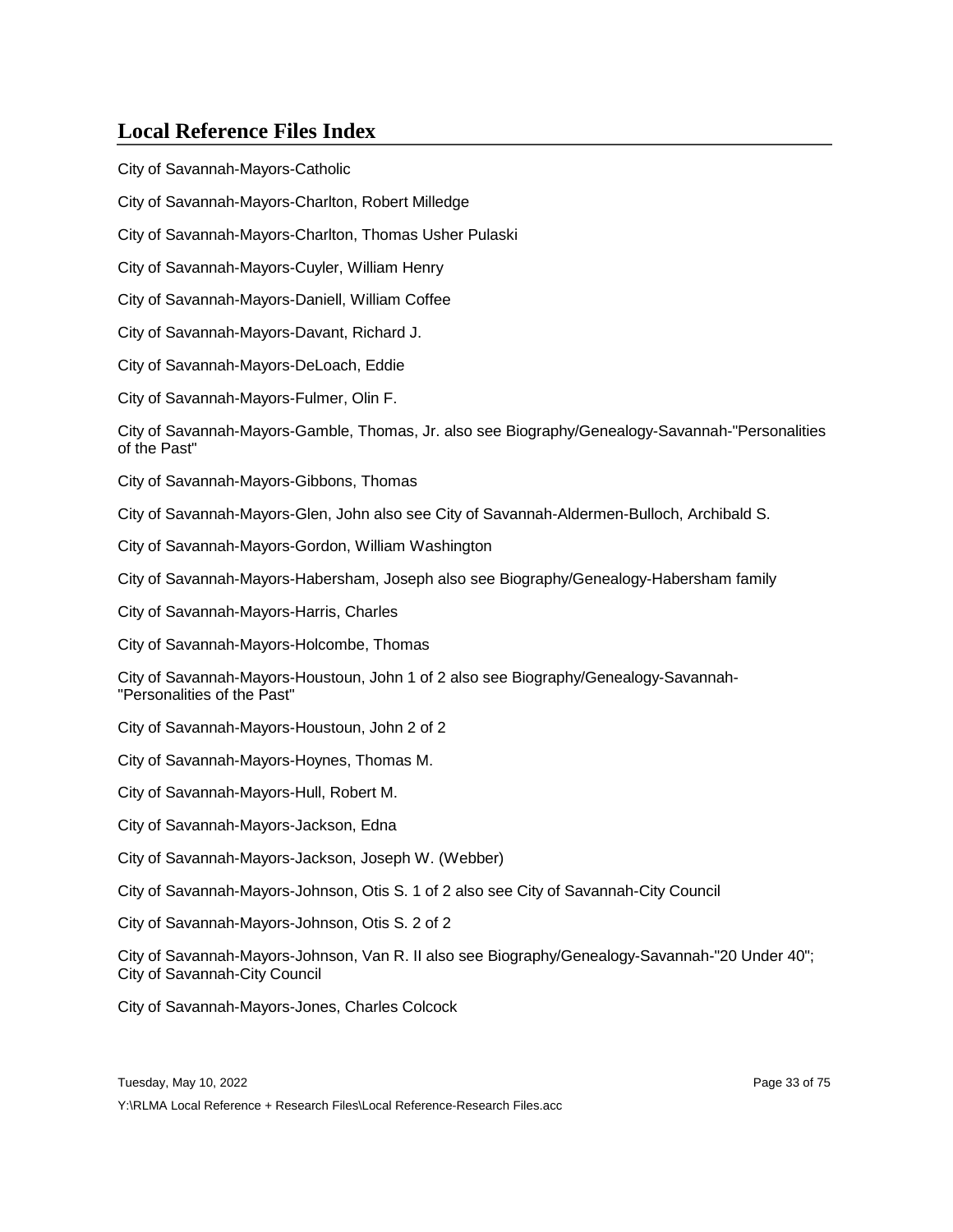City of Savannah-Mayors-Jones, George City of Savannah-Mayors-Kennedy, John Groover City of Savannah-Mayors-Lester, Rufus E. City of Savannah-Mayors-Lewis, J. Curtis, Jr. City of Savannah-Mayors-Maclean, Malcolm R. City of Savannah-Mayors-McAllister, Matthew City of Savannah-Mayors-McDonough, John Joseph City of Savannah-Mayors-Meldrim, Peter W. also see Neighborhoods-Meldrim Row City of Savannah-Mayors-Mendenhall, Thomas City of Savannah-Mayors-Mingledorff, W. Lee, Jr.; also see Biography/Genealogy-Savannah- "Personalities of the Past" City of Savannah-Mayors-Morrison, James City of Savannah-Mayors-Myers, Herman City of Savannah-Mayors-Noel, John Young City of Savannah-Mayors-Nugent, Peter Roe City of Savannah-Mayors-Owens, George Welshman City of Savannah-Mayors-Purse, Thomas City of Savannah-Mayors-Rousakis, John P. City of Savannah-Mayors-Saussy, Gordon also see Biography/Genealogy-Savannah-"Personalities of the Past" City of Savannah-Mayors-Screven, John City of Savannah-Mayors-Seabrook, Paul E. City of Savannah-Mayors-State of the City Speeches City of Savannah-Mayors-Stephens, William City of Savannah-Mayors-Stewart, Murray McGregor City of Savannah-Mayors-Tiedeman, George W. City of Savannah-Mayors-Turner, Thomas M. City of Savannah-Mayors-Ward, John Elliott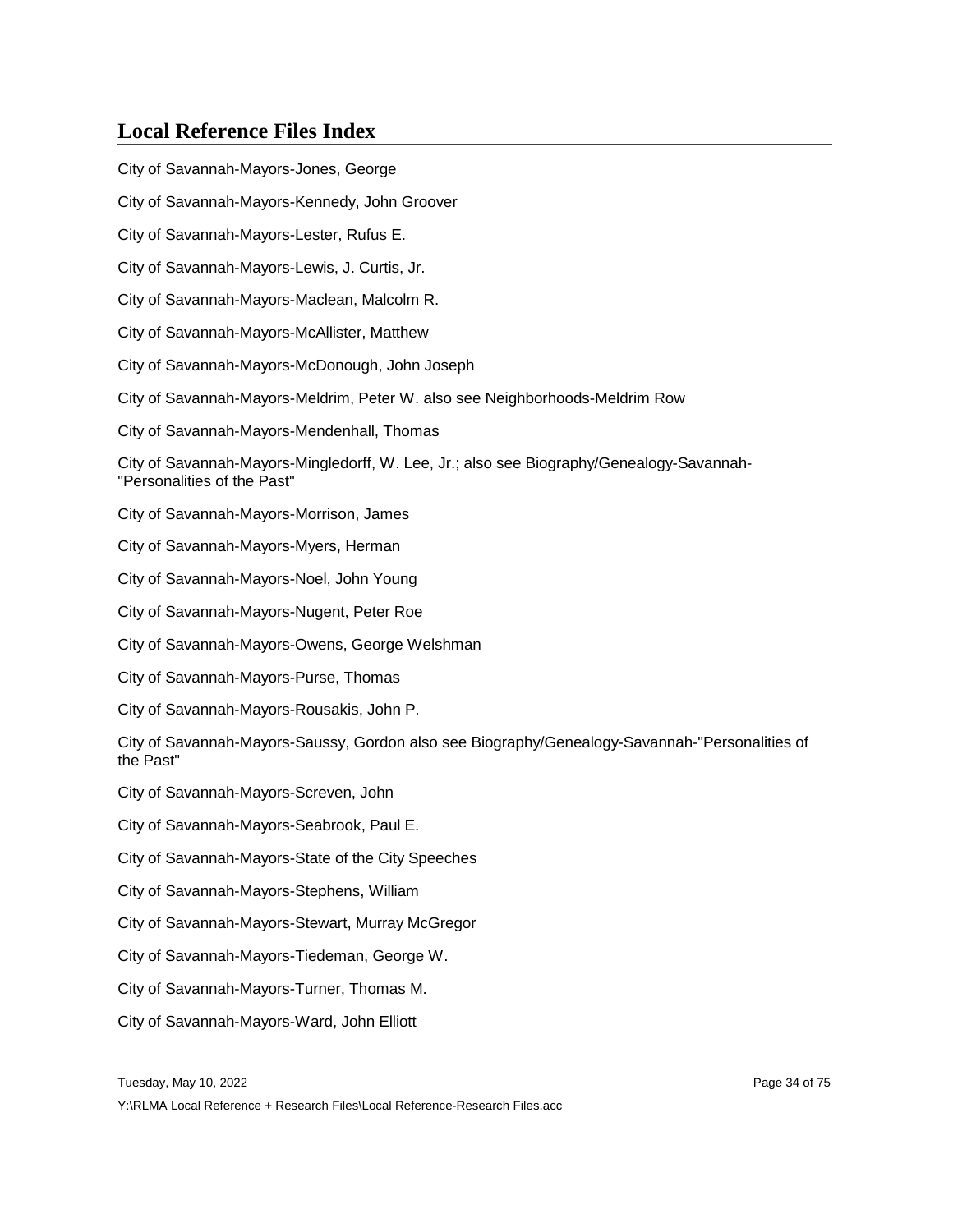City of Savannah-Mayors-Wayne, James Moore

City of Savannah-Mayors-Weiner, Susan S.-Task Forces

City of Savannah-Mayors-Wheaton, John F.

City of Savannah-Mayors-Williams, William Thorne

City of Savannah-Mayors-Williamson, John Postell

City of Savannah-Minority & Women-Owned Business Assistance also see Organizations/Societies-Savannah African-American Empowerment Collaborative; City of Savannah-Bureaus & Departments-Economic

City of Savannah-National Anthem Project All-Star City

City of Savannah-Ordinances (general) 1 of 2 also see City of Savannah-Ordinances-Historic District **Ordinances** 

City of Savannah-Ordinances (general) 2 of 2

City of Savannah-Ordinances-Animals

City of Savannah-Ordinances-Baggy Pants see City of Savannah-Ordinances (general)

City of Savannah-Ordinances-Derelict Rental Property

City of Savannah-Ordinances-Dogs

City of Savannah-Ordinances-Flood Damage Prevention see City of Savannah-Ordinances (general)

City of Savannah-Ordinances-Jaywalking

City of Savannah-Ordinances-Minors and Bars

City of Savannah-Ordinances-Panhandling

City of Savannah-Ordinances-Parental Responsibility

City of Savannah-Ordinances-Restaurant/Bar

City of Savannah-Ordinances-Smoking

City of Savannah-Ordinances-Taxicabs

City of Savannah-Ordinances-Traffic see City of Savannah-Ordinances-(general)

City of Savannah-Ordinances-Vision Clearance

City of Savannah-Organizational Charts, 1976-1979

City of Savannah-Organizational Charts, 1980-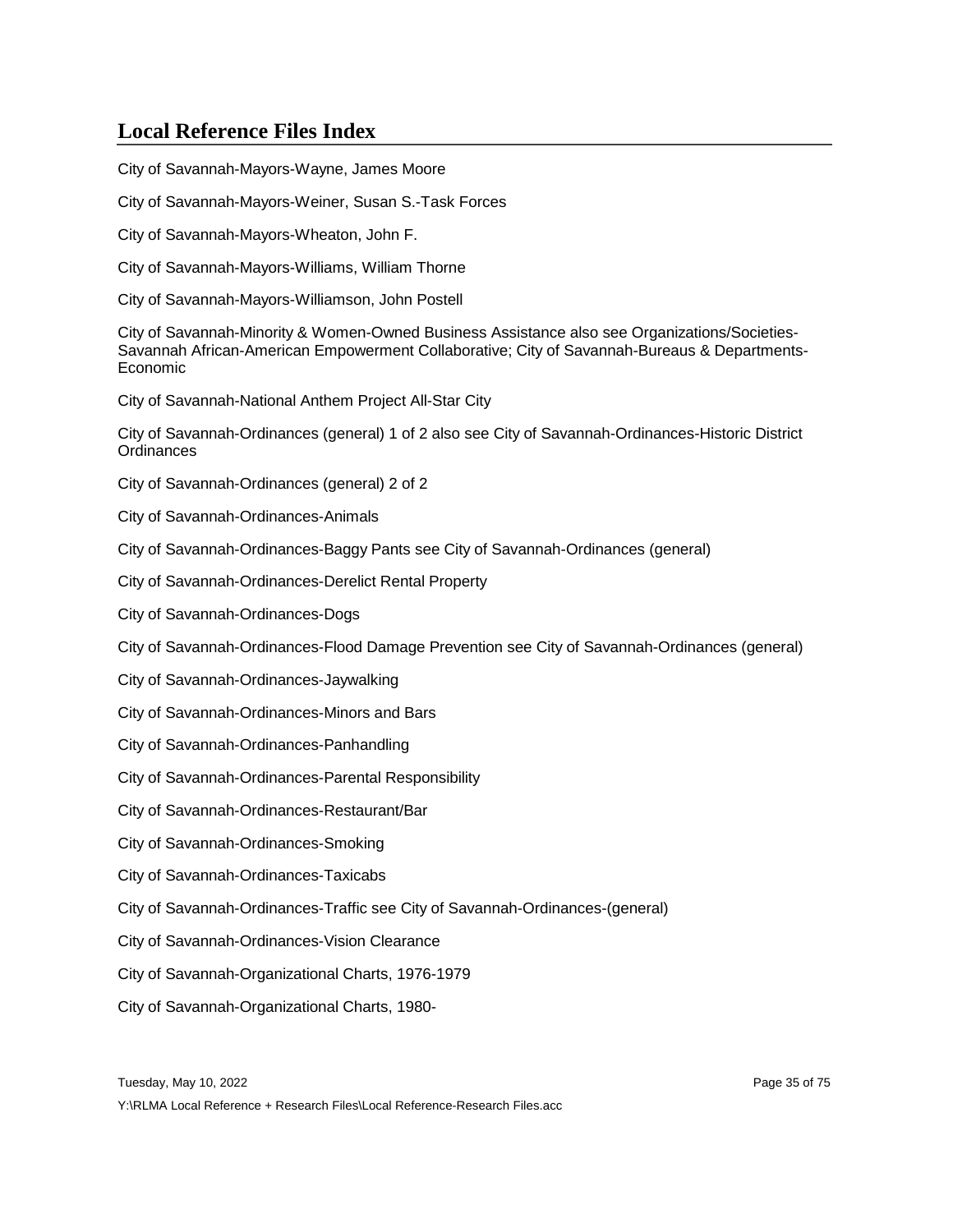City of Savannah-Policies (general)

City of Savannah-Policies-Naming City Facilities see City of Savannah-Policies (general)

City of Savannah-Poll Taxes see City of Savannah-Taxes

City of Savannah-Prescription Drug Cards

City of Savannah-Preserve America Community

City of Savannah-Programs-Model Cities see City of Savannah-Bureaus & Departments-Public Development

City of Savannah-Programs-Savannah Pre-Apprentice Program

City of Savannah-Property (City)-Fires

City of Savannah-Property (general)

City of Savannah-Records see Records Management

City of Savannah-Savannah Area Geographic Information System (SAGIS)

City of Savannah-Savannah Youth Council

City of Savannah-Short Term Vacation Rentals (STVR)

City of Savannah-Sister Cities [includes Jiujiang City, China]

City of Savannah-Sister Cities-Jiujiang, China see City of Savannah-Sister Cities

City of Savannah-Sister Cities-Yogyakarta, Indonesia

City of Savannah-Slaves see Slavery-Savannah

City of Savannah-Song-"Ballad of Savannah"

City of Savannah-SPLOST Funds (Special Purpose Local Option Sales Tax)

City of Savannah-SPLOST Funds-2003

City of Savannah-SPLOST Funds-2006

City of Savannah-SPLOST Funds-2007 thru 2010

City of Savannah-SPLOST Funds-2011 thru 2014

City of Savannah-SPLOST Funds-2015 thru

City of Savannah-Task Forces (general)

City of Savannah-Task Forces-Cruise Ship Task Force also see Savannah-Cruise Line (Proposed)

City of Savannah-Task Forces-Gentrification Task Force

Tuesday, May 10, 2022 Page 36 of 75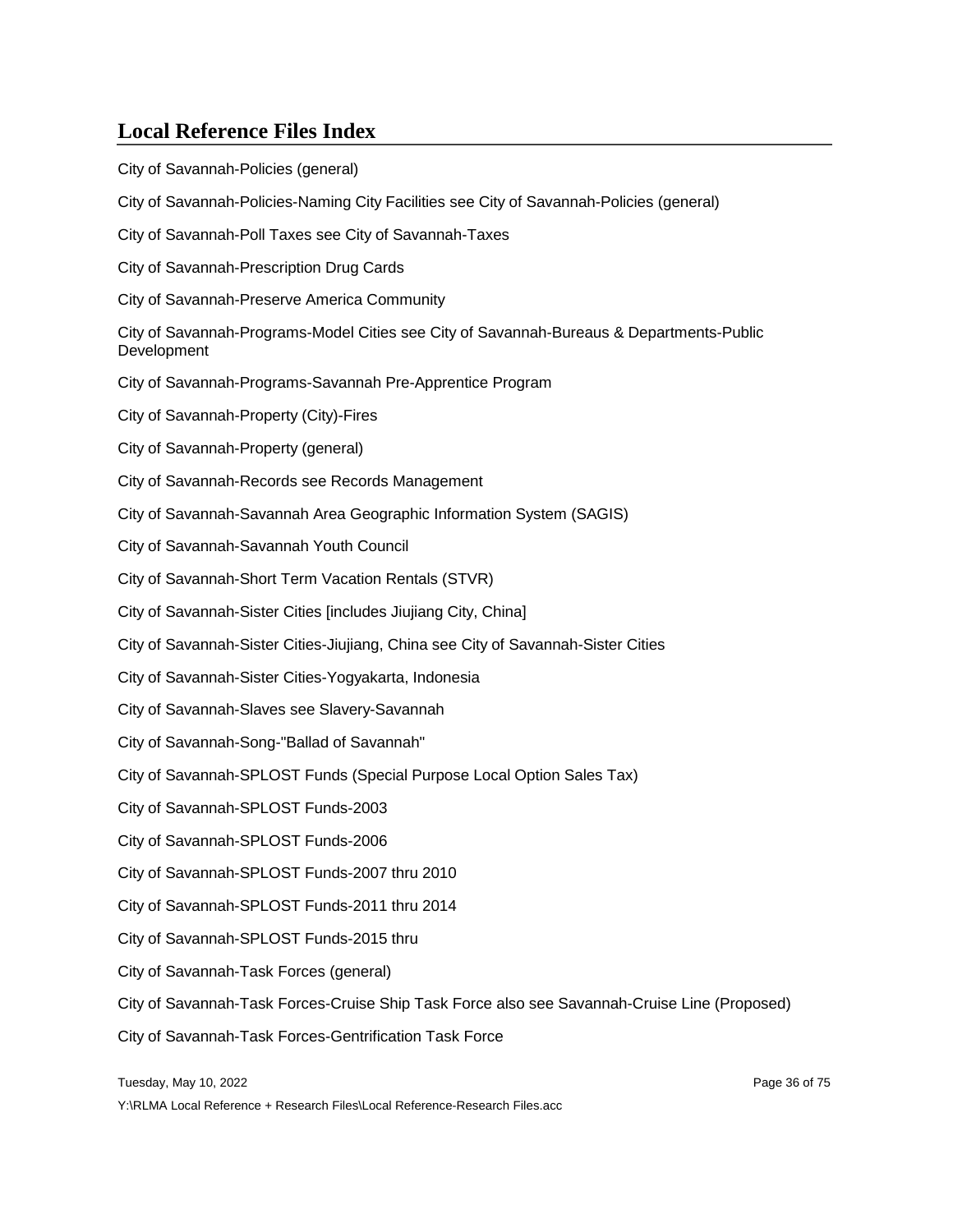City of Savannah-Task Forces-International Task Force

City of Savannah-Task Forces-PROUD Savannah Task Force

City of Savannah-Task Forces-Public Safety Task Force (2005)

City of Savannah-Tax Allocation Districts (TADs)

City of Savannah-Taxes

City of Savannah-Telephones see City of Savannah-Customer Service-Automated Telephone System

City of Savannah-THRIVE Initiative (Sustainability) also see Organizations/Societies-Savannah Bicycle **Campaign** 

City of Savannah-Tourism Advisory Committee see City of Savannah-Bureaus & Departments-Film and Tourism

City of Savannah-Town Halls (2009-2011)

City of Savannah-Town Halls-Town Hall Online/Talk Back Savannah/Savannah 311 Customer Service Erequest, City Website (July 2007-2008)

City of Savannah-TSPLOST see City of Savannah-SPLOST Funds-2011 thru 2014

Civil Rights Movement see Savannah-Civil Rights Movement

Civilian Conservation Corps (CCC) see Forts-Fort Pulaski

Connecting Savannah see City of Savannah-Commissions-Metropolitan Planning Commission; Streets-DeRenne Avenue

Consumer Price Index (CPI)-Conversion Charts

Counties-Georgia see Georgia-Counties

Counties-Georgia-Chatham see Chatham County-[topic]

Courts-Juvenile see Law-Juvenile Justice System; Schools-Truancy; Youth (general)

Crackers see Georgia-Crackers

Crime-Crime Control Strategies

Crime-Rape

Crime-Savannah see Savannah-Crime

Development-Savannah also see Neighborhoods-Downtown/Savannah Landmark Historic District; City of Savannah-Authorities-Savannah Economic Development Authority (SEDA)

Dictionary Lady see Biography/Genealogy-Plummer, Annie

Tuesday, May 10, 2022 Page 37 of 75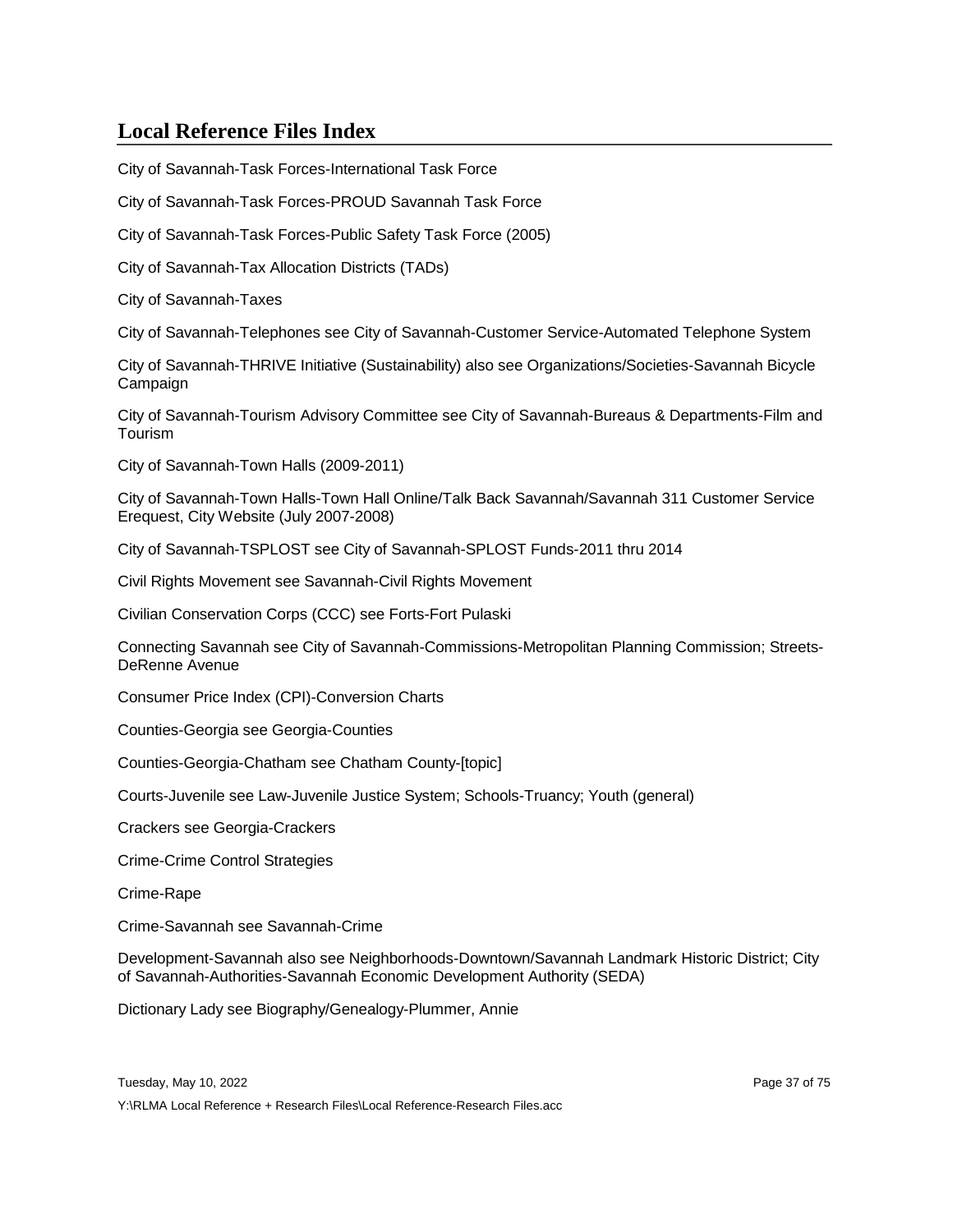| Diseases-Coronavirus (COVID-19) Folder 1 of 2                                                                                                                                                  |
|------------------------------------------------------------------------------------------------------------------------------------------------------------------------------------------------|
| Diseases-Coronavirus (COVID-19) Folder 2 of 2                                                                                                                                                  |
| Disease-West Nile Virus                                                                                                                                                                        |
| Disease-Yellow Fever                                                                                                                                                                           |
| Drainage also see City of Savannah-Drainage Basins; Streets-Waters                                                                                                                             |
| Droughts see Water-Water Resources                                                                                                                                                             |
| Earth Day                                                                                                                                                                                      |
| Economy see Savannah-Economic Conditions                                                                                                                                                       |
| Electrical Infrastructure see Organizations/Societies-Georgia Power                                                                                                                            |
| Electricity                                                                                                                                                                                    |
| Electronic Billboards see Billboards                                                                                                                                                           |
| <b>Eminent Domain</b>                                                                                                                                                                          |
| Employment-Savannah also see Savannah-Economic Conditions                                                                                                                                      |
| Energy-Alternative see Environment; City of Savannah-THRIVE Initiative; Transportation-Streetcars                                                                                              |
| Energy-Liquid Natural Gas (LNG) also see Islands-Elba Island                                                                                                                                   |
| Environment also see Water-Water Quality & Conservation; Water-Water Resources; Architecture-<br>Green Buildings (LEED); Recycling; City of Savannah-THRIVE Initiative; Pollution-Air-Savannah |
| Fairgrounds-Coastal Empire also see Organizations/Societies-Exchange Club of Savannah                                                                                                          |
| Film Festival, Savannah                                                                                                                                                                        |
| Fires (general) [including Fire of 1820]                                                                                                                                                       |
| Fires-Imperial Sugar Explosion (2008)                                                                                                                                                          |
| Fires-Powell Duffryn (1995)                                                                                                                                                                    |
| Flags-Ireland see Irish-Savannah Community (Flag of Ireland)                                                                                                                                   |
| Flags-South Vietnam see Vietnamese-Savannah Community (Flag of South Vietnam)                                                                                                                  |
| <b>Flooding see Drainage</b>                                                                                                                                                                   |
| Flooding-Damage Prevention see City of Savannah-Ordinances (general)                                                                                                                           |
| Food and Wine Festival-Savannah                                                                                                                                                                |
| Food Trucks also see City of Savannah-Ordinances (general)                                                                                                                                     |
| Tuesday, May 10, 2022<br>Page 38 of 75                                                                                                                                                         |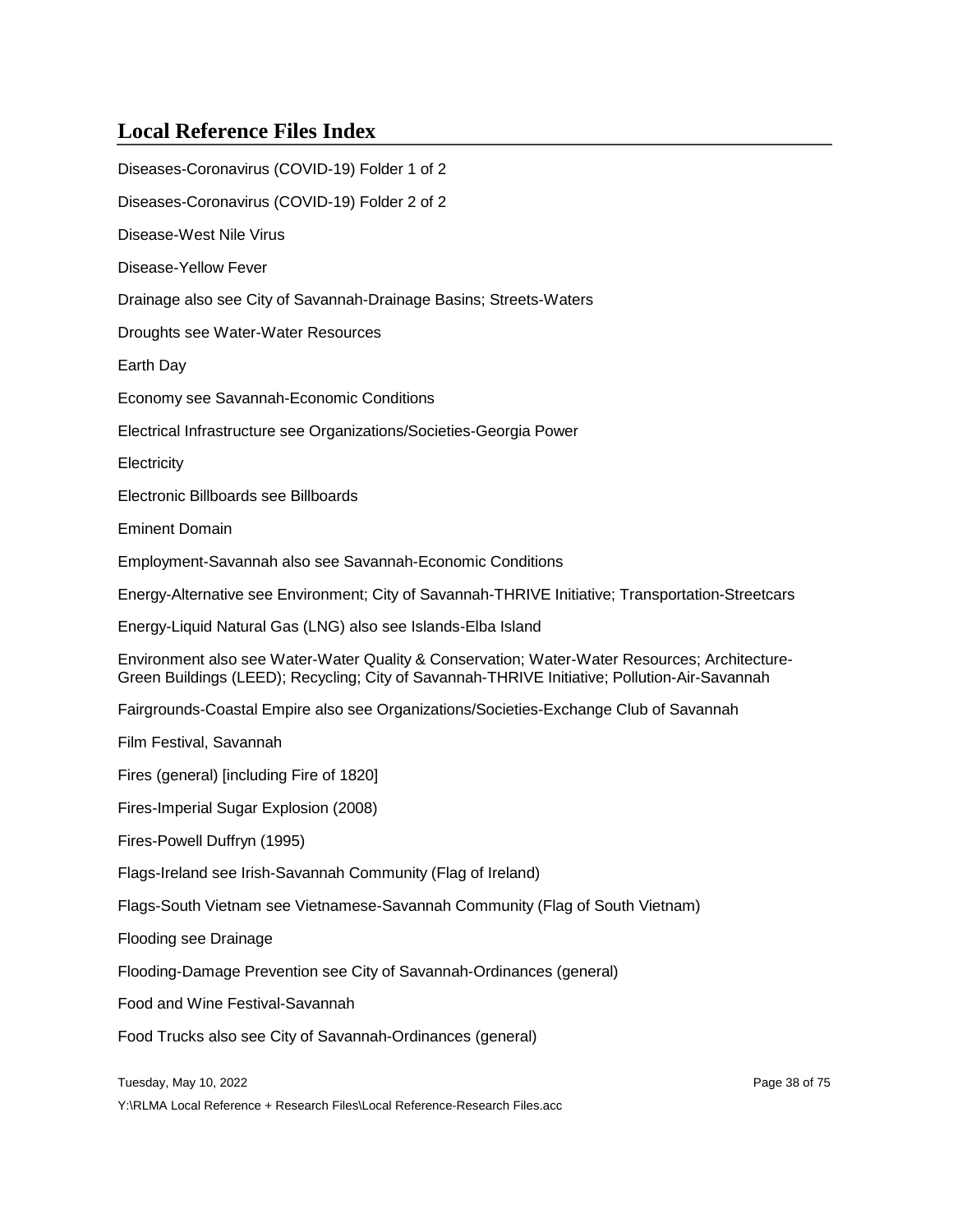Forts-Fort Frederica

Forts-Fort Jackson also see Organizations/Societies-Coastal Heritage Society

Forts-Fort McAllister

Forts-Fort Pulaski

Forts-Fort Screven

G8 Summit (2004) also see City of Savannah-Bureaus & Departments-Police-G8 Summit Planning Office-After Action Report

**Gambling** 

Gardening-Accessibility

Gardening-Children (with)

Gardening-Community

Gardening-Municipal Programs

Georgia-Awards-Georgia Oglethorpe Award

Georgia-Budget (Savannah/Chatham County Allocations) also see City of Savannah-Taxes

Georgia-Business

Georgia-Cities see Cities & Towns-Georgia-[name]

Georgia-Cities-Urban Georgia Initiative

Georgia-Colony of-Founding

Georgia-Counties (general)

Georgia-Counties-Effingham

Georgia-Crackers

Georgia-General Assembly

Georgia-Governors-Gravesites

Georgia-Governors-Perdue, Sonny

Georgia-Governors-Talmadge, Herman (GA Governor) see Biography/Genealogy-Savannah-Obituaries

Georgia-History also see Biography/Genealogy-Georgia Day; Savannah-[topic]

Georgia-Promotional Literature/Magazine Articles

Georgia-Senate-Districts

Tuesday, May 10, 2022 Page 39 of 75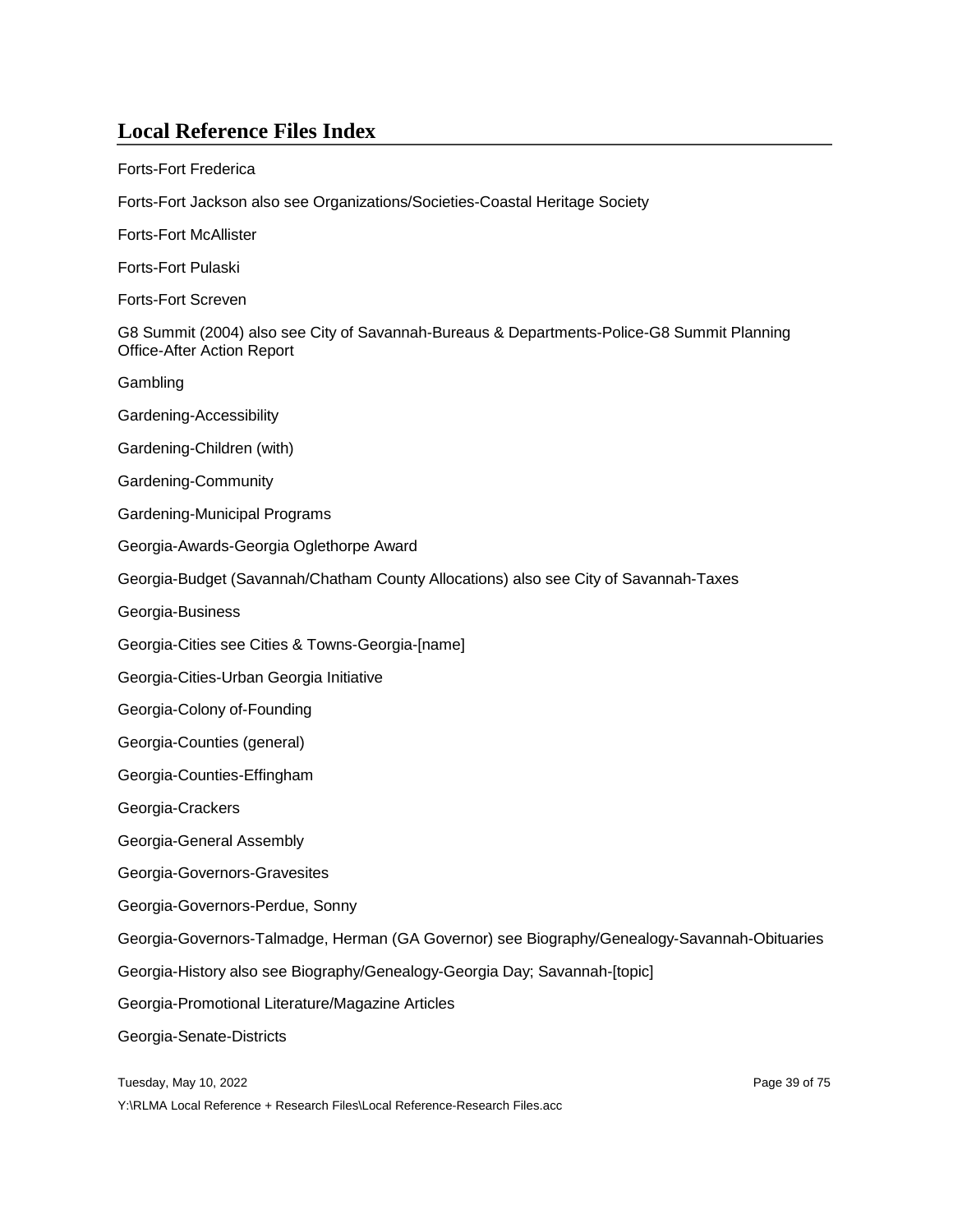Georgia-Wireless Communities see City of Savannah-Bureaus & Departments-Information Technology

Government-Laws-Landlord and Tenant

Government-Parliamentary Procedure

Government-Political Campaign Strategists

Gullah Geechee Community see Islands-Georgia; Islands-Ossabaw Island; Islands-Sapelo Islands

Haiti & Haitians also see Monuments & Markers-Haitian Memorial Monument; Wars-American Revolution-Siege of Savannah (1779)-Haitians

Handicapped Accessibility see Americans with Disabilities Act (ADA) Accessibility

Harbor see Organizations/Societies-Georgia Port Authority; Rivers-Savannah River

Harbor-Savannah Harbor Deepening Project see Organizations/Societies-Georgia Ports Authority

Health see City of Savannah-Healthy Savannah Initiative

Highways see Streets

Historic Districts-Savannah see Savannah-Historic Districts

Historic Preservation-Law

Historic Preservation-Savannah 1 of 2 also see Savannah-Historic Districts; Organizations/Societies-Historic Savannah Foundation

Historic Preservation-Savannah 2 of 2

Holidays (general)

Holidays-Christmas-Savannah

Holidays-Juneteenth

Holidays-Martin Luther King, Jr. Day

Holidays-St. Patrick's Day-Savannah (1990s)

Holidays-St. Patrick's Day-Savannah (2001-2005)

Holidays-St. Patrick's Day-Savannah (2006-2010)

Holidays-St. Patrick's Day-Savannah (2011)

Holidays-St. Patrick's Day-Savannah (2012-2013)

Holidays-St. Patrick's Day-Savannah (2014)

Holidays-St. Patrick's Day-Savannah (2015)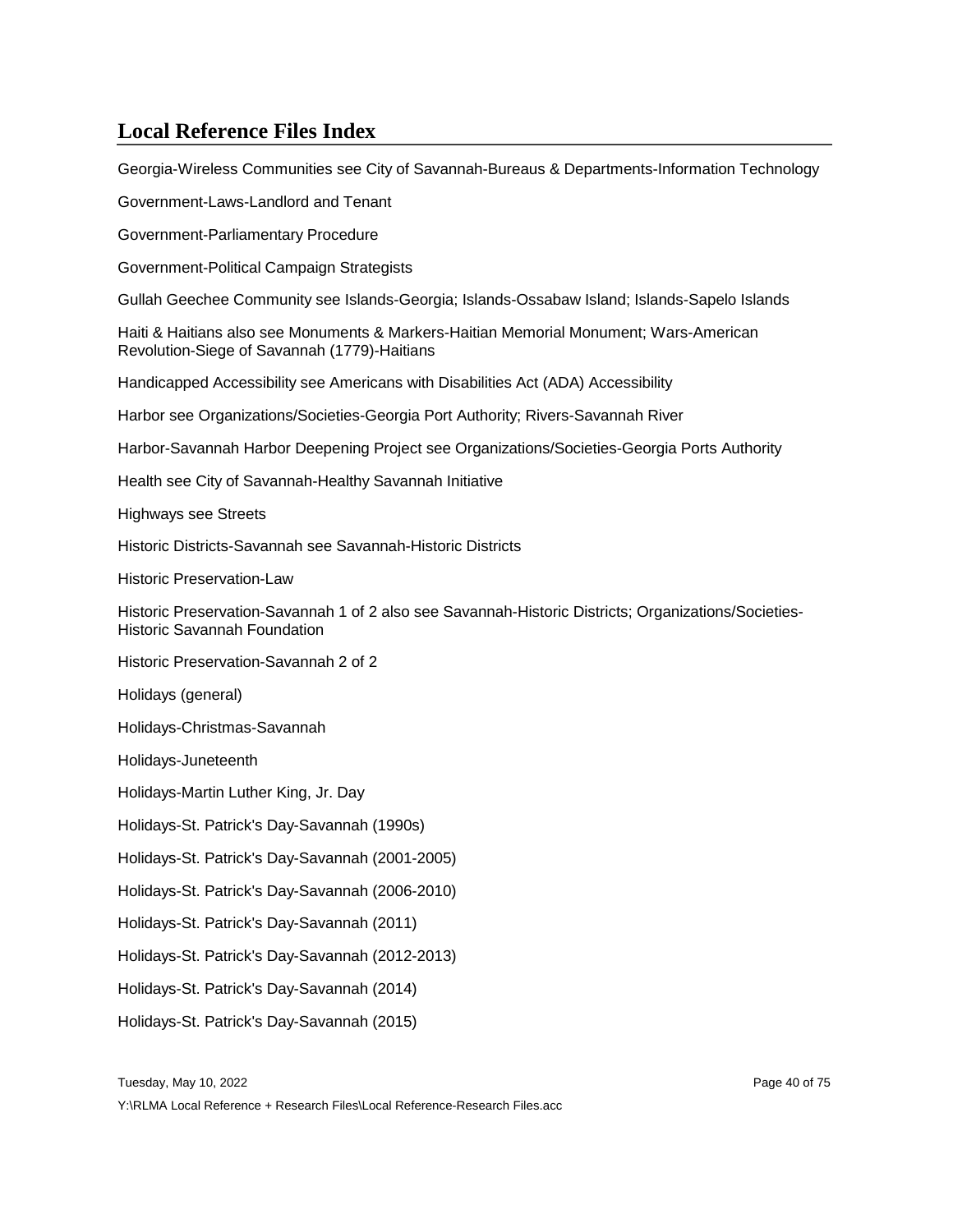Holidays-St. Patrick's Day-Savannah (2016) Holidays-St. Patrick's Day-Savannah (2017) Holidays-St. Patrick's Day-Savannah (2018) Holidays-St. Patrick's Day-Savannah (2019) Holidays-St. Patrick's Day-Savannah (2020-) Homelessness **Hospitals** Hospitals-Candler General Hospital also see Hospitals-St. Joseph's/Candler Hospitals-Charity Hospital Hospitals-Memorial Medical Center Hospitals-St. Joseph's/Candler also see Hospitals-Candler General Hospital Hotels (general) Hotels-Bohemian Hotel see Hotels (general) Hotels-DeSoto Hilton Hotel see Buildings (general); Hotels (general) Hotels-Hyatt Regency Savannah also see Buildings (general) Hotels-Kessler see Hotels-Mansion on Forsyth, The; Parks & Squares-Columbia Square; Hotels (general) [for Bohemian Hotel] Hotels-Mansion on Forsyth, The Hotels-Marriott Hotel see Buildings (general) Housing-Affordable/Low Income also see Organizations/Societies-Paces Foundation of Atlanta; Organizations/Societies-Housing Authority of Savannah; City of Savannah-Bureaus & Departments-**Housing** Housing-Public see Organizations/Societies-Housing Authority of Savannah; Neighborhoods-[public housing project name] Housing-War Housing Projects see Organizations/Societies-Housing Authority of Savannah Human/Social Services-Savannah Area Studies Hurricanes-Preparedness/Preparation Hurricanes-Savannah (including 1881, 1893, 1940, Floyd 1999) Hurricanes-Savannah-Matthew (2016)

Tuesday, May 10, 2022 Page 41 of 75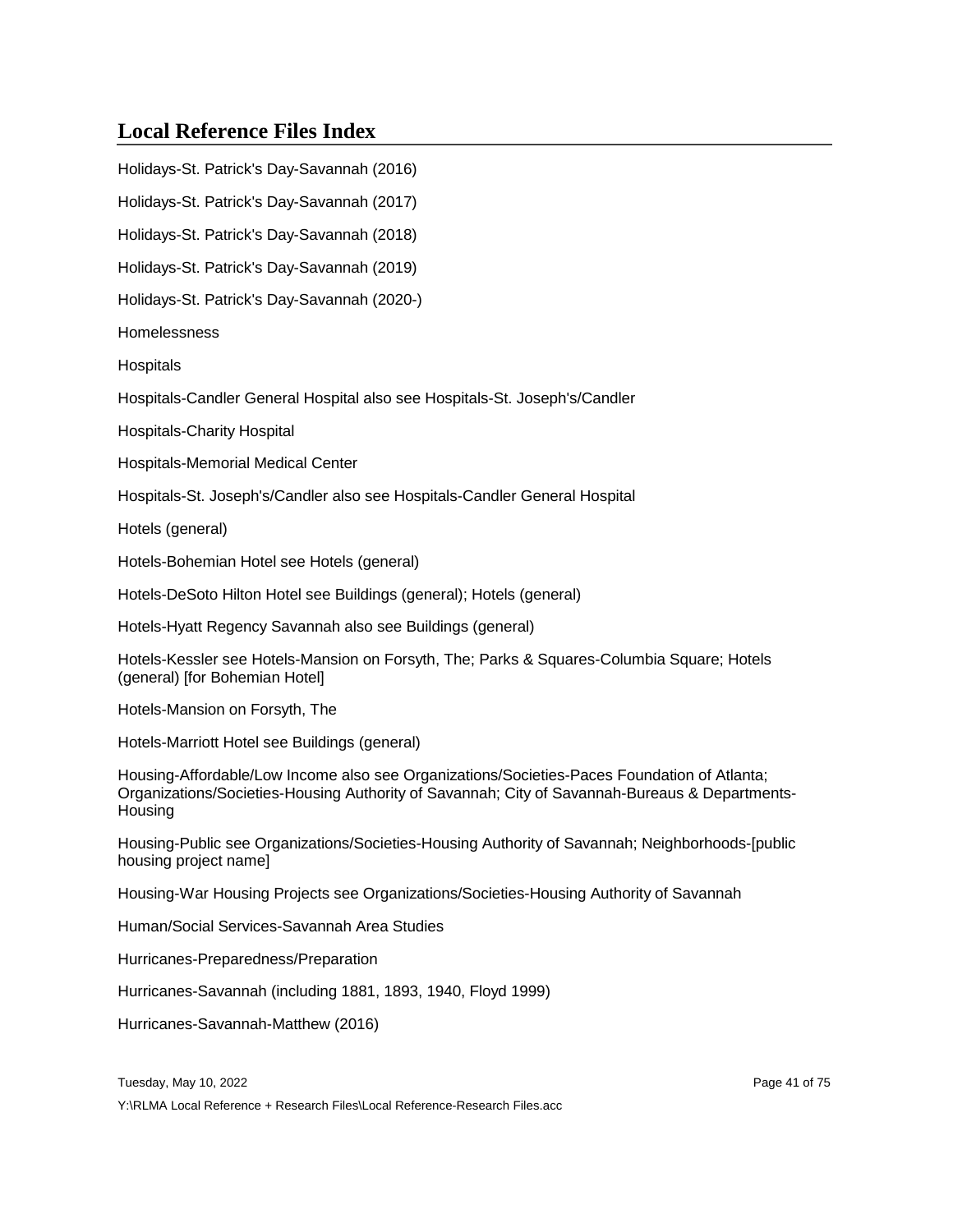| Immigration                                                             |  |
|-------------------------------------------------------------------------|--|
| Indian King's Tomb see Archaeology                                      |  |
| Iran see Middle East Countries                                          |  |
| Iraq see Middle East Countries                                          |  |
| Irish-Savannah Community (Flag of Ireland)                              |  |
| Islands-Cockspur Island see Islands-Georgia (general)                   |  |
| Islands-Daufuski Island                                                 |  |
| Islands-Elba Island                                                     |  |
| Islands-Elba Island-Expansion Project                                   |  |
| Islands-Georgia (general) also see Biography/Genealogy-Bryan, Jonathan  |  |
| Islands-Hutchinson Island also see Gambling                             |  |
| Islands-Isle of Hope see Neighborhoods-Isle of Hope                     |  |
| Islands-Ossabaw Island also see Biography/Genealogy-Bryan, Jonathan     |  |
| Islands-Sapelo Island also see Biography/Genealogy-Bryan, Jonathan      |  |
| Islands-Skidaway Island                                                 |  |
| Islands-Tybee Island                                                    |  |
| Islands-Wassaw Island see Islands-Georgia (general)                     |  |
| <b>Israel see Middle East Countries</b>                                 |  |
| Jewish Congregations see Organizations/Societies-[name of congregation] |  |
| Jobs see Savannah-Economic Conditions; Employment-Savannah              |  |
| Kazakhstan see Middle East Countries                                    |  |
| Kiosks see Billboards                                                   |  |
| Law-Juvenile Justice System also see Youth (general); Schools-Truancy   |  |
| Laws-House Bill 218 see Records-Open Records Laws (Sunshine Laws)       |  |
| Libraries-Auburn Avenue Research Library (Atlanta)                      |  |
| Libraries-Carnegie Library (Savannah)                                   |  |
| Libraries-Digital Library of Georgia                                    |  |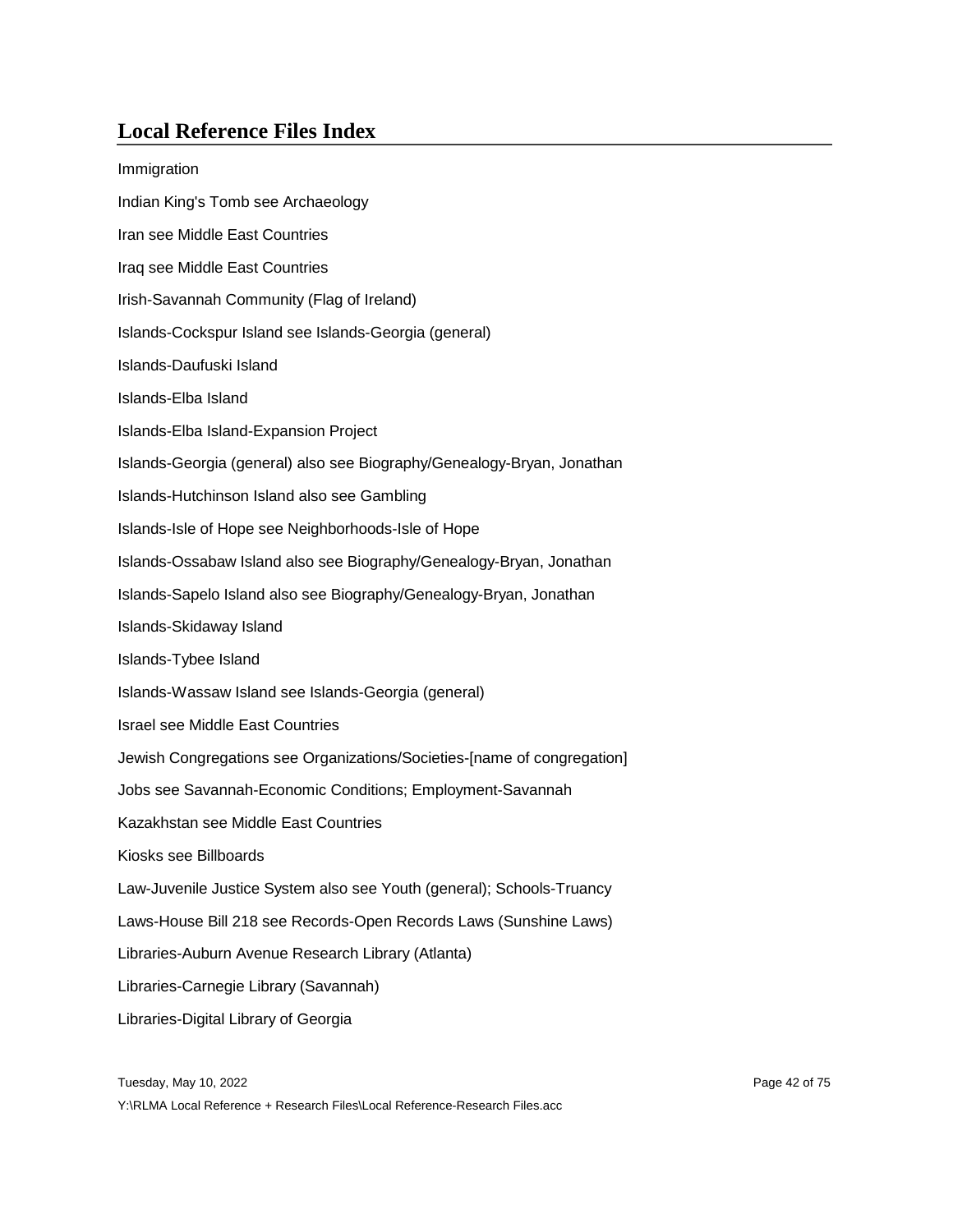Libraries-Live Oak Public Library (formerly Chatham-Effingham-Liberty Regional Library) (including Bull Street Library) also see Libraries-Carnegie Library; Buildings-Gamble

Liquor Licenses see City of Savannah-Business Licenses

Litter also see City of Savannah-Bureaus & Departments-Public Development-Blight Eradication; City of Savannah-Bureaus & Departments-Sanitation; City of Savannah-Bureaus & Departments-Property **Maintenance** 

Marathon-Rock N' Roll (2011) also see Organizations/Societies-Savannah Area Convention and Visitors Bureau

Marathon-Rock N' Roll (2012) also see Organizations/Societies-Savannah Area Convention and Visitors Bureau

Marathon-Rock N' Roll (2013)

Marathon-Rock N' Roll (2014)

Marathon-Rock N' Roll (2015)

Marathon-Rock N' Roll (2016)

Marathon-Rock N' Roll (2021-2022)

Marinas-Coffee Bluff Marina see Neighborhoods-Coffee Bluff; City of Savannah-Bureaus & Departments-Leisure Services

Maritime History-Savannah also see Monuments & Markers-Maritime History; Ships-[name of ship]

Marshes also see Environment

Middle East Countries

Military (general) also see Wars; Forts

Military-Chatham Artillery

Military-U. S. Army-24th Infantry Division

Military-U. S. Army-Hunter Army Airfield/Fort Stewart

Military-U. S. Navy-Training Bombs see Military (general)

Minorities-Gender see City of Savannah-Citizens

Monuments & Markers (general) also see Monuments & Markers-Historical Markers/Signs

Monuments & Markers-1859 Slave Sale ("The Weeping Time") also see Monuments & Markers (general)

Monuments & Markers-African-American Monument also see Monuments & Markers-(general)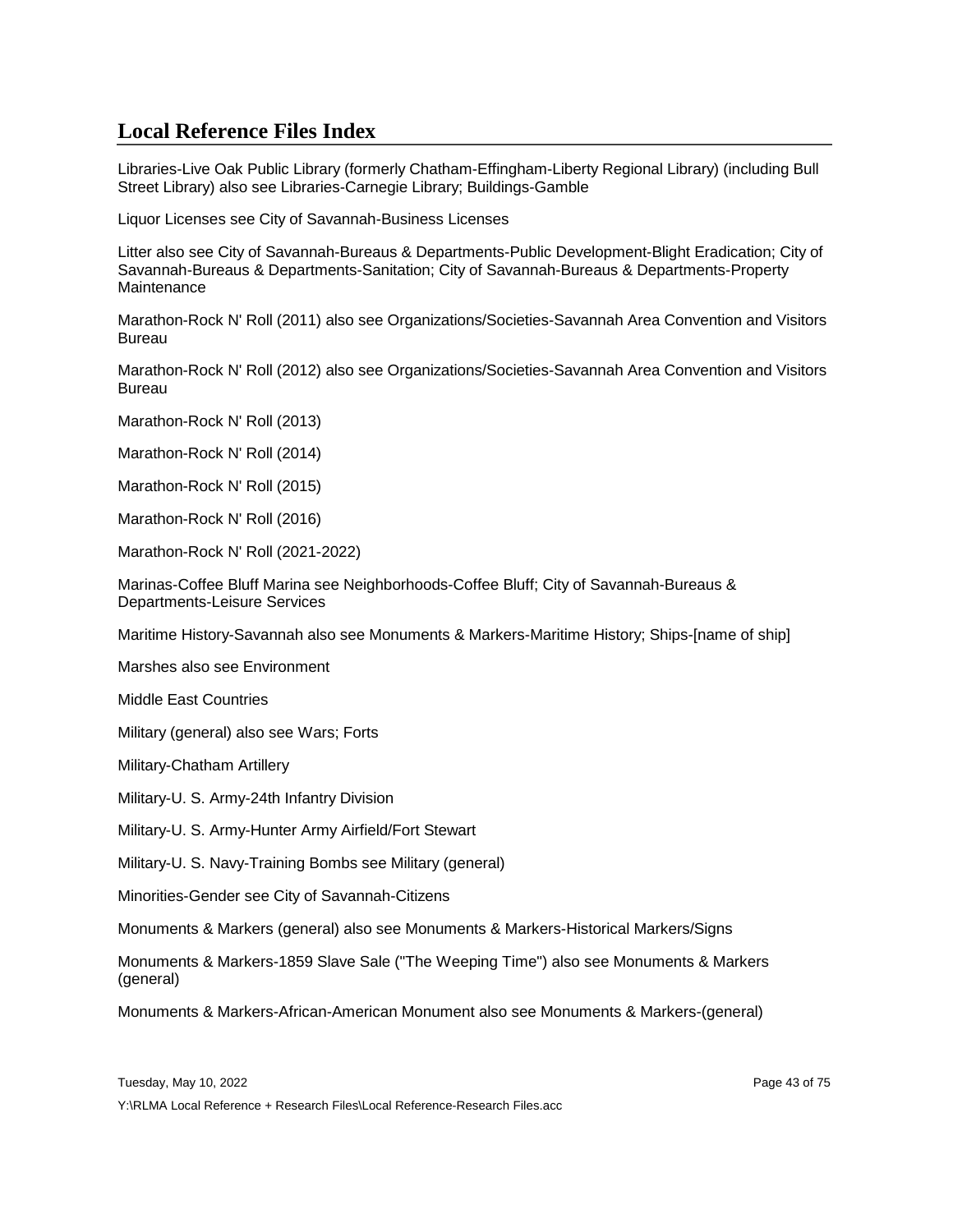Monuments & Markers-African-American Monument-Workshop (January 2000) Monuments & Markers-Bartow, Francis S. Bust Monuments & Markers-Beacon Range Light Monuments & Markers-Cathedral of St. John the Baptist (Catholic) see Buildings-Cathedral of St. John the Baptist; Monuments & Markers (general) Monuments & Markers-Celtic Cross Monuments & Markers-Chatham Artillery Monument Monuments & Markers-Cohen Fountain Monuments & Markers-Confederate Monument Monuments & Markers-Cotton Exchange Lion see Buildings-Cotton Exchange-"Red Lion" Fountain Monuments & Markers-Flame of Freedom (Eternal Flame) Monuments & Markers-Globe, The (DeRenne Avenue) see Buildings (general) Monuments & Markers-Gordon, W. W. Monument also see Parks and Squares-Wright Square Monuments & Markers-Greene, Nathanael Monument Monuments & Markers-Haitian Memorial Monument also see Parks & Squares-Franklin Square; Wars-American Revolution-Siege of Savannah (1779)-Haitians; Haiti & Haitians Monuments & Markers-Historical Markers/Signs also see Monuments & Markers (general) Monuments & Markers-Jasper Monument also see Monuments & Markers-(general) Monuments & Markers-Johnny Mercer Statue see Parks & Squares-Ellis Square Monuments & Markers-Korean War-Marine Reserve Unit "Dog Company" Monuments & Markers-Maritime History Monuments & Markers-McLaws, Lafayette Bust Monuments & Markers-Mercer, Johnny Monuments & Markers-Oglethorpe Memorial Bench Monuments & Markers-Oglethorpe Monument Monuments & Markers-Olympic Caldron Monuments & Markers-Police Officers Monument Monuments & Markers-Pulaski Monument 1 of 2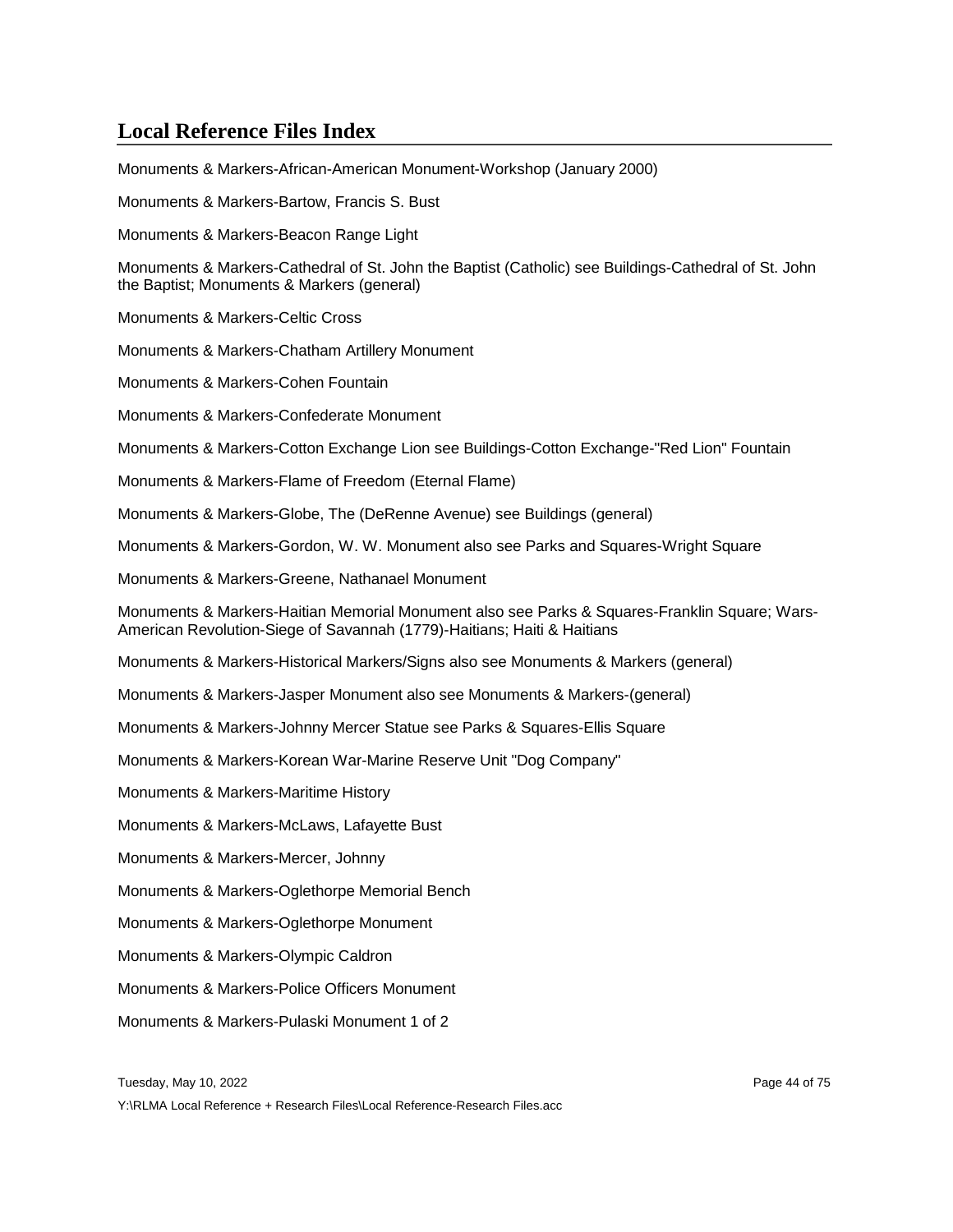| Monuments & Markers-Pulaski Monument 2 of 2                                                                                                                                                     |
|-------------------------------------------------------------------------------------------------------------------------------------------------------------------------------------------------|
| Monuments & Markers-Pulaski Monument-Time Capsule                                                                                                                                               |
| Monuments & Markers-Robert Sengstacke Boyhood Home see Monuments & Markers (general)                                                                                                            |
| Monuments & Markers-S. S. Savannah Fountain (Propeller Club)                                                                                                                                    |
| Monuments & Markers-Salzburger Monument                                                                                                                                                         |
| Monuments & Markers-Siege of Savannah Marker also see Wars-American Revolution-Siege of<br>Savannah                                                                                             |
| Monuments & Markers-Slavery see Monuments & Markers (general); Slavery-Savannah                                                                                                                 |
| Monuments & Markers-Spanish American War Monument                                                                                                                                               |
| Monuments & Markers-St. Andrews Monument                                                                                                                                                        |
| Monuments & Markers-Vietnam Veterans Memorial (Emmett Park)                                                                                                                                     |
| Monuments & Markers-Warrior's Walk see Museums & Historic Sites-Fort Stewart Museum                                                                                                             |
| Monuments & Markers-Washington Cannons                                                                                                                                                          |
| Monuments & Markers-Washington Fire Company Monument                                                                                                                                            |
| Monuments & Markers-Waving Girl Statue also see Monuments & Markers-(general)                                                                                                                   |
| Monuments & Markers-Wesley, John, Monument (Reynolds Square)                                                                                                                                    |
| Monuments & Markers-World War I Memorial also see Streets-Victory                                                                                                                               |
| Monuments & Markers-World War II Memorial (including Savannah and Washington, D.C.) also see<br>Organizations/Societies-Veterans Council of Chatham County; Biography/Genealogy-Meyerhoff, Eric |
| Motion Pictures-Savannah also see City of Savannah-Bureaus & Departments-Tourism & Film                                                                                                         |
| Museums & Historic Sites (general)                                                                                                                                                              |
| Museums & Historic Sites-Andrew Low House see Museums & Historic Sites (general)                                                                                                                |
| Museums & Historic Sites-Beach Institute also see Schools-Beach Institute; Biography/Genealogy-Law,<br>W.W.                                                                                     |
| Museums & Historic Sites-Civil War-Georgia Heritage Trail see Wars-Civil War-Georgia Heritage Trail                                                                                             |
| Museums & Historic Sites-Davenport House also see Disease-Yellow Fever                                                                                                                          |
| Museums & Historic Sites-Flannery O'Connor Childhood Home                                                                                                                                       |
| Museums & Historic Sites-Fort Stewart Museum                                                                                                                                                    |
|                                                                                                                                                                                                 |
| Tuesday, May 10, 2022<br>Page 45 of 75                                                                                                                                                          |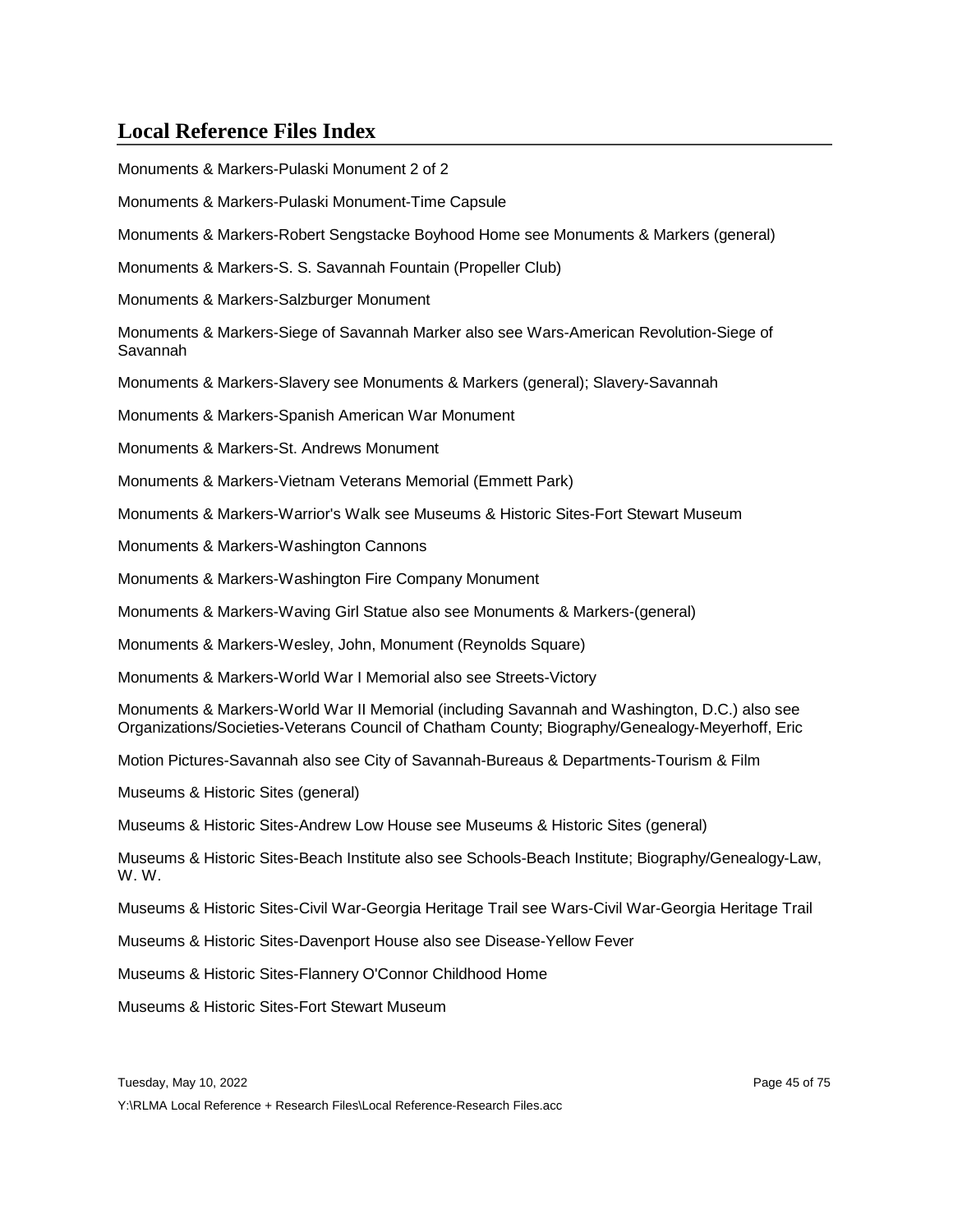Museums & Historic Sites-Holocaust Memorial Museum (Washington, D. C.)

Museums & Historic Sites-Juliette Gordon Low Birthplace

Museums & Historic Sites-Kiah House Museum

Museums & Historic Sites-King-Tisdell Cottage also see Biography/Genealogy-Law, W. W.; Museums & Historic Sites-Beach Institute

Museums & Historic Sites-Mercer-Williams House

Museums & Historic Sites-Mighty Eighth Airforce Museum

Museums & Historic Sites-Oatland Island Education Center

Museums & Historic Sites-Owens-Thomas House

Museums & Historic Sites-Quarantine Station

Museums & Historic Sites-Ralph Mark Gilbert Civil Rights Museum also see Biography/Genealogy-Law, W. W.

Museums & Historic Sites-Roundhouse Railroad Museum also see Transportation-Railroads-Central of Georgia; Organizations/Societies-Coastal Heritage Society

Museums & Historic Sites-Roundhouse Railroad Museum-Central of Georgia Shops Survey

Museums & Historic Sites-Savannah History Museum (Great Savannah Exposition) also see Organizations/Societies-Coastal Heritage Society

Museums & Historic Sites-Savannah Revolutionary Battlefield Park also see Organizations/Societies-Coastal Heritage Society; Wars-American Revolution-Siege of Savannah

Museums & Historic Sites-Savannah Revolutionary Battlefield Park-Archeological Survey by Edward S. Rutsch and Bryan H. Morrell, July 1981

Museums & Historic Sites-Savannah Revolutionary Battlefield Park-Documents, Plans, Files 2002

Museums & Historic Sites-Savannah Revolutionary Battlefield Park-Maps

Museums & Historic Sites-Savannah Revolutionary Battlefield Park-Property Acquired 2002-2003

Museums & Historic Sites-Savannah Revolutionary Battlefield Park-Tripartite Agreement 1982

Museums & Historic Sites-Savannah Science Museum, Inc.

Museums & Historic Sites-Ships of the Sea Maritime Museum also see Ships-S. S. Savannah

Museums & Historic Sites-Telfair Museum (Telfair Academy of Arts & Sciences and Jepson Center for the Arts) 1 of 2

Museums & Historic Sites-Telfair Museum (Telfair Academy of Arts & Sciences and Jepson Center for the Arts) 2 of 2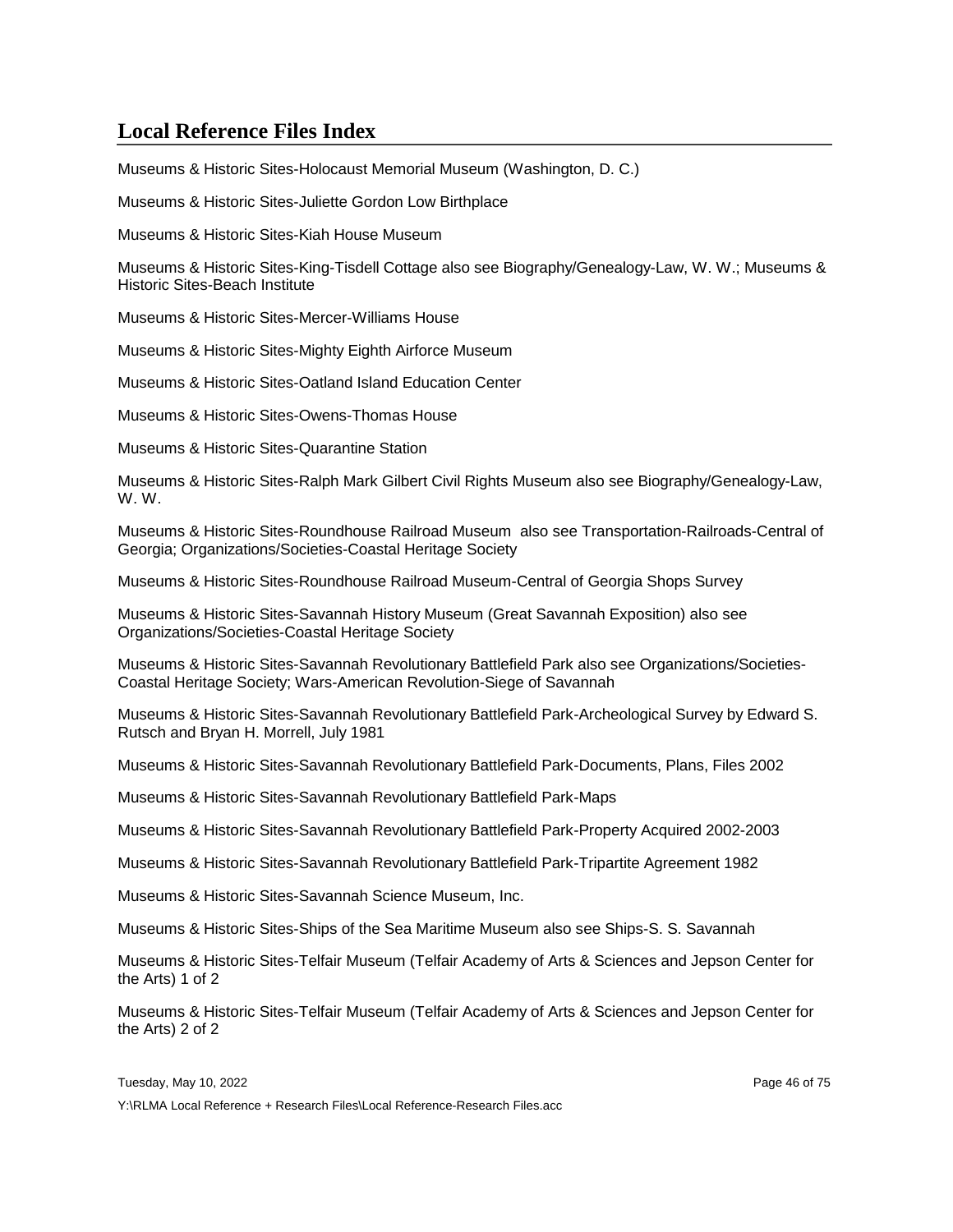Museums & Historic Sites-Telfair Museum-Events and Exhibits Museums & Historic Sites-Telfair Museum-Pulse Art and Technology Festival Museums & Historic Sites-Wormsloe Historic Site Music-Folk/Folk Music Festival see Organizations/Societies-Savannah Folk Music Society Music-Jazz Music-Jingle Bells Music-Savannah Jazz Festival see Music-Jazz Music-Savannah see Organizations/Societies-Savannah Music Festival; Organizations/Societies-Savannah Children's Choir Music-Savannah Songs (songs about Savannah) also see Music-Warshaw, Irvin J.; Music-Waving Girl Song; City of Savannah-Song-"Ballad of Savannah" Music-Savannah Symphony also see City of Savannah-Bureaus & Departments-Cultural Affairs [for Picnic in the Park] Music-Warshaw, Irvin J. Music-Waving Girl Song National Maritime Day see Monuments & Markers-Maritime History National Park Service see United States-Department of Interior Native Americans-Bilbo Mound Native Americans-Georgia Native Americans-Irene Indian Mound Neighborhood Associations see Neighborhoods-[name] Neighborhoods (general) 1 of 2 Neighborhoods (general) 2 of 2 Neighborhoods-Abercorn Terrace/Ardsley Oaks see Neighborhoods (general) Neighborhoods-Ardsley Oaks/Abercorn Terrace see Neighborhoods (general) Neighborhoods-Ardsley Park/Chatham Crescent also see Neighborhoods (general); Automobiles-Savannah Neighborhoods-Augustine Park see Organizations/Societies-Housing Authority of Savannah Neighborhoods-Avondale also see Neighborhoods (general) Tuesday, May 10, 2022 **Page 47 of 75** and the US and the US and the Page 47 of 75 Y:\RLMA Local Reference + Research Files\Local Reference-Research Files.acc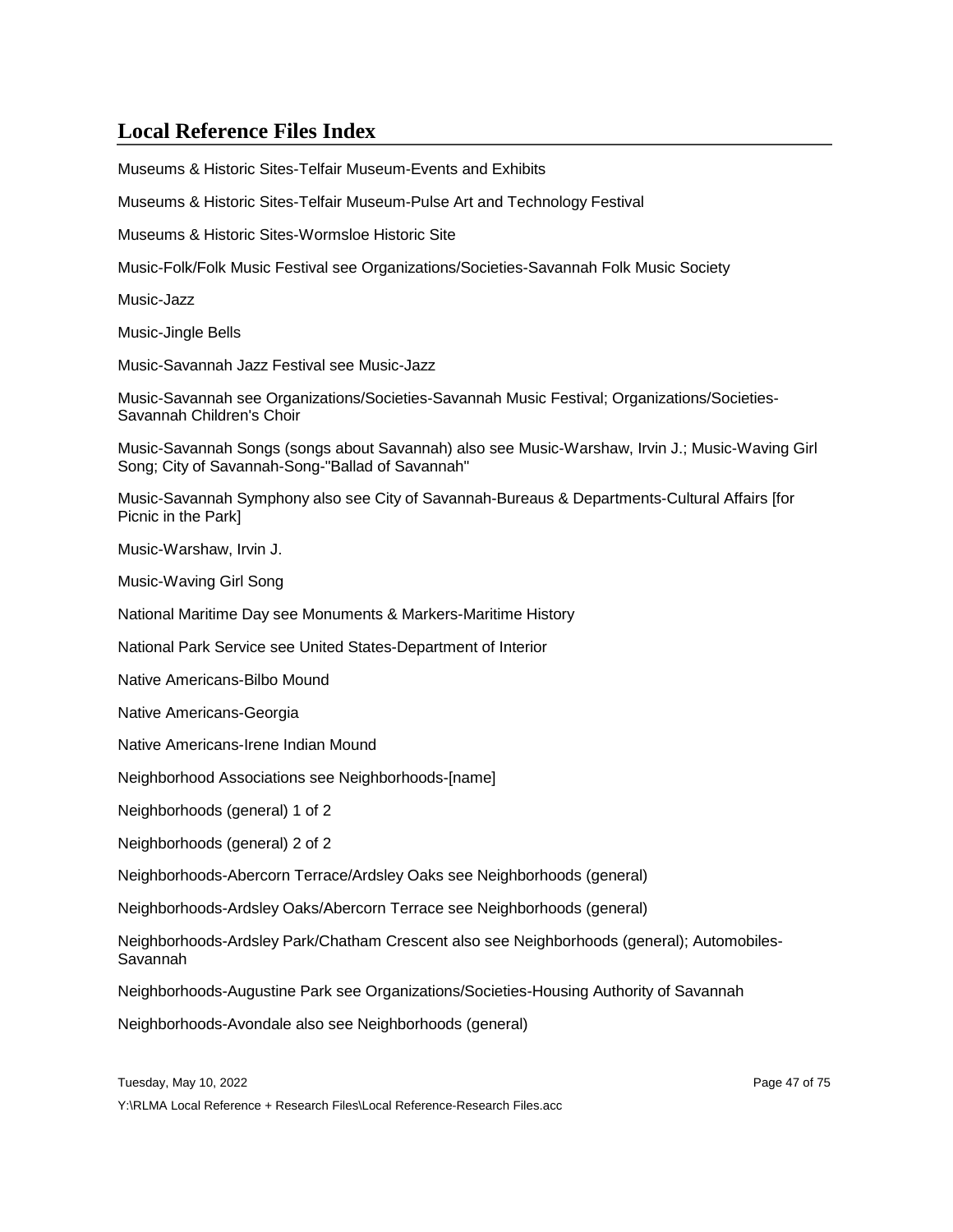Neighborhoods-Bacon Park also see Organizations/Societies-Paces Foundation of Atlanta

Neighborhoods-Baldwin Park also see Neighborhoods (general)

Neighborhoods-Bartow Place see Organizations/Societies-Housing Authority of Savannah

Neighborhoods-Beach Institute Neighborhood also see Schools-Beach Institute; Neighborhoods (general)

Neighborhoods-Benjamin Van Clark Neighborhood also see Neighborhoods-Eastside/Collinsville/the **Meadows** 

Neighborhoods-Benjamin Van Clark Neighborhood-Documentation Project (bound copies)

Neighborhoods-Benjamin Van Clark Neighborhood-Documentation Project (photocopies)

Neighborhoods-Benjamin Van Clark Neighborhood-Documentation Project (Some Views of the Meadows, 1900)

Neighborhoods-Bingville see Parks & Squares-Ambush Park; Neighborhoods (general)

Neighborhoods-Blackshear Homes see Neighborhoods-Benjamin Van Clark Neighborhood; Organizations/Societies-Housing Authority of Savannah

Neighborhoods-Brownsville also see Neighborhoods-Cuyler-Brownville; Wards-Brownsville

Neighborhoods-Carver Heights/Carver Village also see Neighborhoods (general)

Neighborhoods-Chatham Crescent also see Neighborhoods-Ardsley Park; Automobiles-Savannah

Neighborhoods-Cherokee Homes see Organizations/Societies-Housing Authority of Savannah

Neighborhoods-Clearview Housing Projects see Neighborhoods-West Savannah

Neighborhoods-Cloverdale also see Biography/Genealogy-Cooper, Curtis V. Jr.

Neighborhoods-Coffee Bluff

Neighborhoods-Collinsville also see Neighborhoods-Eastside/Collinsville/the Meadows; Neighborhoods-Benjamin Van Clark Neighborhood

Neighborhoods-Currytown see Neighborhoods (general)

Neighborhoods-Cuyler-Brownville 1 of 2 also see Wards-Brownsville

Neighborhoods-Cuyler-Brownville 2 of 2

Neighborhoods-Dawes see Neighborhoods-Ogeecheeton/Dawes

Neighborhoods-Deptford Place see Neighborhoods-Josiah Tattnall Homes

Neighborhoods-Downtown/Savannah Landmark Historic District [includes Height Development Map]; also see Neighborhoods (general)

Tuesday, May 10, 2022 Page 48 of 75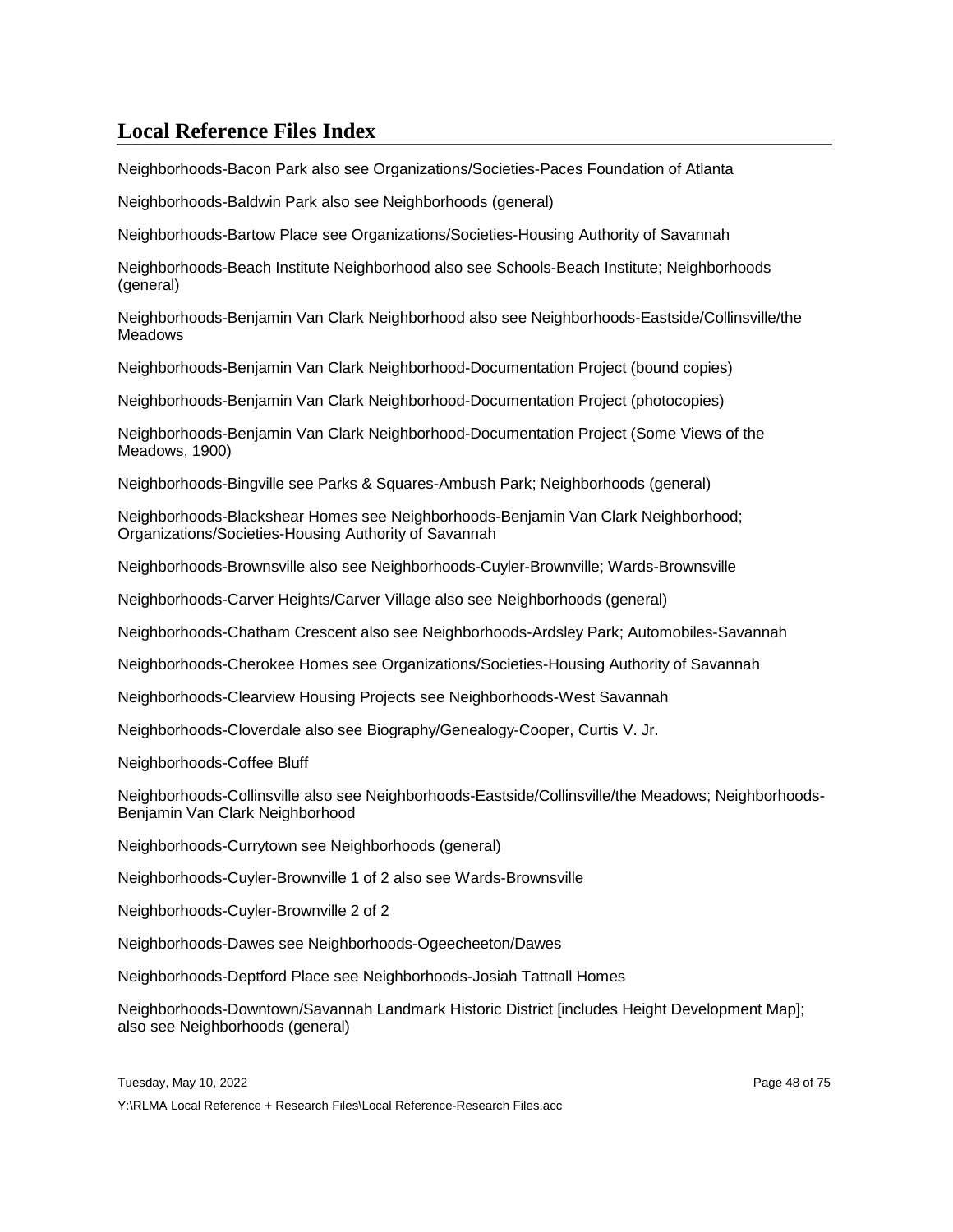Neighborhoods-Downtown/Savannah Landmark Historic District-Downtown Master Plan see City of Savannah-Authorities-Savannah Development and Renewal Authority

Neighborhoods-East Savannah see Neighborhoods-Eastside Savannah

Neighborhoods-Eastside Savannah also see City of Savannah-Tax Allocation Districts (TADs); Neighborhoods (general)

Neighborhoods-Eastside/Collinsville/the Meadows also see Neighborhoods-Benjamin Van Clark **Neighborhood** 

Neighborhoods-Edgemere/Sackville

Neighborhoods-Fairway Oaks Subdivision also see Neighborhoods (general)

Neighborhoods-Feiler Park also see Neighborhoods (general)

Neighborhoods-Fellwood Homes also see Architecture-Green Buildings; Organizations/Societies-Housing Authority of Savannah

Neighborhoods-Fernwood

Neighborhoods-Floyd Heights see Neighborhoods-(general)

Neighborhoods-Frazier Homes see Organizations/Societies-Housing Authority of Savannah

Neighborhoods-Fred Wessels Homes see Organizations/Societies-Housing Authority of Savannah

Neighborhoods-Frogtown see Architecture-Green Buildings (LEED); Neighborhoods (general); Streets-Martin Luther King Jr. Boulevard/Montgomery Street Corridor

Neighborhoods-Garden Homes Estate see Neighborhoods-Benjamin Van Clark; Organizations/Societies-Housing Authority of Savannah

Neighborhoods-Glynwood/Glynnwood see Neighborhoods (general)

Neighborhoods-Godley Station see Cities & Towns-Georgia-Pooler

Neighborhoods-Gordonston

Neighborhoods-Groveland see Neighborhoods (general)

Neighborhoods-Hampstead see Neighborhoods (general)

Neighborhoods-Herbert L. Kayton Homes see Organizations/Societies-Housing Authority of Savannah

Neighborhoods-Highgate see Neighborhoods (general)

Neighborhoods-Hillcrest see Neighborhoods-Eastside Savannah

Neighborhoods-Historic Districts also see Neighborhoods-Downtown/Savannah Landmark Historic **District**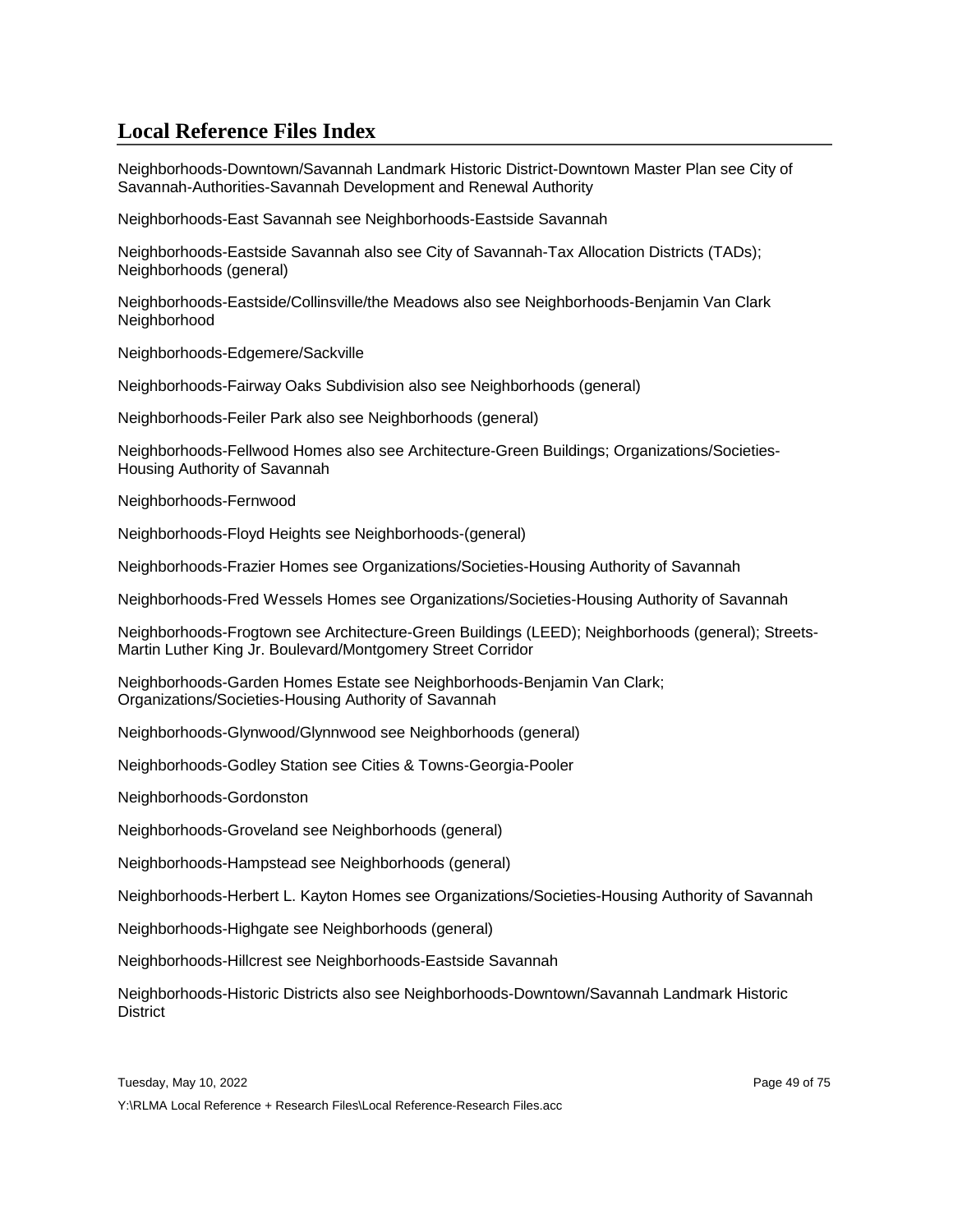Neighborhoods-Historic Neighborhoods see Neighborhoods-Historic Districts

Neighborhoods-Hitch Village see Organizations/Societies-Housing Authority of Savannah

Neighborhoods-Holland Drive see Neighborhoods (general)

Neighborhoods-Homestead Park

Neighborhoods-Hudson Hill/Bayview see Neighborhoods-West Savannah; Neighborhoods (general)

Neighborhoods-Isle of Hope

Neighborhoods-Josiah Tattnall Homes also see Organizations/Societies-Housing Authority of Savannah (HAS)

Neighborhoods-Kensington see Neighborhoods (general)

Neighborhoods-Landings (The Landings)

Neighborhoods-Lee-Olin Heights see Neighborhoods (general)

Neighborhoods-LePageville

Neighborhoods-Liberty City

Neighborhoods-Little Mexico

Neighborhoods-Live Oak also see Neighborhoods (general)

Neighborhoods-Magnolia Park see Neighborhoods (general); Organizations/Societies-Paces Foundation of Atlanta

Neighborhoods-Meadows, The also see Neighborhoods-Eastside/Collinsville/the Meadows; Neighborhoods-Benjamin Van Clark Neighborhood

Neighborhoods-Meldrim Row (between Montgomery Street and West Broad Street)

Neighborhoods-Montgomery Landing see Organizations/Societies-Paces Foundation of Atlanta

Neighborhoods-Moses Rogers Grove see Neighborhoods-Josiah Tattnall Homes

Neighborhoods-Mossy Branch see Organizations/Societies-Paces Foundation of Atlanta

Neighborhoods-Nathanael Greene Villa see Organizations/Societies-Housing Authority of Savannah

Neighborhoods-New Hampstead

Neighborhoods-Northwest Quadrant

Neighborhoods-Nottingham Woods see Organizations/Societies-Paces Foundation of Atlanta

Neighborhoods-Oak Tree Villas (also known as Moses Rogers Grove) see Neighborhoods-Josiah Tattnall Homes

Tuesday, May 10, 2022 Page 50 of 75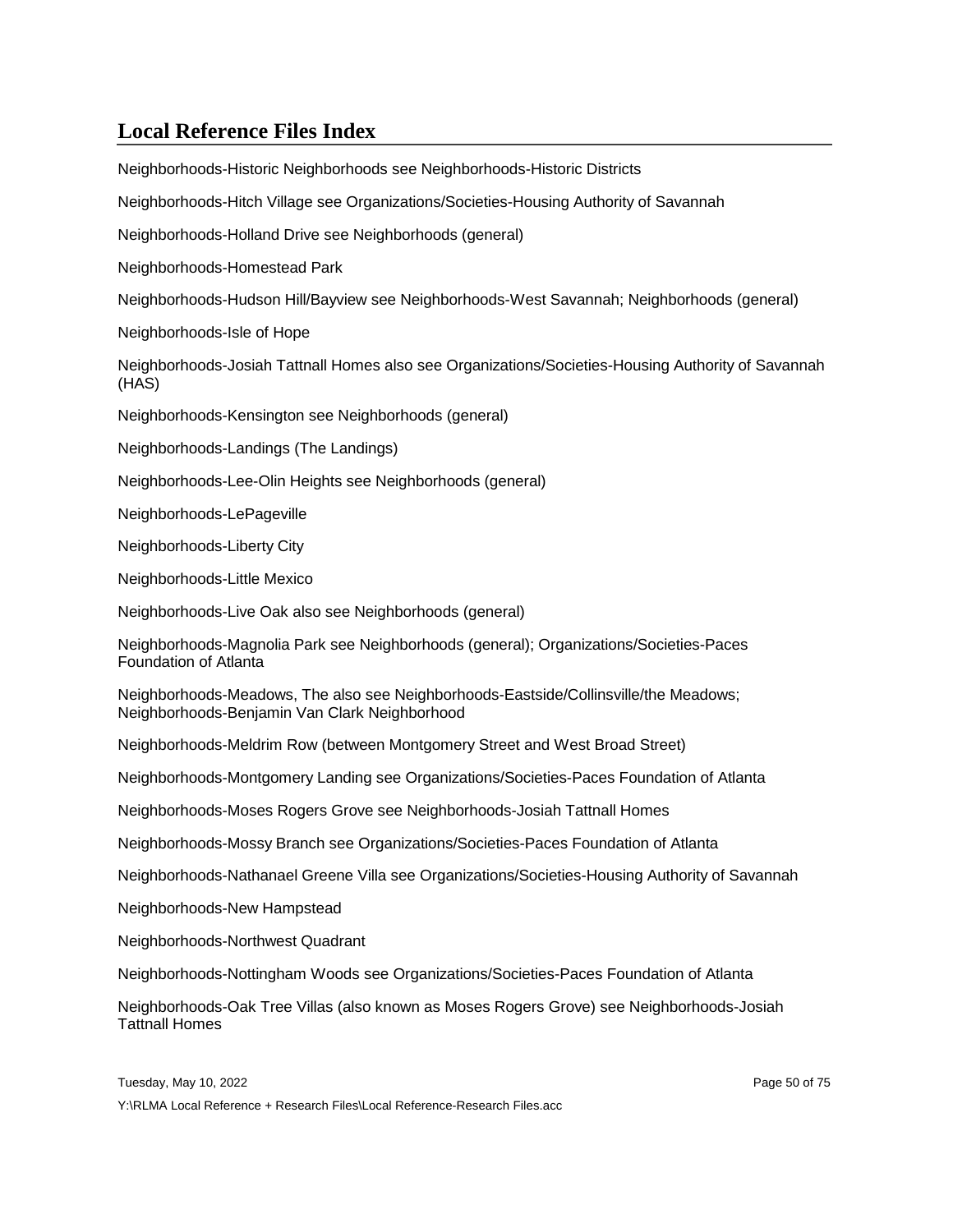Neighborhoods-Ogeecheeton/Dawes also see Neighborhoods (general)

Neighborhoods-Paradise Park

Neighborhoods-Parkside Place also see Neighborhoods (general)

Neighborhoods-Patterson Terrace see Organizations/Societies-Housing Authority of Savannah

Neighborhoods-Pin Point see Cities & Towns-Georgia-Pin Point

Neighborhoods-Pine Gardens also see Neighborhoods-Eastside Savannah; Organizations/Societies-Southeastern Shipbuilding Corporation; Wars-World War II

Neighborhoods-Poplar Place see Neighborhoods (general)

Neighborhoods-Riverside Gardens (also known as Moses Rogers Grove) see Neighborhoods-Josiah Tattnall Homes

Neighborhoods-Sandfly see Cities & Towns-Georgia-Sandfly

Neighborhoods-Savannah Gardens see Neighborhoods-Josiah Tattnall Homes; Neighborhoods-Eastside Savannah

Neighborhoods-Savannah Quarters

Neighborhoods-Savannah River Landing also see City of Savannah-Tax Allocation Districts (TADs); Riverfront-Revitalization-Riverwalk Extension

Neighborhoods-Savannah see Neighborhoods-[name]; Wards

Neighborhoods-Southbridge

Neighborhoods-Southside (general)

Neighborhoods-Starland Dairy

Neighborhoods-Strathmore Estates see Neighborhoods-Josiah Tattnall Homes

Neighborhoods-Sunnyside

Neighborhoods-Tatemville

Neighborhoods-Thomas Square also see Parks & Squares-Thomas Square

Neighborhoods-Trustees Garden

Neighborhoods-Twickenham see Neighborhoods-Eastside Savannah; Neighborhoods (general)

Neighborhoods-Victorian District

Neighborhoods-Wagner Heights see Neighborhoods-Benjamin Van Clark Neighborhood

Tuesday, May 10, 2022 Page 51 of 75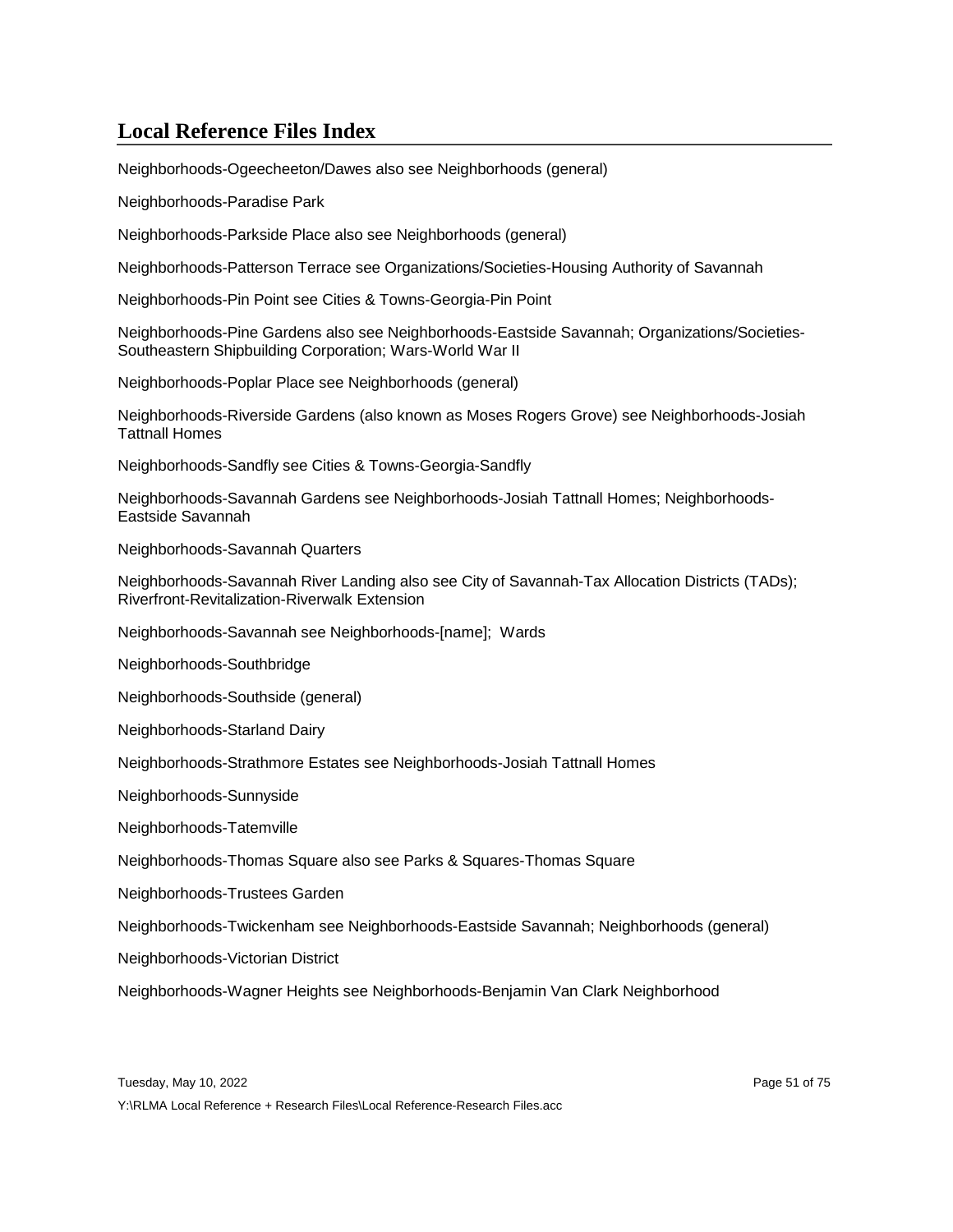Neighborhoods-West Savannah Folder 1 of 2 also see Neighborhoods (general); Neighborhoods-Westside Savannah; Buildings-Arena (Westside)

Neighborhoods-West Savannah Folder 2 of 2

Neighborhoods-Westside Savannah also see Neighborhoods-West Savannah; City of Savannah-Bureaus & Departments-Information Technology [for wireless connectivity]

Neighborhoods-Windsor Forest also see Parks & Squares-Joseph J. Tribble Park

Neighborhoods-Woodville/Bartow see Neighborhoods-West Savannah; Neighborhoods (general)

Neighborhoods-Yamacraw/Yamacraw Village also see Organizations/Societies-Housing Authority of Savannah; Parks & Squares-Yamacraw Public Art Park; Neighborhoods (general)

Newspapers-Savannah (general)

Newspapers-Savannah Evening Press (final issue, October 31, 1996)

Newspapers-Savannah Morning News

Newspapers-Savannah Morning News/Savannah Evening Press-Infolink (telephone hotline)

Newspapers-Savannah Morning News-savannahnow.com (website)

Newspapers-Savannah-African American see Newspapers-Savannah (general)

Oil Spills see Rivers-Savannah River

Olympic Games-1996 (folder 1 of 2) also see Monuments & Markers-Olympic Caldron

Olympic Games-1996 (folder 2 of 2)

Olympic Games-1996-Arts Ashore '96

Olympic Games-1996-Bibliography

Olympic Games-1996-LAPD After Action Final Report

Olympic Games-1996-Maritime Festival (folder 1 of 2)

Olympic Games-1996-Maritime Festival (folder 2 of 2)

Olympic Games-1996-Olympic Century Series

Olympic Games-1996-Reference Desk

Oral History

Organizations/Societies (general)

Organizations/Societies-American Missionary Association see Schools-Beach Institute

Tuesday, May 10, 2022 **Page 52 of 75** and 2022 **Page 52 of 75**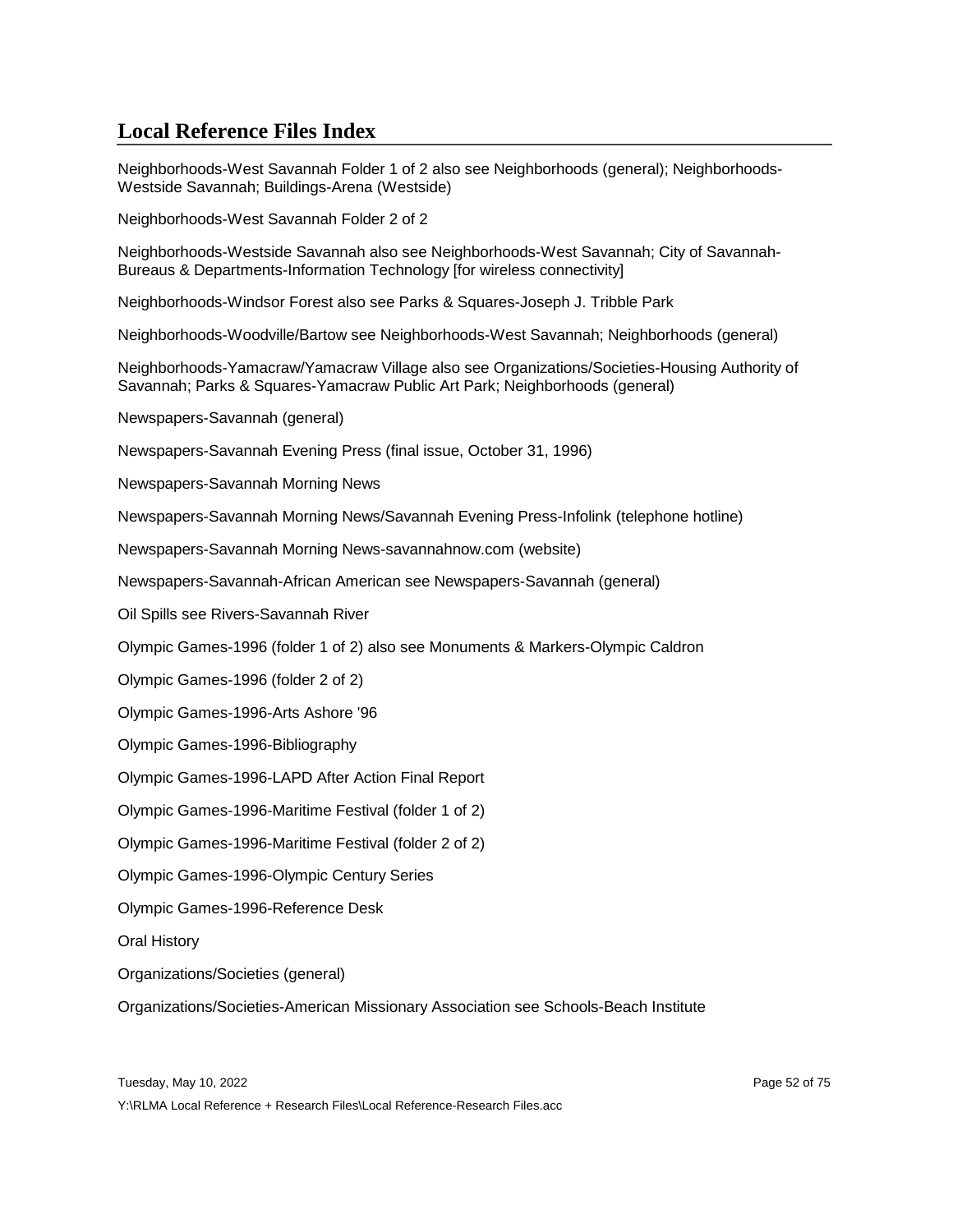Organizations/Societies-Art Rise Savannah

Organizations/Societies-Ash Tree Organization, Inc.

Organizations/Societies-Autism Society of Georgia, Savannah Area Group

Organizations/Societies-Better Days Ministries, Inc.

Organizations/Societies-Boy Scouts

Organizations/Societies-Carson Products

Organizations/Societies-Center for Jubilee, Restoration, and Healing also see Parks and Squares-**Calhoun Square** 

Organizations/Societies-Chatham Area Transit (CAT) 1 of 2

Organizations/Societies-Chatham Area Transit (CAT) 2 of 2

Organizations/Societies-Chatham Emergency Management Agency (CEMA)

Organizations/Societies-Chatham-Savannah Authority for the Homeless

Organizations/Societies-Chatham-Savannah Voluntary Action Center

Organizations/Societies-Child Advocacy Coalition

Organizations/Societies-Citizens for a Better Broughton

Organizations/Societies-Coastal Area Planning & Development Commission (renamed Coastal Georgia Regional Development Center)

Organizations/Societies-Coastal Center for Developmental Services

Organizations/Societies-Coastal Georgia Indicators Coalition

Organizations/Societies-Coastal Georgia Symphony

Organizations/Societies-Coastal Heritage Society also see Museums & Historic Sites-Roundhouse Railroad Museum; Museums & Historic Sites-Savannah History Museum; Museums & Historic Sites-Savannah Revolutionary Battlefield Park; Forts-Fort Jackson

Organizations/Societies-Coastal Jazz Association, Inc. also see Music-Jazz

Organizations/Societies-Coastal Museums Association

Organizations/Societies-Coastal Soil and Water Conservation District also see Water

Organizations/Societies-Con-Ed, Inc.

Organizations/Societies-Congregation Agudath Achim

Organizations/Societies-Congregation Mickve Israel

Tuesday, May 10, 2022 Page 53 of 75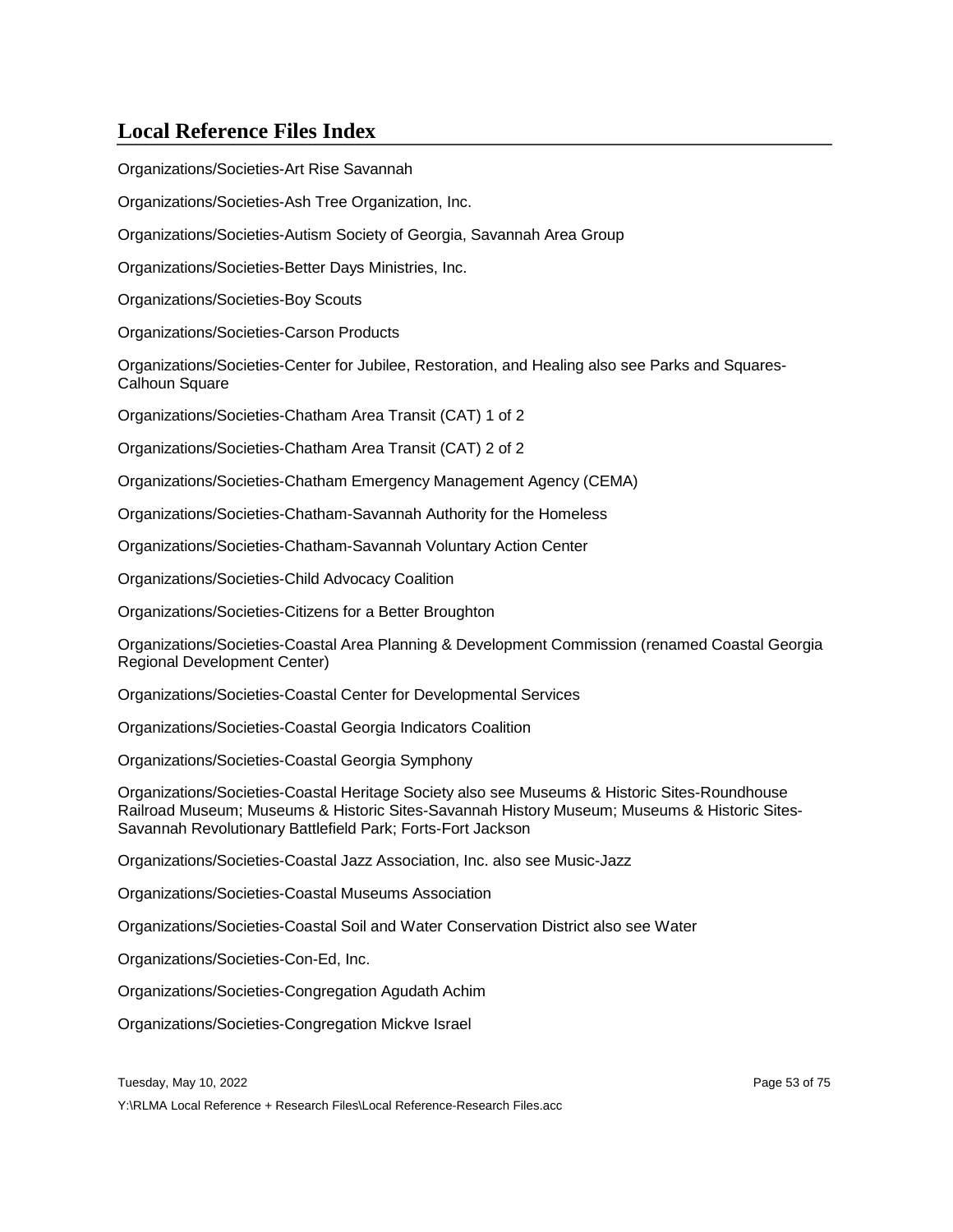Organizations/Societies-Creative Coast Initiative, the (TCCi) also see City of Savannah-Authorities-Savannah Economic Development Authority (SEDA)

Organizations/Societies-Deep Center

Organizations/Societies-Downtown Business Association

Organizations/Societies-El Paso Corporation (Southern Liquid Natural Gas) see Islands-Elba Island

Organizations/Societies-Exchange Club of Savannah also see Fairgrounds-Coastal Empire

Organizations/Societies-Feiler Properties see Buildings (general)

Organizations/Societies-First City Pride Center (formerly First City Network; LGBT Center; Savannah Pride; Jeffrey's Place)

Organizations/Societies-Frank Callen Boys & Girls Club

Organizations/Societies-Georgia Colonial Coast Travel Association

Organizations/Societies-Georgia Historical Society 1 of 2 also see Monuments & Markers (general); Monuments & Markers-Historical Markers/Signs

Organizations/Societies-Georgia Historical Society 2 of 2

Organizations/Societies-Georgia Historical Society-Georgia Day see Biography/Genealogy-Georgia Day

Organizations/Societies-Georgia Ports Authority 1 of 2 also see Plantations-Mulberry Grove; Rivers-Savannah River

Organizations/Societies-Georgia Ports Authority 2 of 2

Organizations/Societies-Georgia Power

Organizations/Societies-Georgia Sea Grant Program

Organizations/Societies-Georgia-Pacific Corporation also see Organizations/Societies (general)

Organizations/Societies-Girl Scouts also see Museums & Historic Sites-Juliette Gordon Low Birthplace

Organizations/Societies-Girls Club of Savannah, Inc. also see Organizations/Societies-Frank Callen Boys & Girls Club

Organizations/Societies-Goodwill Industries of the Coastal Empire, Inc.

Organizations/Societies-Great Dane Trailers see Organizations/Societies (general); Wars-World War II

Organizations/Societies-Greater Savannah Coalition on Aging

Organizations/Societies-Greater Savannah International Alliance see City of Savannah-Foreign **Relations** 

Organizations/Societies-Greenbriar Children's Center, Inc.

Tuesday, May 10, 2022 Page 54 of 75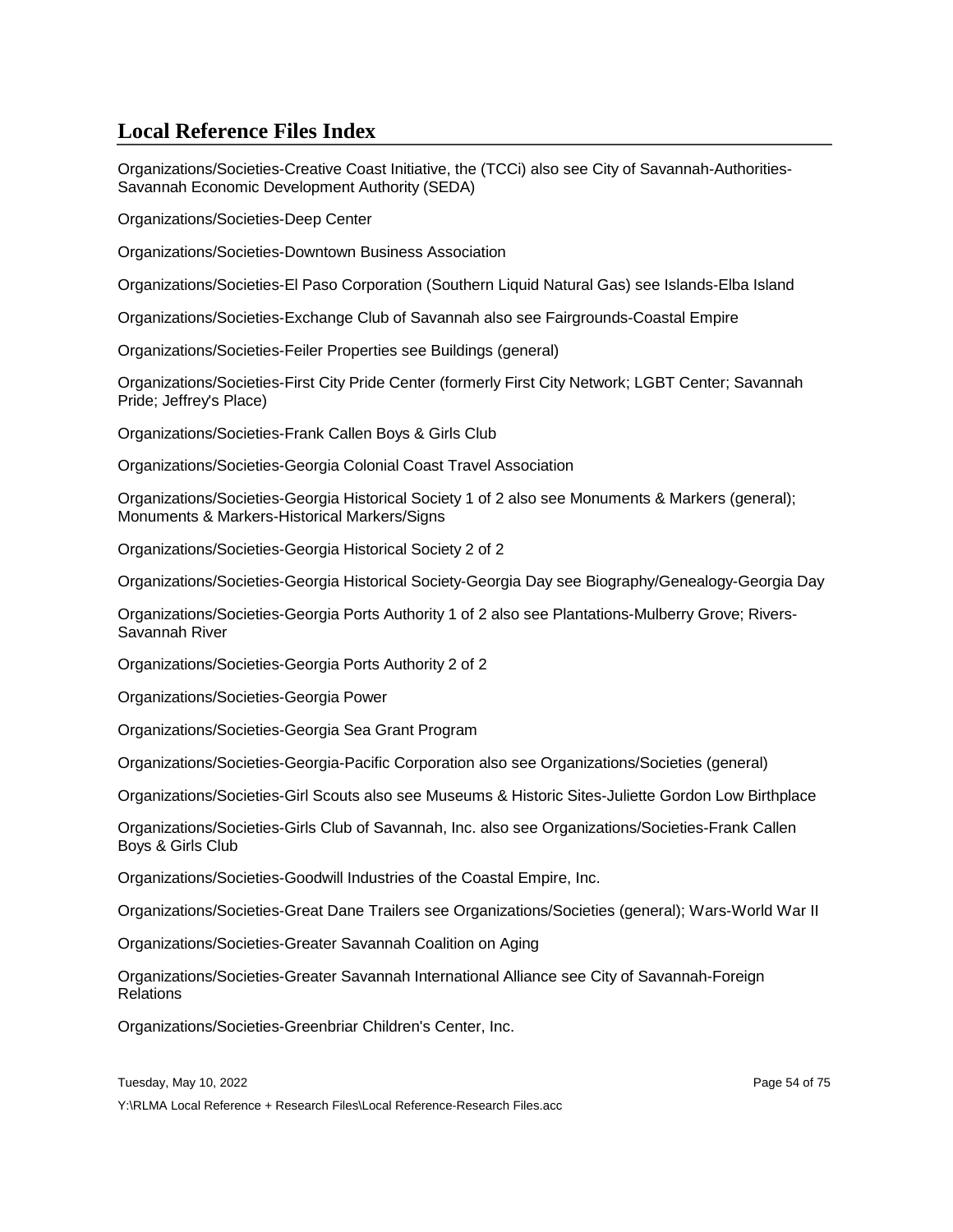Organizations/Societies-Grumman Aircraft Corp. see Airports-Savannah/Hilton Head International Airport

Organizations/Societies-Gulfstream Aerospace Corporation also see Organizations/Societies (general)

Organizations/Societies-Hibernian Society of Savannah

Organizations/Societies-Historic Savannah Foundation also see Neighborhoods-Downtown/Savannah Landmark Historic District; City of Savannah-Bureaus & Departments-Property Maintenance [for Alliance to Save Historic Houses]

Organizations/Societies-Hospice Savannah also see City of Savannah-Bureaus & Departments-Human Resources-EXCEL Management Training Project-Hospice Savannah

Organizations/Societies-Housing Authority of Savannah also see Neighborhoods-[name]

Organizations/Societies-Humane Society Chatham/Savannah

Organizations/Societies-Imperial Sugar (Savannah Sugar Refinery)

Organizations/Societies-Interfaith Hospitality Network

Organizations/Societies-International Paper also see Organizations/Societies (general)

Organizations/Societies-International Trade & Convention Center see Trade Centers-Savannah

Organizations/Societies-Jasper Ocean Terminal Port see Organizations/Societies-Georgia Ports Authority

Organizations/Societies-JCB (JC Bamford) see Organizations/Societies (general); Organizations/Societies-Lady Bamford Center

Organizations/Societies-Junior League of Savannah, Inc. see Savannah-Celebrate 2000

Organizations/Societies-Kerr-McGee Corporation

Organizations/Societies-King-Tisdell Cottage Foundation see Museums & Historic Sites-King-Tisdell Cottage; Biography/Genealogy-Law, W. W.

Organizations/Societies-Lady Bamford Center

Organizations/Societies-League of Women Voters of Coastal Georgia

Organizations/Societies-Levy and Kiley Architects see Architects and Builders-Georgia

Organizations/Societies-Living Independence for Everyone, Inc. (LIFE)

Organizations/Societies-Longshoreman Union Protective Association see Cemeteries-Laurel Grove South Cemetery

Organizations/Societies-Masons-Royal Arch Masons also see Organizations/Societies-Solomon's Lodge No. 1 F. & A. M.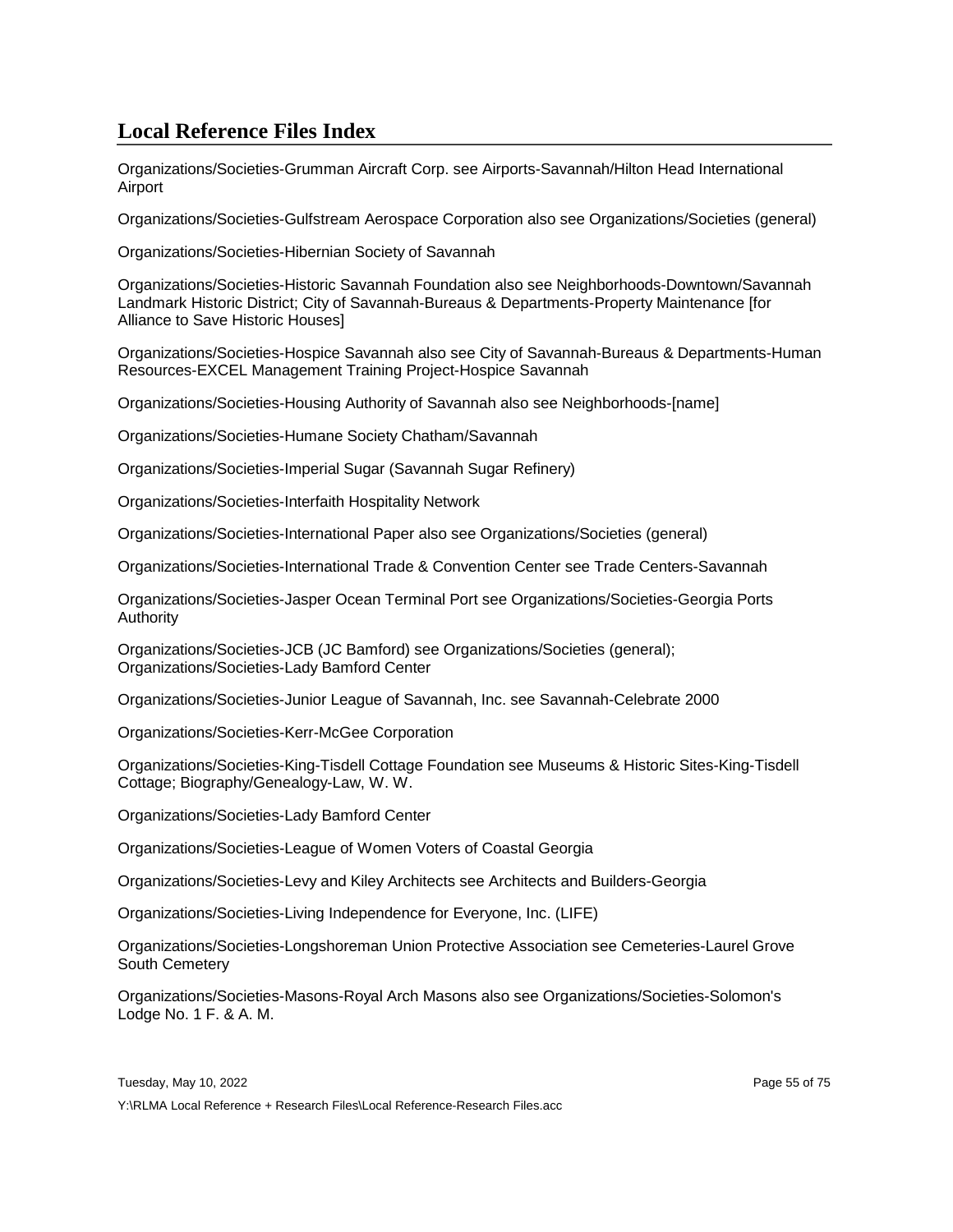Organizations/Societies-Mediation Center, Inc.

Organizations/Societies-Mel Blount Youth Home of Georgia, Inc.

Organizations/Societies-Mental Health Association of the Coastal Empire

Organizations/Societies-Neighborhood Housing Services of Savannah, Inc. (NHS)

Organizations/Societies-Paces Foundation of Atlanta

Organizations/Societies-Palmer & Cay (insurance brokers)

Organizations/Societies-Parent and Child Development Services, Inc.

Organizations/Societies-Park Place Outreach

Organizations/Societies-Propeller Club of the Port of Savannah see Maritime History-Savannah

Organizations/Societies-Rape Crisis Center of the Coastal Empire, Inc.

Organizations/Societies-Red Cross see Buildings (general)

Organizations/Societies-Renaissance Savannah, Inc.

Organizations/Societies-S.A.F.E. Shelter (Savannah Area Family Emergency Shelter, Inc.)

Organizations/Societies-Salvation Army

Organizations/Societies-Savannah African-American Economic Empowerment Collaborative also see City of Savannah-Minority & Women-Owned Business Assistance

Organizations/Societies-Savannah Area Chamber of Commerce (COC)

Organizations/Societies-Savannah Area Convention and Visitors Bureau (CVB) [aka Visit Savannah] Folder 1 of 2

Organizations/Societies-Savannah Area Convention and Visitors Bureau (CVB) [aka Visit Savannah] Folder 2 of 2

Organizations/Societies-Savannah Area Tourism Leadership Council see Tourism-Savannah

Organizations/Societies-Savannah Association for the Blind, Inc.

Organizations/Societies-Savannah Bicycle Campaign also see Environment [for bicycle commuters]

Organizations/Societies-Savannah Business Group on Health Care Cost Management, Inc.

Organizations/Societies-Savannah Certified Development Corporation

Organizations/Societies-Savannah Chatham Board of Education/Savannah-Chatham Public Schools also see Schools-Public

Organizations/Societies-Savannah Chatham County Fair Housing Council, Inc.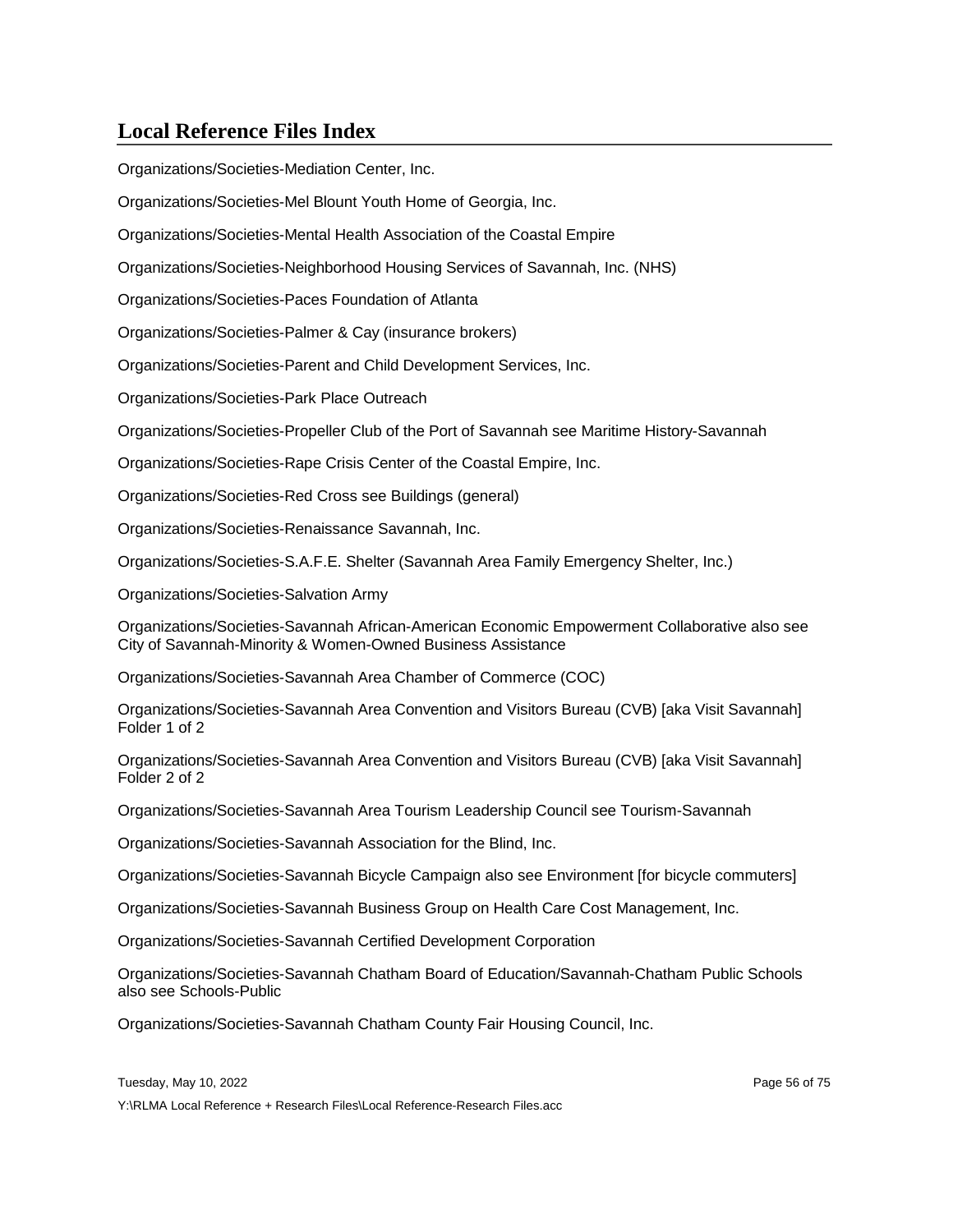Organizations/Societies-Savannah Children's Choir

Organizations/Societies-Savannah Community Foundation

Organizations/Societies-Savannah Council on World Affairs, Inc.

Organizations/Societies-Savannah Economic Development Partnership

Organizations/Societies-Savannah Economic Development Partnership-Vision 20/20

Organizations/Societies-Savannah Economic Development Partnership-Vision 20/20-Blueprint for Action

Organizations/Societies-Savannah Economic Development Partnership-Vision 20/20-Foresight (newsletter)

Organizations/Societies-Savannah Electric Company (SEPCO) also see Organizations/Societies-Georgia Power

Organizations/Societies-Savannah Folk Music Society

Organizations/Societies-Savannah Foods (Dixie Crystals) see Organizations/Societies (general); Organizations/Societies-Imperial Sugar

Organizations/Societies-Savannah Golf Club see Sports (general)

Organizations/Societies-Savannah Impact Program see City of Savannah-Bureaus & Departments-Police (General)

Organizations/Societies-Savannah Italian Club (Sons of Italy)

Organizations/Societies-Savannah Jewish Archives

Organizations/Societies-Savannah Machine & Foundry Company see Wars-World War II

Organizations/Societies-Savannah Music Festival

Organizations/Societies-Savannah Music Festival-Programs (2013)

Organizations/Societies-Savannah Music Festival-Programs (2014)

Organizations/Societies-Savannah Music Festival-Programs (2015)

Organizations/Societies-Savannah Regional Minority Purchasing Council

Organizations/Societies-Savannah Runaway Shelter see Organizations/Societies-Park Place Outreach

Organizations/Societies-Savannah Sugar Refinery see Organizations/Societies-Imperial Sugar

Organizations/Societies-Savannah Symphony see Music-Savannah Symphony; City of Savannah-Bureaus & Departments-Cultural Affairs [for Picnic in the Park]

Organizations/Societies-Savannah Teen Outreach Program (STOP)-Diplomatic Corps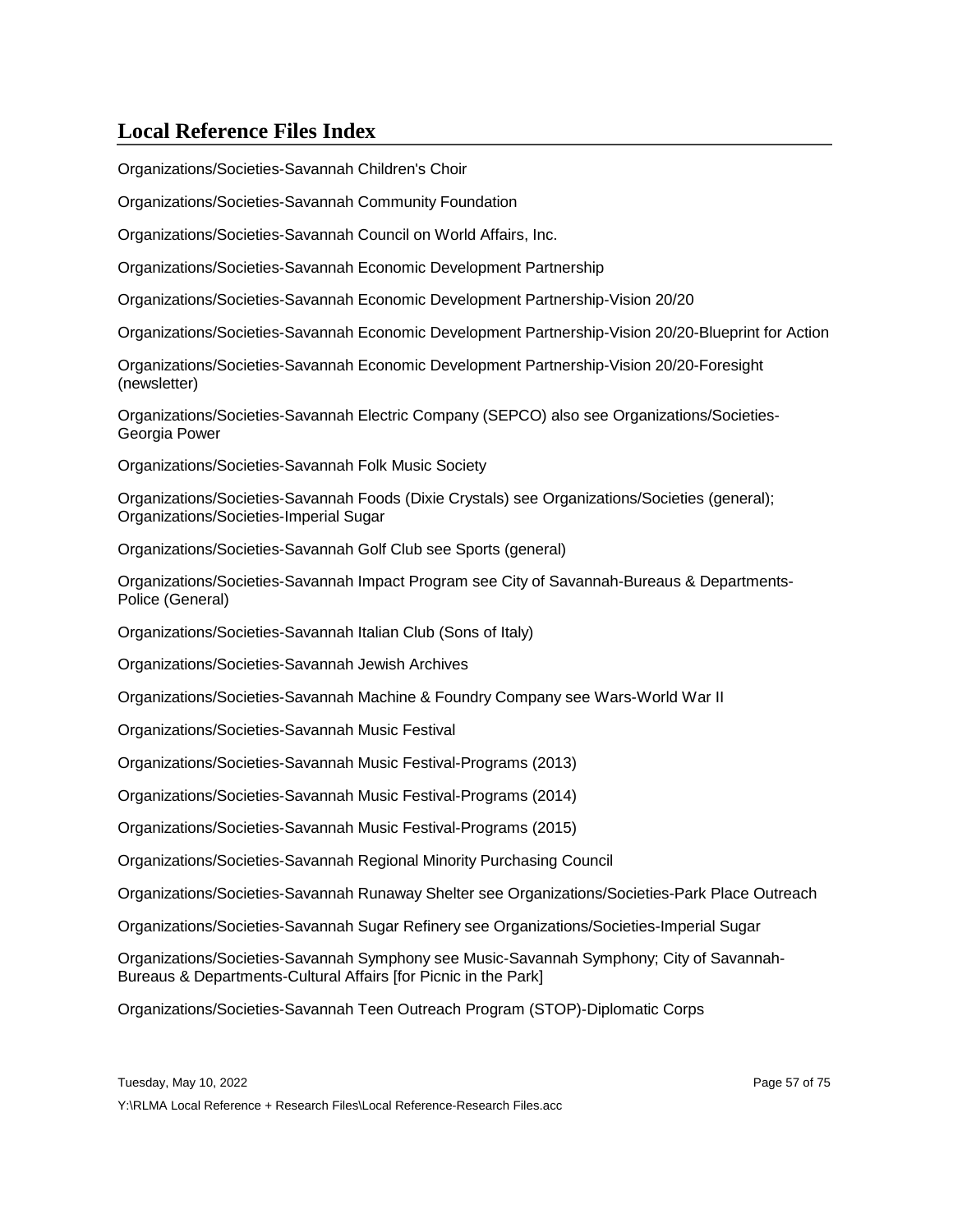Organizations/Societies-Savannah Theatre Company

Organizations/Societies-Savannah Tree Foundation also see City of Savannah-Bureaus & Departments-Park and Tree; Trees

Organizations/Societies-Savannah TV Cable

Organizations/Societies-Savannah Waterfront Association

Organizations/Societies-Saving Lives in Chatham County (SLICE)

Organizations/Societies-Senior Citizens, Inc.

Organizations/Societies-Small Business Assistance Corps see Organizations/Societies-Savannah Certified Development Corporation

Organizations/Societies-Solomon's Lodge No. 1 F. & A. M. (Freemason's & Accepted Masons) also see Organizations/Societies-Masons

Organizations/Societies-South Carolina Port Authority see Organizations/Societies-Georgia Ports Authority

Organizations/Societies-Southeastern Shipbuilding Corporation also see Neighborhoods-Pine Gardens; Wars-World War II

Organizations/Societies-Southern Liquid Natural Gas (SLNG; El Paso Corporation) see Islands-Elba Island

Organizations/Societies-Step Up Savannah 1 of 2 also see Poverty-Savannah

Organizations/Societies-Step Up Savannah 2 of 2

Organizations/Societies-Union Camp Corporation

Organizations/Societies-Union Mission, Inc.

Organizations/Societies-United Way of the Coastal Empire, Inc.

Organizations/Societies-Veterans Council of Chatham County also see Monuments & Markers-World War II

Organizations/Societies-Visit Savannah see Organizations/Societies-Savannah Area Convention and Visitor Bureau (CVB)

Organizations/Societies-W W Law Foundation see Biography/Genealogy-Law, W. W.; Museums & Historic Sites-Ralph Mark Gilbert Civil Rights Museum

Organizations/Societies-YMCA of the Coastal Empire

Orphanages-St. Francis Colored Orphans Home

Pakistan see Middle East Countries

Tuesday, May 10, 2022 **Page 58 of 75** and 2022 **Page 58 of 75**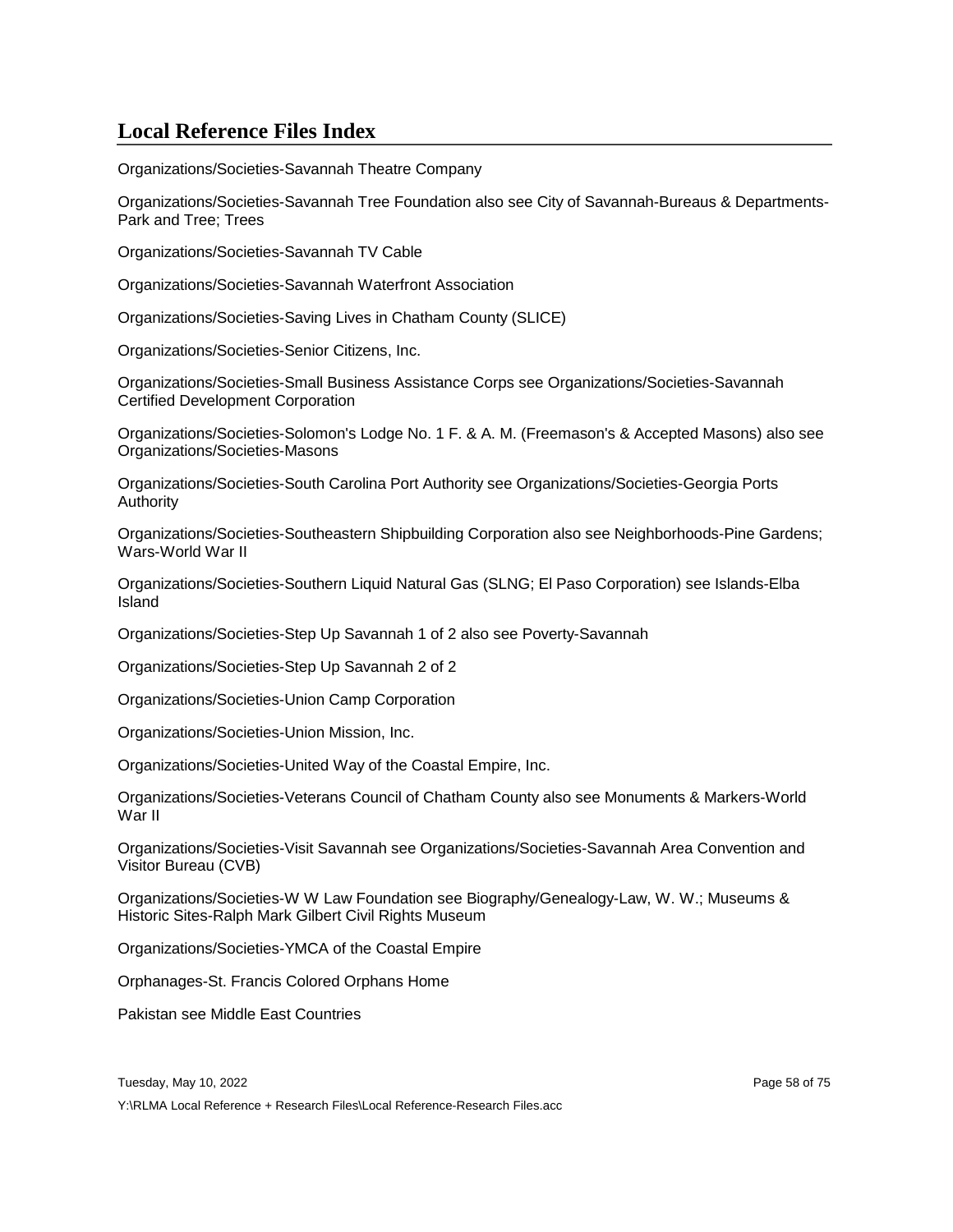| Parking (general)                                                                               |
|-------------------------------------------------------------------------------------------------|
| Parking-Garages see Parking-Garages-[name]; Parking (general)                                   |
| Parking-Garages-Bryan Street Parking Garage                                                     |
| Parking-Garages-Liberty Street Parking Garage                                                   |
| Parking-Garages-Liberty Street Parking Garage-Archaeological Report (1999)                      |
| Parking-Garages-Robbie Robinson Garage                                                          |
| Parking-Garages-State Street Garage                                                             |
| Parking-Garages-Whitaker Street Garage also see Parking (general); Parks & Squares-Ellis Square |
| Parking-Meters also see Parking (general)                                                       |
| Parks & Squares (general)                                                                       |
| Parks & Squares-Ambush Park                                                                     |
| Parks & Squares-Atlantic Mall/Tiedeman Park                                                     |
| Parks & Squares-Bacon Park                                                                      |
| Parks & Squares-Bacon Park-Golf Course                                                          |
| Parks & Squares-Bacon Park-Right of Way                                                         |
| Parks & Squares-Baldwin Park see Parks & Squares (general)                                      |
| Parks & Squares-Battlefield Park see Organizations/Societies-Coastal Heritage Society           |
| Parks & Squares-Bowles Ford Park                                                                |
| Parks & Squares-Bryan Square see Islands-Hutchinson                                             |
| Parks & Squares-Calhoun Square                                                                  |
| Parks & Squares-Camellias                                                                       |
| Parks & Squares-Cann Park                                                                       |
| Parks & Squares-Chatham Square                                                                  |
| Parks & Squares-Chippewa Square also see Monuments & Markers-Oglethorpe Monument                |
| Parks & Squares-Columbia Square                                                                 |
| Parks & Squares-Concordia Park                                                                  |
| Parks & Squares-Crawford Square                                                                 |
|                                                                                                 |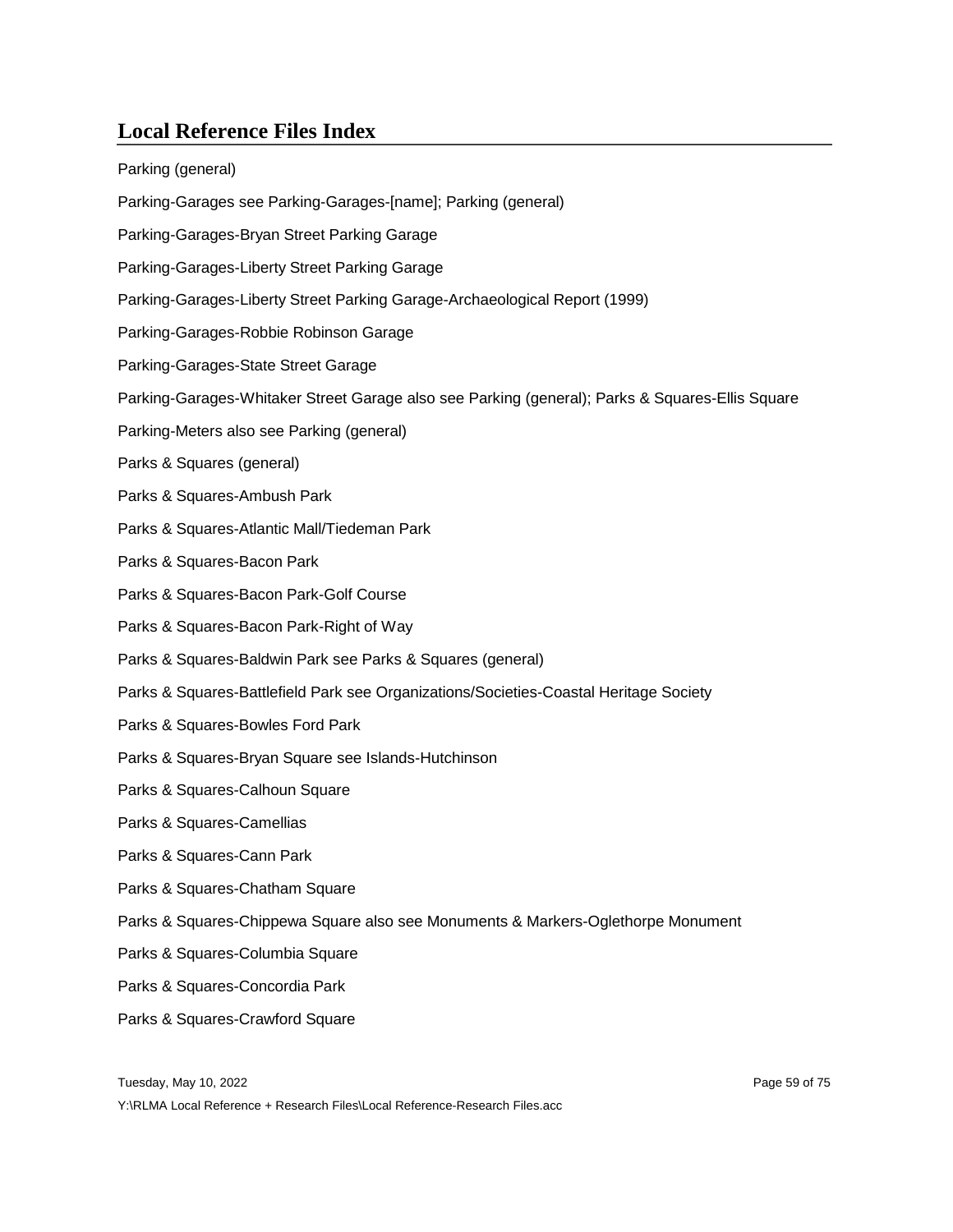Parks & Squares-Daffin Park 1 of 2

Parks & Squares-Daffin Park 2 of 2

Parks & Squares-Daffin Park-Annual Reports

Parks & Squares-Daffin Park-Centennial 2007 (general) Folder 1 of 3

Parks & Squares-Daffin Park-Centennial 2007 (general) Folder 2 of 3

Parks & Squares-Daffin Park-Centennial 2007 (general) Folder 3 of 3

Parks & Squares-Daffin Park-Centennial 2007-Bonaventure Cemetery Acquisition Centennial

Parks & Squares-Daffin Park-Centennial 2007-Booklets

Parks & Squares-Daffin Park-Centennial 2007-Committee Meeting Minutes

Parks & Squares-Daffin Park-Centennial 2007-Events

Parks & Squares-Daffin Park-Grayson Stadium also see Sports-Baseball; Sports-Baseball-Savannah Bananas

Parks & Squares-Daffin Park-Lake/Pool also see Parks & Squares-Daffin Park

Parks & Squares-Davant Park

Parks & Squares-Dixon Park

Parks & Squares-Elbert Square also see City of Savannah-Bureaus & Departments-Civic Center; Parks & Squares-Savannah's Lost Squares

Parks & Squares-Ellis Square 1 of 2 also see Parking-Garages-Whitaker Street Garage

Parks & Squares-Ellis Square 2 of 2

Parks & Squares-Ellis Square-City Markets also see Buildings-City Market

Parks & Squares-Emmett Park also see Riverfront-Rousakis Plaza

Parks & Squares-Estill Park (1896-1901)

Parks & Squares-Forsyth Park (general) 1 of 2

Parks & Squares-Forsyth Park (general) 2 of 2

Parks & Squares-Forsyth Park-Bird Bath

Parks & Squares-Forsyth Park-Dummy Fort

Parks & Squares-Forsyth Park-Extension

Parks & Squares-Forsyth Park-Extension-Legal Documents (1861-1945)

Tuesday, May 10, 2022 Page 60 of 75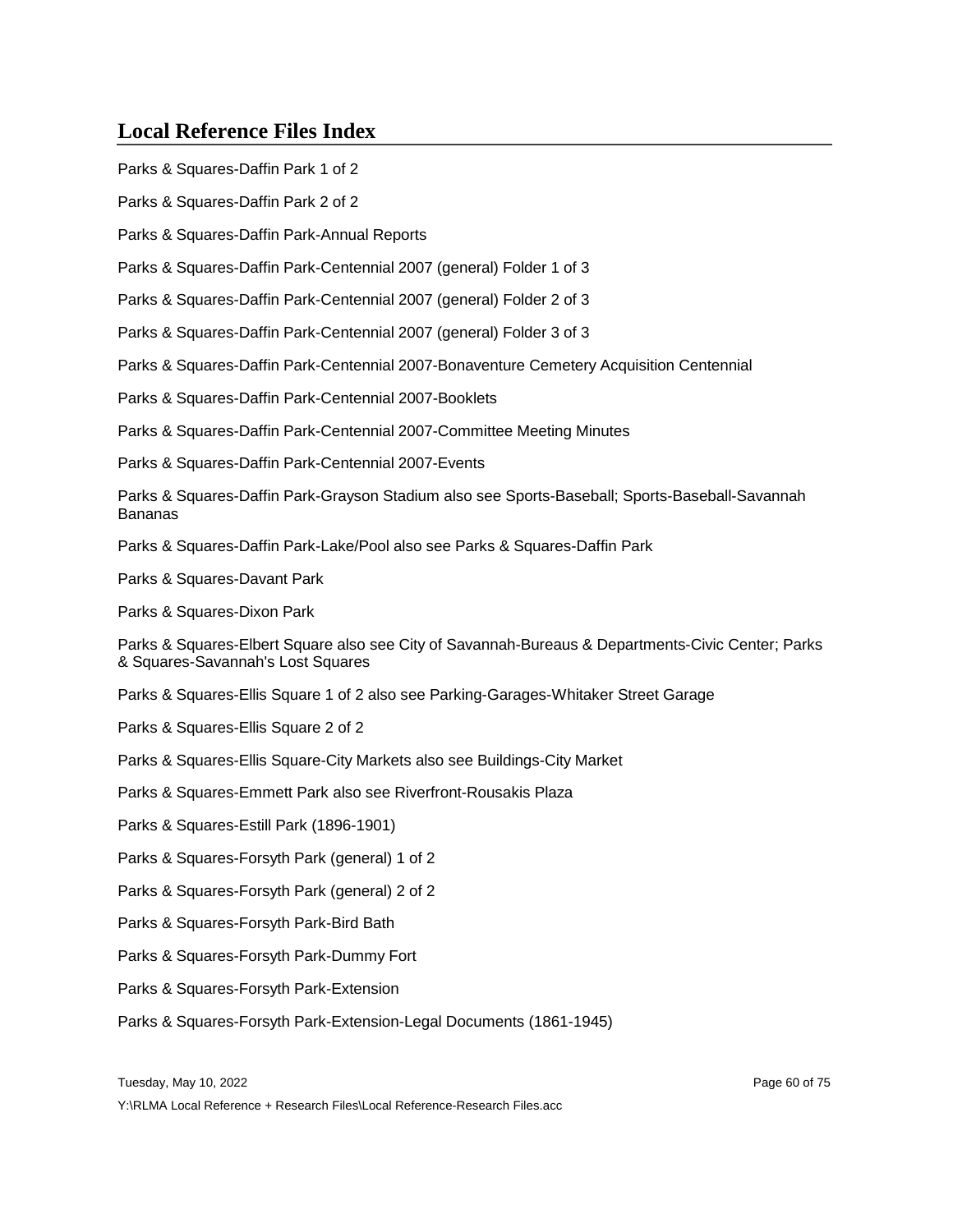Parks & Squares-Forsyth Park-Fountain

Parks & Squares-Forsyth Park-Fragrant Garden

Parks & Squares-Franklin Square also see Monuments & Markers-Haitian Memorial Monument; Parks & Squares-Savannah's Lost Squares

Parks & Squares-George H. Smith Park (formerly Gaudry Park; Smith-Gaudry Park)

Parks & Squares-Hodgson Park see Parks & Squares-Forsyth Park (general)

Parks & Squares-Hull Park

Parks & Squares-Johnson Square

Parks & Squares-Joseph J. Tribble Park

Parks & Squares-Kavanaugh Park

Parks & Squares-Lafayette Square

Parks & Squares-Liberty Square also see City of Savannah-Bureaus & Departments-Civic Center

Parks & Squares-Magnolia Park

Parks & Squares-Matilda Park

Parks & Squares-Menelas Park see Buildings-Savannah Cotton Exchange-Red Lion

Parks & Squares-Morrell Park (Riverfront) also see Riverfront (River Street); Riverfront-Rousakis Plaza; Monuments & Markers-Waving Girl

Parks & Squares-Myers Park

Parks & Squares-Oglethorpe Square see Monuments & Markers-World War II

Parks & Squares-Orleans Square also see City of Savannah-Bureaus & Departments-Civic Center

- Parks & Squares-Regulations for Special Events
- Parks & Squares-Rockwell Park
- Parks & Squares-Rousakis Plaza see Riverfront-Rousakis Plaza
- Parks & Squares-Savannah National Wildlife Refuge see Parks & Squares (general)
- Parks & Squares-Savannah's Lost Squares (Elbert, Franklin, & Liberty Squares)
- Parks & Squares-Smith Park see Parks & Squares (general)
- Parks & Squares-Thankful Square see Parks & Squares (general)

Parks & Squares-Thomas Square (Thomas Place) also see Neighborhoods-Thomas Square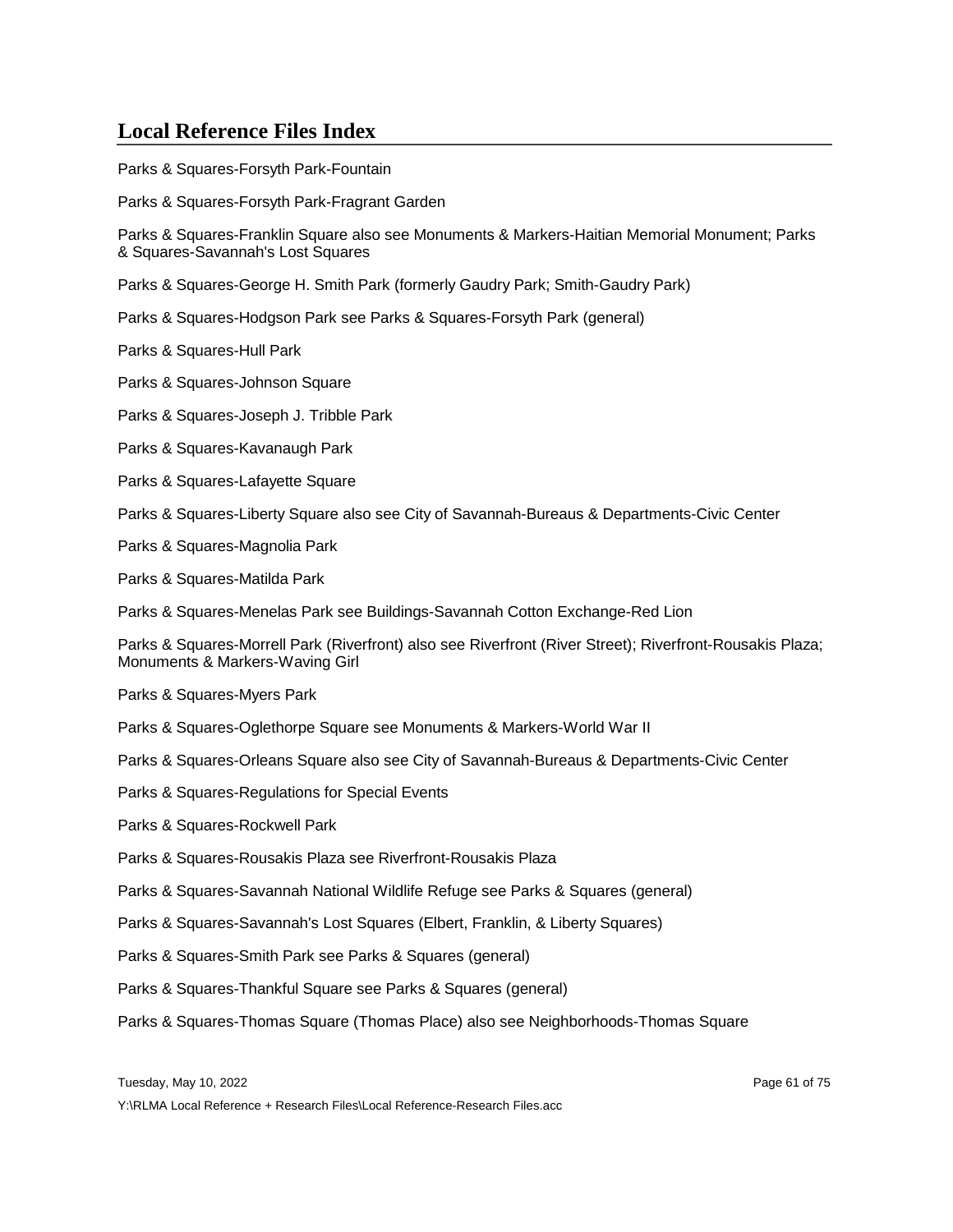Parks & Squares-Tiedeman Park see Parks & Squares-Atlantic Mall/Tiedeman Park

Parks & Squares-Troup Square

Parks & Squares-Truman Linear Park

Parks & Squares-Vetsburg Park (1910)

Parks & Squares-Waring Park see Buildings-Park & Tree Headquarters (Bull Street at Victory Drive)

Parks & Squares-Washington Square see Parks & Squares (general)

Parks & Squares-Wells Park

Parks & Squares-Wessels Park

Parks & Squares-Wheelman's Park see Parks & Squares (general)

Parks & Squares-Whitfield Square

Parks & Squares-Wright Square

Parks & Squares-Yamacraw Public Art Park also see Neighborhoods-Yamacraw

Picnic in the Park see City of Savannah-Bureaus & Departments-Cultural Affairs; Parks & Squares-Forsyth (general)

Plantations (general)

Plantations-Beaulieu see Cities & Towns-Georgia-Pin Point

Plantations-Beaulieu see Plantations (general)

Plantations-Bonnie Doon

Plantations-Colerain see Biography/Genealogy-Musgrove, Mary

Plantations-Cowpen see Biography/Genealogy-Musgrove, Mary

Plantations-Grange, the see Biography/Genealogy-Musgrove, Mary

Plantations-Hermitage, the see Plantations (general)

Plantations-Lillibridge

Plantations-Mulberry Grove also see Plantations (general)

Plantations-Oak Grove Plantation see Plantations (general)

Plantations-South Hampton see Plantations (general)

Plantations-Tweedside see Biography/Genealogy-Musgrove, Mary

Plantations-Wormsloe see Plantations (general)

Tuesday, May 10, 2022 Page 62 of 75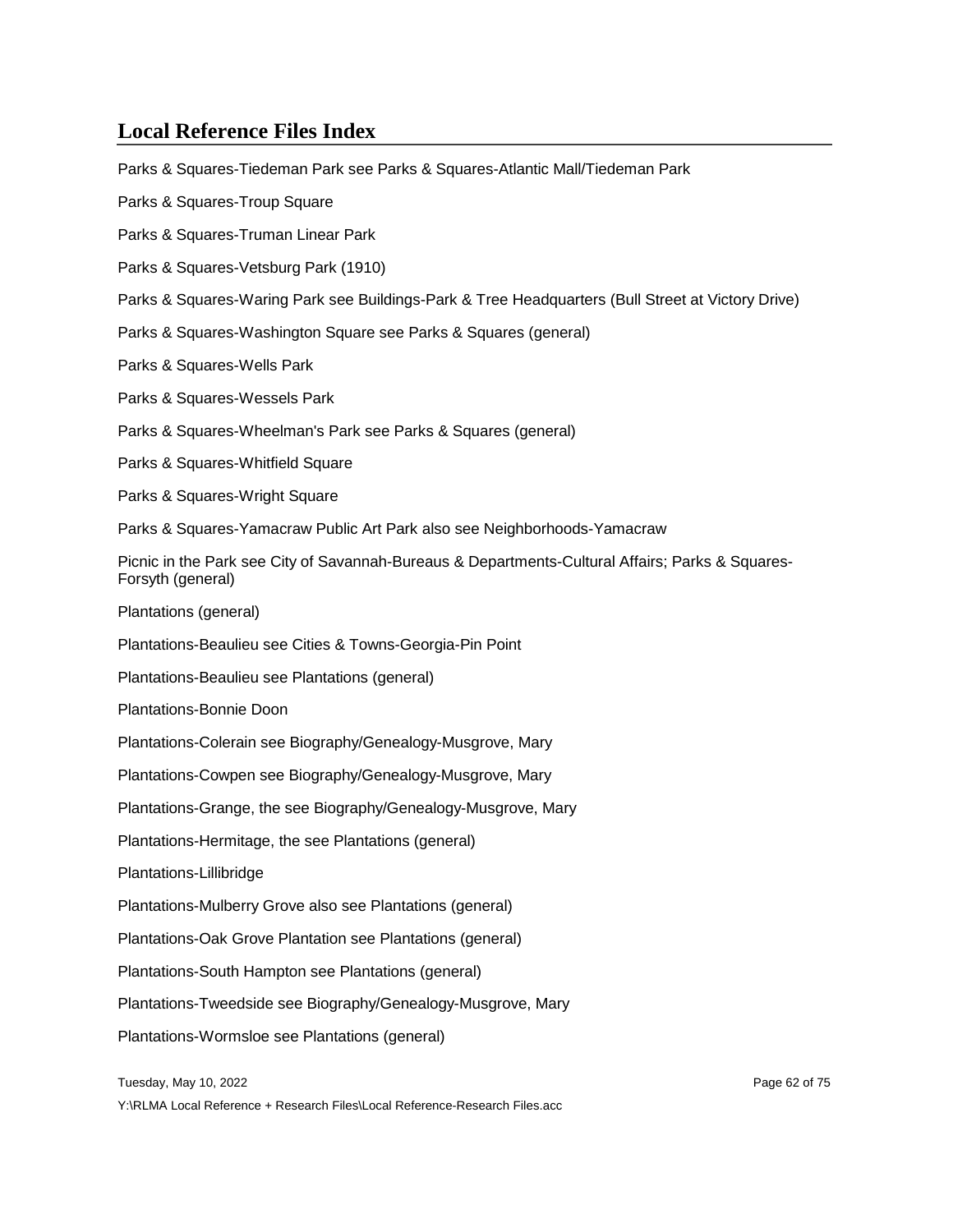Poetry-Angelou, Maya see United States-Presidents-Inaugurations-1993; Monuments & Markers-African American Monument

Pollution-Air-Savannah also see Environment

Port see Organizations/Societies-Georgia Port Authority; Rivers-Savannah River

Poverty-Savannah also see Organizations/Societies-Step Up Savannah

Prisons-Brown Farm

Public Works Administration see Works Progress Administration/Public Works Administration-Savannah

Publications-Savannah

Publications-Savannah-Buffer State (2002)

Publications-Savannah-Midnight in the Garden of Good and Evil (1994)

Quarantine Station see Museums & Historic Sites-Quarantine Station

Race Relations-Savannah also see Black Heritage; Savannah-Civil Rights Movement

Records Management

Records-Open Records Laws (Sunshine Laws) [including Open Meetings]

Recycling also see Environment; City of Savannah-Bureaus & Departments-Sanitation; City of Savannah-THRIVE Initiative

Religions-Islam

Religions-Judaism see Organizations/Societies-[name of congregation]

Riverfront (River Street) also see Parks & Squares-Morrell Park (Riverfront); Transportation-Streetcars [for Riverstreet Trolley]

Riverfront-City Hall Dock see Riverfront-Wharves

Riverfront-Docks see Riverfront-Wharves

Riverfront-Revitalization

Riverfront-Revitalization-Riverwalk Extension also see Neighborhoods-Savannah River Landing

Riverfront-Rousakis Plaza

Riverfront-Wharves 1 of 2

Riverfront-Wharves 2 of 2

Rivers-Georgia

Tuesday, May 10, 2022 Page 63 of 75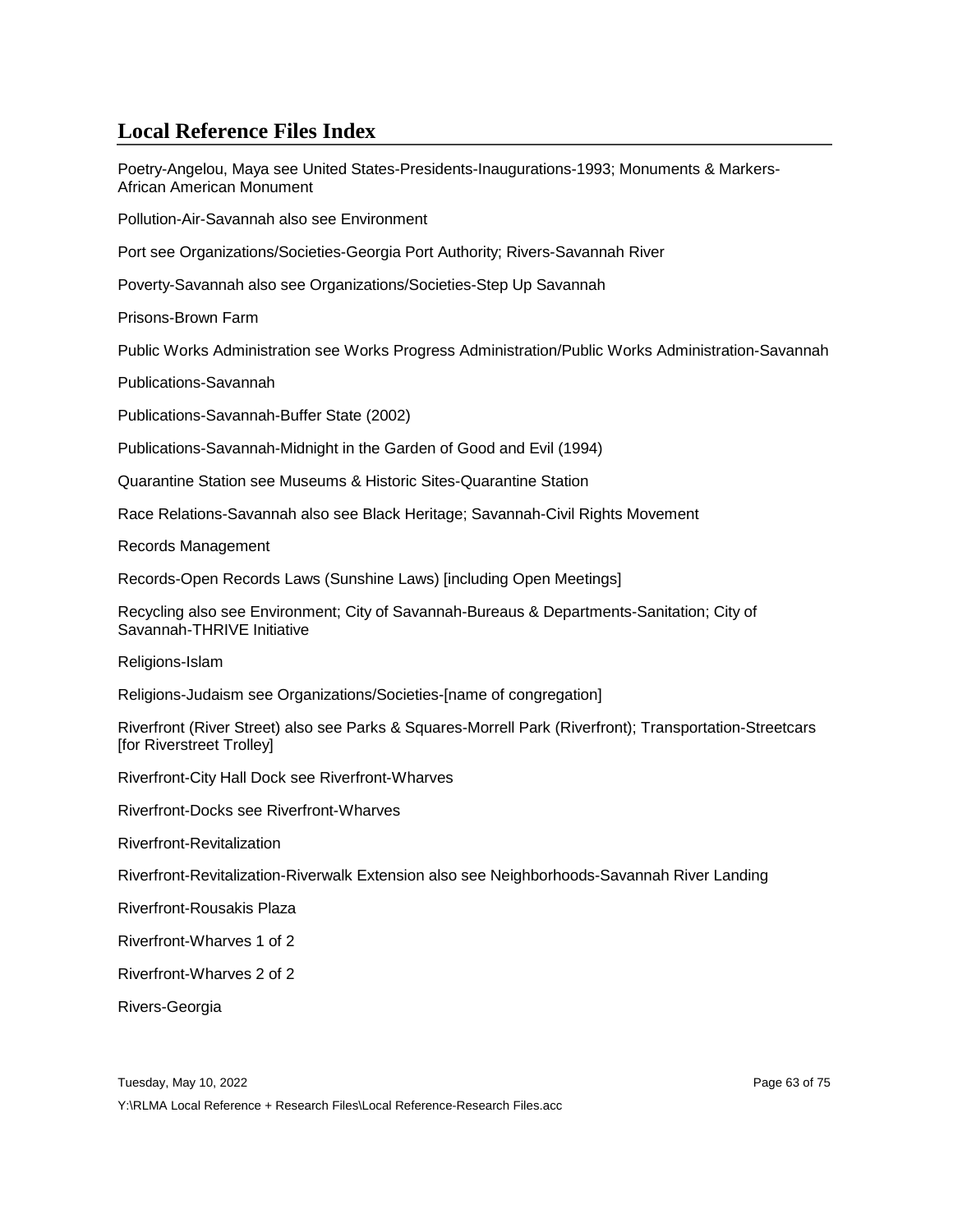| Rivers-Savannah River also see Organizations/Societies-Georgia Port Authority                                       |
|---------------------------------------------------------------------------------------------------------------------|
| Rivers-Wilmington River                                                                                             |
| Roads see Streets                                                                                                   |
| Savannah Grey Brick see Architecture                                                                                |
| Savannah-"Best of Savannah"                                                                                         |
| Savannah-250th Anniversary (Semiquencentary, 1733-1983)                                                             |
| Savannah-275th Anniversary (1733-2008)                                                                              |
| Savannah-Architecture see Architecture; Architects and Builders-Georgia; Buildings-[name or address<br>of building] |
| Savannah-Black Heritage see Black Heritage                                                                          |
| Savannah-Buildings see Buildings-[name or address of building]                                                      |
| Savannah-Canals see Canals-[name of canal]                                                                          |
| Savannah-Celebrate 2000                                                                                             |
| Savannah-Cemeteries see Cemeteries-[name of cemetery]                                                               |
| Savannah-Children and Family Statistics (1990s) see Savannah-Population                                             |
| Savannah-City/Town Plan also see Neighborhoods-Downtown/Savannah Landmark Historic District                         |
| Savannah-Civil Rights Movement also see Black Heritage; Race Relations-Savannah                                     |
| Savannah-Crime (1980s)                                                                                              |
| Savannah-Crime (1990s)                                                                                              |
| Savannah-Crime (2000-2005)                                                                                          |
| Savannah-Crime (2006) 1 of 2                                                                                        |
| Savannah-Crime (2006) 2 of 2                                                                                        |
| Savannah-Crime (2007)                                                                                               |
| Savannah-Crime (2008) also see Youth                                                                                |
| Savannah-Crime (2009)                                                                                               |
| Savannah-Crime (2010)                                                                                               |
| Savannah-Crime (2011)                                                                                               |
| Savannah-Crime (2012)                                                                                               |
|                                                                                                                     |

Tuesday, May 10, 2022 **Page 64 of 75**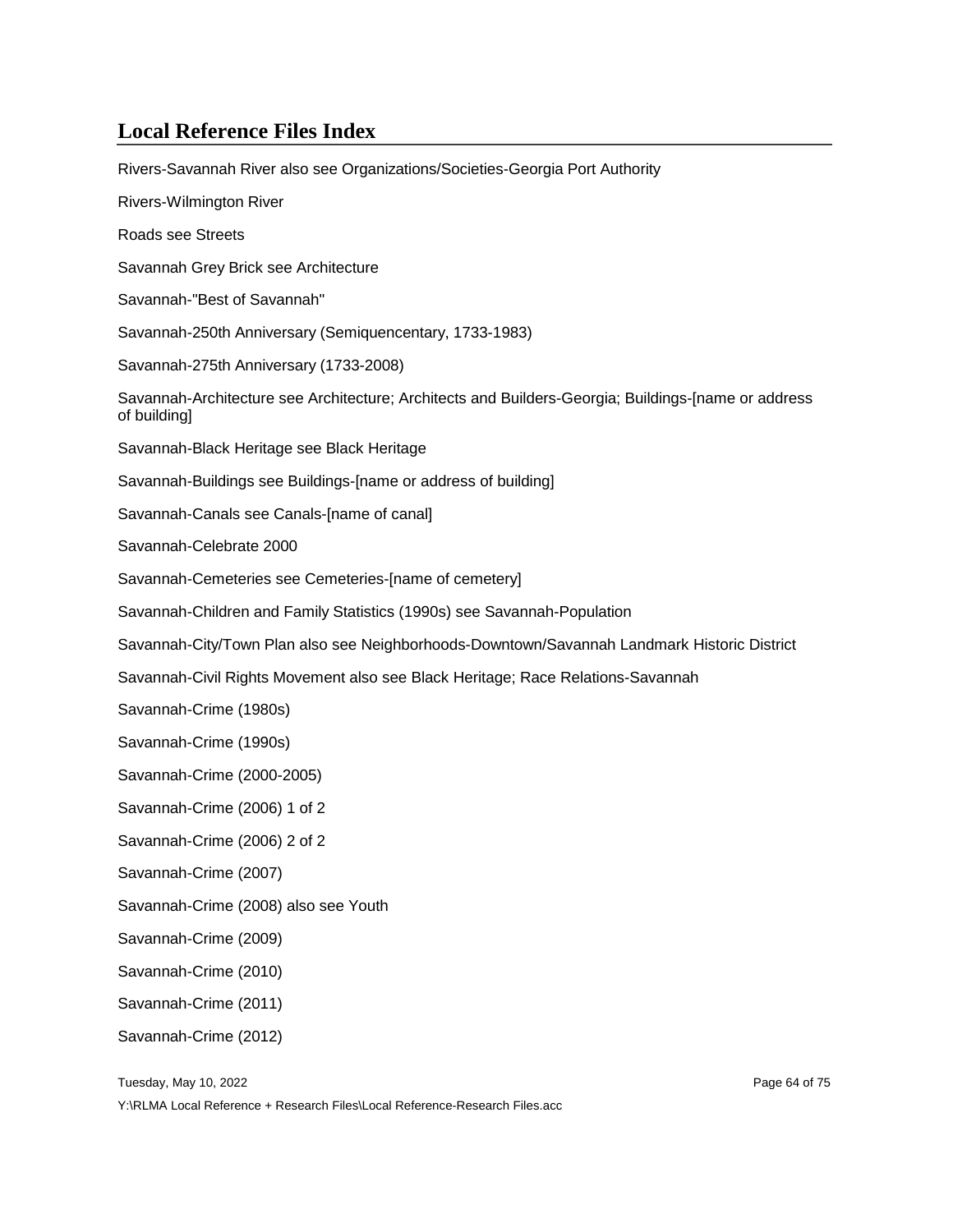| Savannah-Crime (2013-2014)                                                                                                                                                        |
|-----------------------------------------------------------------------------------------------------------------------------------------------------------------------------------|
| Savannah-Crime (2015-)                                                                                                                                                            |
| Savannah-Crime also see City of Savannah-Bureaus & Departments-Police                                                                                                             |
| Savannah-Crime-National Night Out                                                                                                                                                 |
| Savannah-Cruise Line (Proposed)                                                                                                                                                   |
| Savannah-Economic Conditions (general)                                                                                                                                            |
| Savannah-Economic Conditions (Profiles/Outlooks)-1998                                                                                                                             |
| Savannah-Economic Conditions (Profiles/Outlooks)-1999                                                                                                                             |
| Savannah-Economic Conditions (Profiles/Outlooks)-2001                                                                                                                             |
| Savannah-Economic Conditions (Profiles/Outlooks)-2002                                                                                                                             |
| Savannah-Economic Conditions (Profiles/Outlooks)-2003                                                                                                                             |
| Savannah-Economic Conditions (Profiles/Outlooks)-2005                                                                                                                             |
| Savannah-Exports                                                                                                                                                                  |
| Savannah-Government see City of Savannah-[topic]                                                                                                                                  |
| Savannah-Historic Districts also see Neighborhoods-[name of neighborhood]                                                                                                         |
| Savannah-Historic Districts-Savannah Landmark Historic District (designated 1966) see Savannah-<br>Historic Districts; Neighborhoods-Downtown/Savannah Landmark Historic District |
| Savannah-Historic Districts-Zoning also see Zoning                                                                                                                                |
| Savannah-Historic Preservation see Historic Preservation-Savannah                                                                                                                 |
| Savannah-History/Trivia (general)                                                                                                                                                 |
| Savannah-Images-1837 (Cerveau Painting)                                                                                                                                           |
| Savannah-Maps (general)                                                                                                                                                           |
| Savannah-Maps-1853 (Vincent Map)                                                                                                                                                  |
| Savannah-Maps-Aerials                                                                                                                                                             |
| Savannah-Maps-Demographics                                                                                                                                                        |
| Savannah-Maritime History see Monuments & Markers-Maritime History; Ships-[name of ship]                                                                                          |
| Savannah-Neighborhoods see Neighborhoods-[name]                                                                                                                                   |
| Savannah-Population                                                                                                                                                               |
| Tuesday, May 10, 2022<br>Page 65 of 75<br>Y:\RLMA Local Reference + Research Files\Local Reference-Research Files.acc                                                             |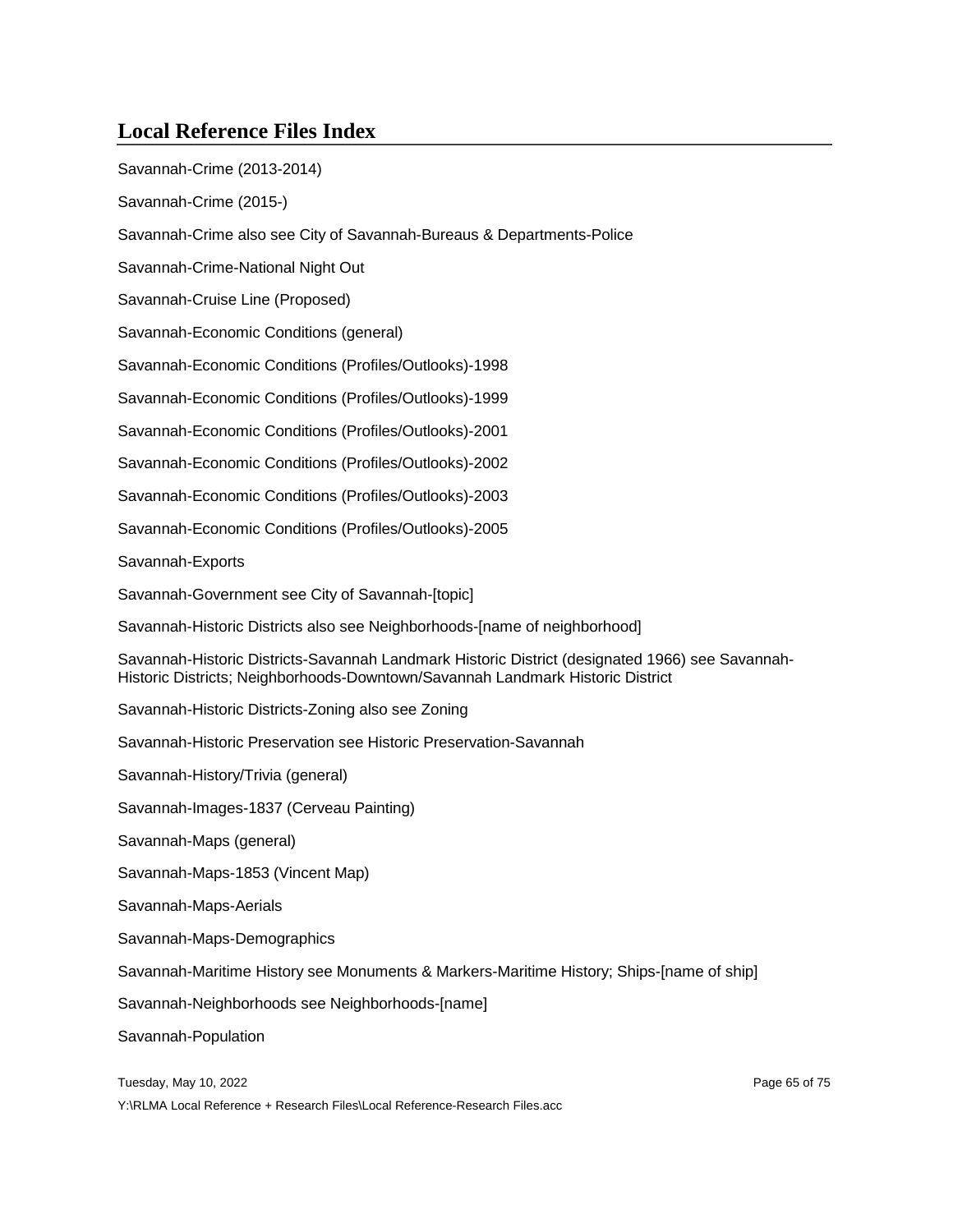Savannah-Prohibition

Savannah-Promotional Literature/Magazine Articles-1960s

Savannah-Promotional Literature/Magazine Articles-1970s

Savannah-Promotional Literature/Magazine Articles-1980s

Savannah-Promotional Literature/Magazine Articles-1990s

Savannah-Promotional Literature/Magazine Articles-2000s

Savannah-Promotional Literature/Magazine Articles-2010s

Savannah-Promotional Literature/Magazine Articles-Savannah Highlights

Savannah-Promotional Literature/Magazine Articles-Savannah Magazine by the Savannah Area Chamber of Commerce

Savannah-Race Relations see Race Relations-Savannah

Savannah-Slogans/Brands (Nicknames) also see City of Savannah-Logo; Organizations/Societies-Savannah Area Convention and Visitors Bureau

Savannah-Tourist Guides

Savannah-Visitors Center see Organizations/Societies-Savannah Area Convention and Visitors Bureau (CVB) (aka Visit Savannah)

Savannah-Zoning see Savannah-Historic Districts-Zoning; Zoning

Schools-38th Street Elementary (1900) see Schools-Public

Schools-Alfred E. Beach High (1950) see Schools-Public

Schools-Armstrong Atlantic State University (AASU; formerly Armstrong Junior College) also see Schools-Georgia Southern University; City of Savannah-Bureaus & Departments-Cultural Affairs-Savannah Asian Festival

Schools-Barnard Street Elementary (1906) see Schools-Public

Schools-Beach Institute also see Museums & Historic Sites-Beach Institute; Biography/Genealogy-Law, W. W.

Schools-Benedictine Military School

Schools-Bethesda Academy

Schools-Carrie E. Gould Elementary (1956) see Schools-Public

Schools-Casimir Pulaski Elementary (1952) see Schools-Public

Schools-Charles Ellis Elementary (1928) see Schools-Public

Tuesday, May 10, 2022 Page 66 of 75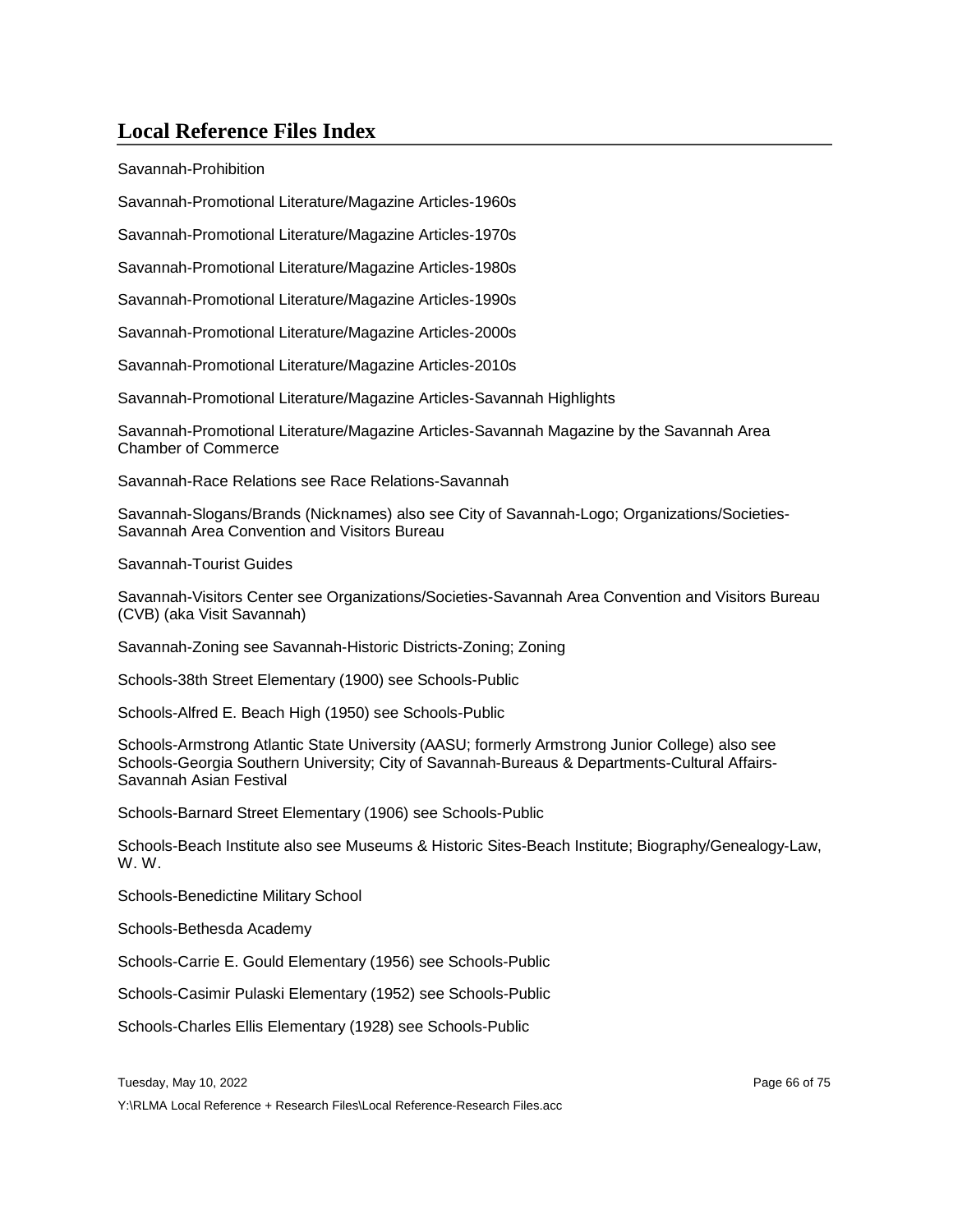Schools-Charles Holmes Herty Elementary (1942) see Schools-Public Schools-Coastal Georgia Center Schools-DeRenne Middle (1953) see Schools-Public Schools-East Broad Street Schools-Edward J. Bartlett Middle (1963) see Schools-Public Schools-Eli Whitney Elementary (1953) see Schools-Public Schools-Francis Bartow Elementary (1962) see Schools-Public Schools-Frank W. Spencer Elementary (1955) see Schools-Public Schools-Georgia Southern University (Statesboro) also see Schools-Armstrong Atlantic State University Schools-Gilbert Haven Elementary (1963) see Schools-Public Schools-Haven Home School (1885) see Archaeology Schools-Herman W. Hesse Elementary (1962) see Schools-Public Schools-Herschel V. Jenkins High (1956) Schools-Isle of Hope Elementary (1956) see Schools-Public Schools-J. H. C. Butler Elementary (1962) see Schools-Public Schools-Jacob G. Smith Elementary (1950) see Schools-Public Schools-John S. Wilder Middle (1958) see Schools-Public Schools-John W. Hubert Middle (1960) see Schools-Public Schools-Juliette Low Elementary (1953) see Schools-Public Schools-Largo-Tibet Elementary (1969) see Schools-Public Schools-Lee Roy Myers Middle (1959) see Schools-Public Schools-Leiston T. Shuman Middle (1962) see Schools-Public Schools-Martin G. Haynes Elementary (1963) see Schools-Public Schools-Massie School see also Parks & Squares-Calhoun Square Schools-May D. Howard Elementary (1958) see Schools-Public Schools-Oglethorpe Academy Charter Middle School (1999) Schools-Old White Bluff School (11305 White Bluff Road)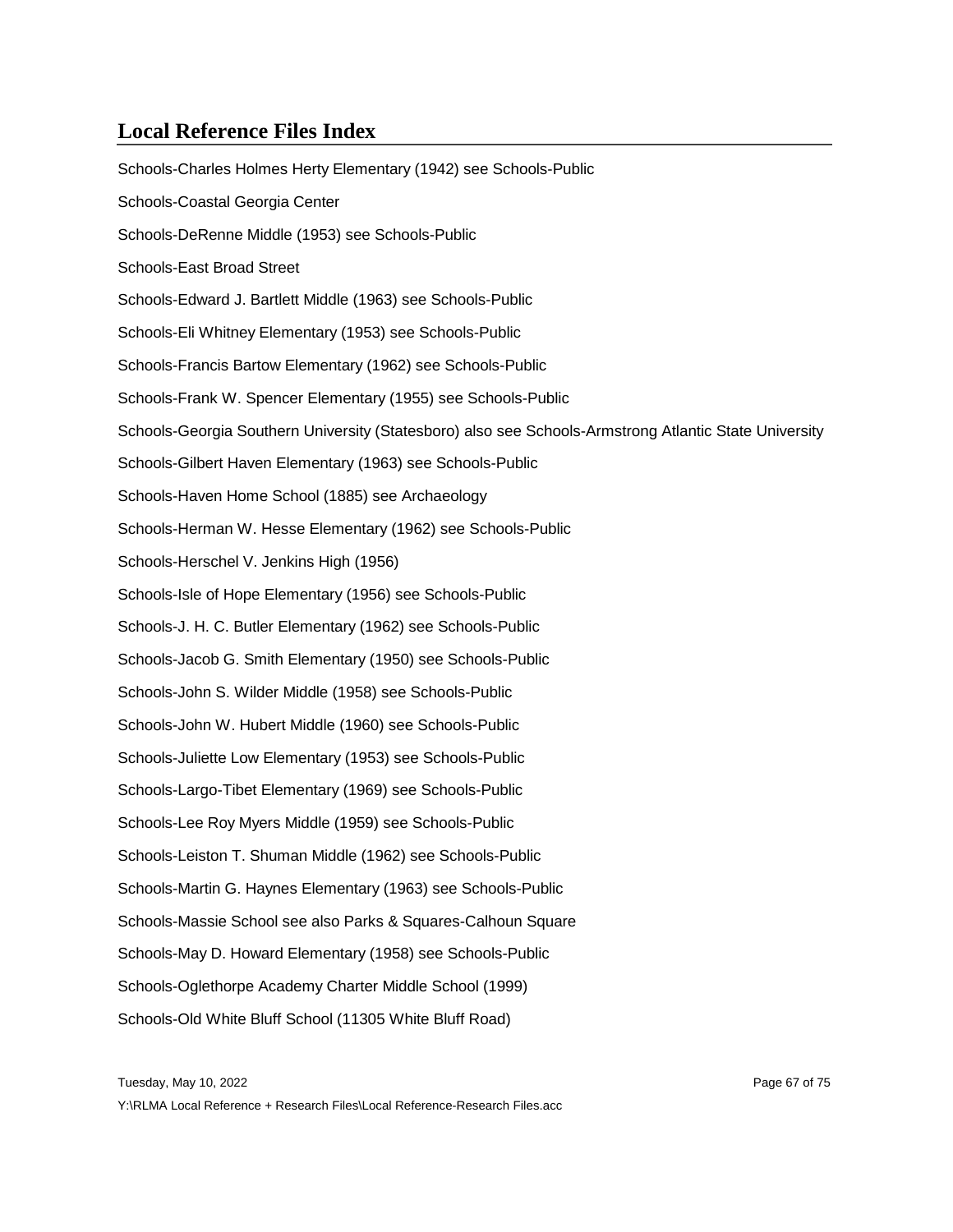Schools-Pearl Lee Smith Elementary (1926) see Schools-Public Schools-Pennsylvania Avenue Elementary (1945) see Schools-Public Schools-Private Schools-Public (Folder 1 of 2) also see Organizations/Societies-Savannah Chatham Board of Education/Savannah-Chatham Public Schools Schools-Public (Folder 2 of 2) Schools-Public-Funding Schools-Robert W. Gadsden Elementary (1955) see Schools-Public Schools-Robert W. Groves High (1957) see Schools-Public Schools-Romana Riley Elementary (1915) Schools-Sarah Mills Hodge Elementary (1951) see Schools-Public Schools-Savannah Arts Academy (1998) Schools-Savannah Christian Preparatory School Schools-Savannah College of Art and Design (SCAD) 1 of 2 Schools-Savannah College of Art and Design (SCAD) 2 of 2 Schools-Savannah Country Day School Schools-Savannah High (1936) see Schools-Public Schools-Savannah State University (SSU; formerly Savannah State College) Schools-Savannah Technical College Schools-Sol C. Johnson High (1956) see Schools-Public Schools-Tompkins Middle and High (1847) (formerly Woodville Elementary School) Schools-Truancy also see Youth (general) Schools-Virginia Lord Heard Elementary (1957) see Schools-Public Schools-Walter S. Scott Middle (1962) see Schools-Public Schools-White Bluff Elementary (1957) see Schools-Public Schools-Windsor Forest Elementary (1962) see Schools-Public Schools-Windsor Forest High (1966) see Schools-Public Ships (general)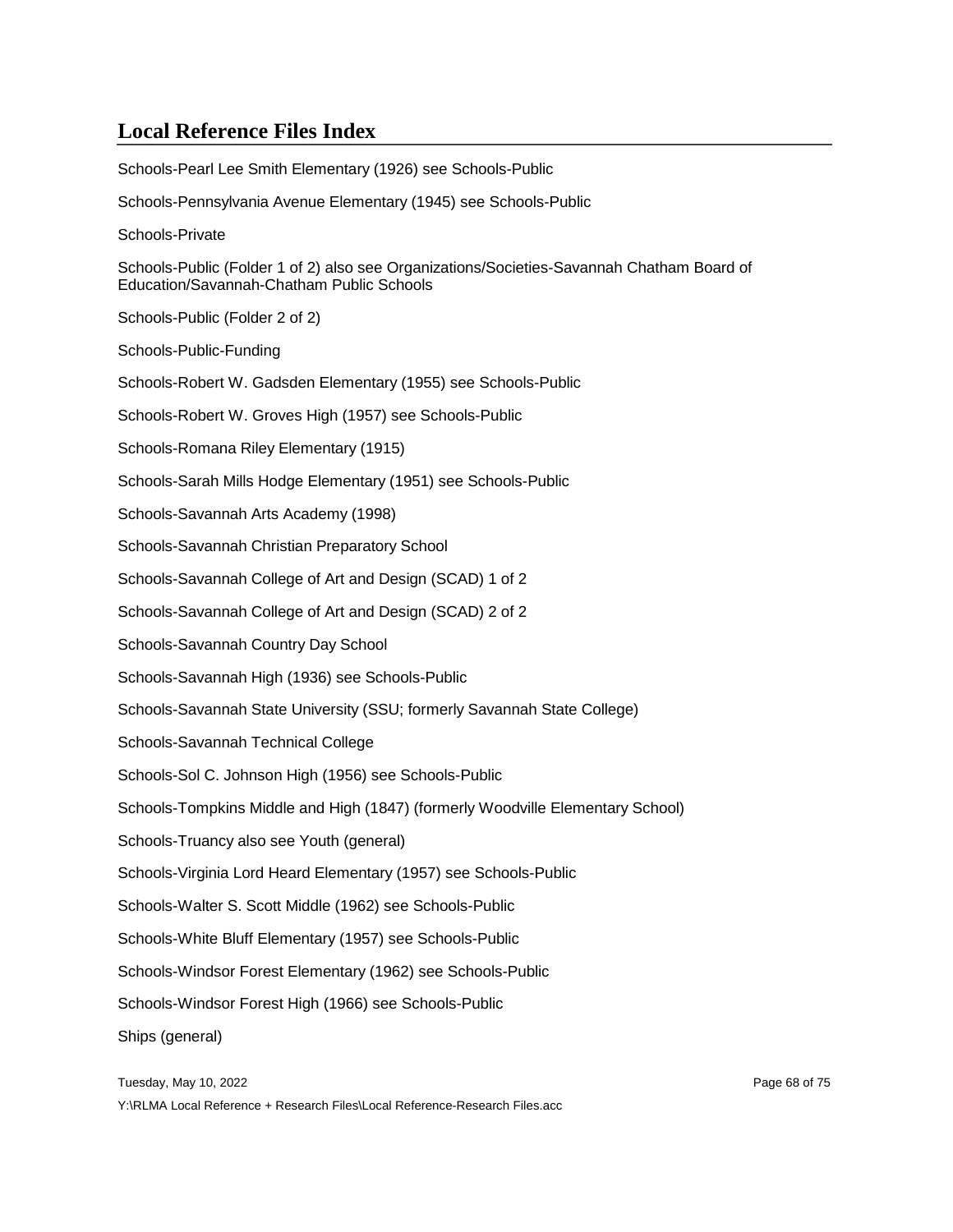Ships-Antelope see Slavery-Savannah

Ships-Barba Negra

Ships-C. S. S. Georgia see Ships (general)

Ships-Liberty Ships see Organizations/Societies-Southeastern Shipbuilding Corporation; Wars-World War II

Ships-Minesweepers see Wars-World War II

Ships-N. S. Savannah

Ships-S. S. John Randolph also see Monuments & Markers-Maritime History

Ships-S. S. Savannah also see Biography/Genealogy-Bell, Malcolm; Monuments & Markers-Maritime History; Ships-S. S. John Randolph

Ships-U. S. S. Georgia see Ships (general)

Ships-U. S. S. Savannah (AOR4)

Ships-U. S. S. Savannah (CL42, Light Cruiser)

Ships-Wanderer see Slavery-Savannah

Ships-Water Witch see Ships (general)

Sidewalks see Americans with Disabilities Act (ADA) Accessibility

Signage see Billboards

Slavery-Georgia

Slavery-Savannah (including Sale Sites) also see Monuments & Markers (general) ["The Weeping Time" 1859 Slave Sale]

Societies see Organizations/Societies-[name]

Speechwriting

Sports (general)

Sports-Auto Racing see Automobiles-Savannah

Sports-Baseball

Sports-Baseball-Savannah Bananas

Sports-Baseball-Savannah Sand Gnats see Sports-Baseball

Sports-Golf see Sports (general)

Tuesday, May 10, 2022 Page 69 of 75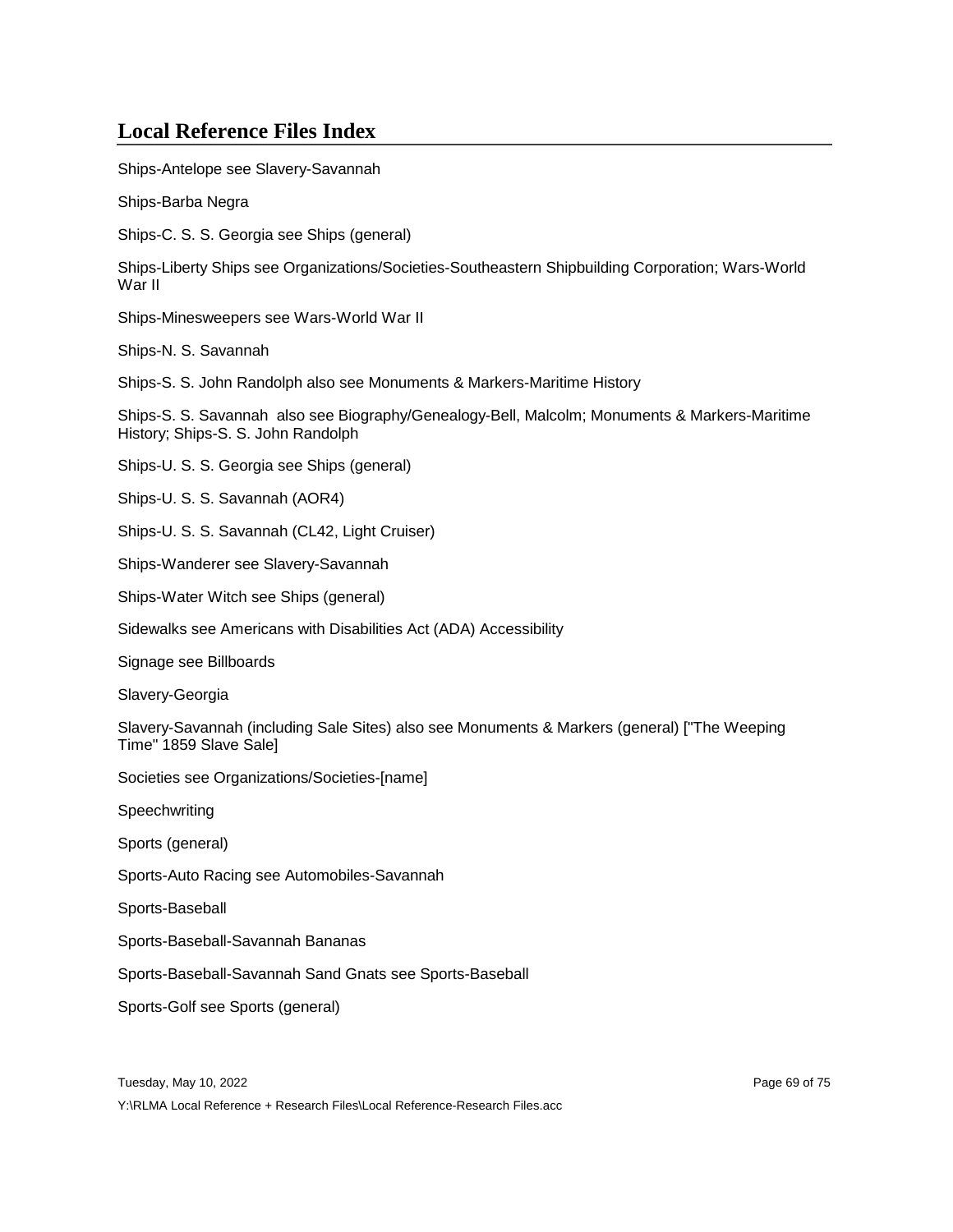Sports-Hockey-Savannah Ghost Pirates

Sports-Racing-Ten Broeck Race Track see Slavery-Savannah-Sale Sites; Monuments & Markers (general) ["The Weeping Time" 1859 Slave Sale]

Stadiums-Savannah also see Parks & Squares-Daffin Park-Grayson Stadium

States-Georgia see Georgia-[topic]

Streets (general) 1 of 2

Streets (general) 2 of 2

Streets-Abercorn Street

Streets-Barnard Street

Streets-Bay Street also see Streets-DeRenne Avenue

Streets-Broughton Street (folder 1 of 3)

Streets-Broughton Street (folder 2 of 3)

Streets-Broughton Street (folder 3 of 3)

Streets-Broughton Street-Bibliography

Streets-Bull Street

Streets-Casey Canal Parkway see Streets-Truman Parkway

Streets-Chatham Parkway see Streets (general)

Streets-Dean Forest Road

Streets-Dean Forest Road Supports see Bridges (general)

Streets-DeLesseps see Streets (general)

Streets-DeRenne Avenue also see Streets-Names

Streets-DeRenne Avenue-Corridor Revitalization

Streets-DeRenne Avenue-Maps

Streets-DeRenne Avenue-Project DeRenne

Streets-DeRenne Avenue-Traffic Engineering Department-DeRenne Avenue, 1997-2006, no date

Streets-DeRenne Avenue-Traffic Engineering Department-Travel Time & Delay Study, 2005-2006

Streets-Drayton Street also see Streets-One-way Streets

Streets-Duffy Street

Tuesday, May 10, 2022 Page 70 of 75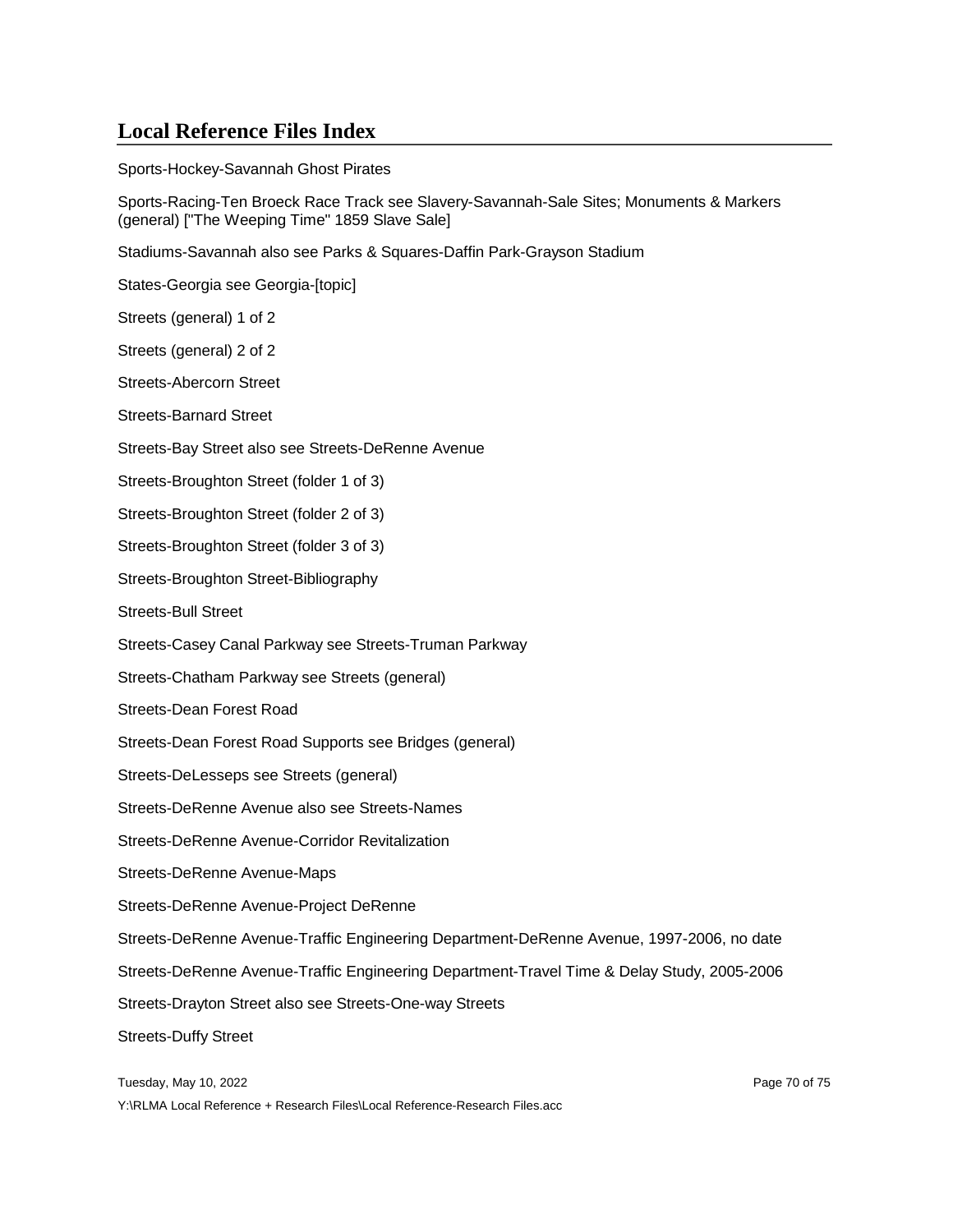Streets-East Broad Street also see Streets-One-way Streets Streets-East/West Corridor see Streets-DeRenne Avenue Streets-East/West Numbering System see Streets (general) Streets-Eisenhower Drive Streets-Factors' Walk Streets-Factors' Walk-Court Case, 2001 Streets-Factors' Walk-Retaining Wall Streets-Goodwin Street Streets-Houstoun Street Streets-Howard Street Streets-Jimmy DeLoach Parkway Streets-Johnny Mercer Boulevard see Streets (general) Streets-Lanes Streets-Lehwald Street Streets-Liberty Street also see City of Savannah-Bureaus & Departments-Civic Center Streets-Liberty-601 East Liberty Street History Streets-Louisville Road Streets-Martin Luther King, Jr. Boulevard/Montgomery Street Corridor Folder 1 of 2 also see City of Savannah-Authorities-Savannah Development and Renewal Authority (SDRA)

Streets-Martin Luther King, Jr. Boulevard/Montgomery Street Corridor Folder 2 of 2

Streets-Martin Luther King, Jr. Boulevard/Montgomery Street Corridor-I-16 Flyover

Streets-Montgomery Street also see Streets-Martin Luther King, Jr. Boulevard/Montgomery Street Corridor; City of Savannah-Bureaus & Departments-Civic Center; Streets-Names

Streets-Names

Streets-Oglethorpe Avenue see Streets-South Broad Street; City of Savannah-Artifacts-Oglethorpe Median

Streets-One-way Streets

Streets-Paved, First in Savannah

Tuesday, May 10, 2022 Page 71 of 75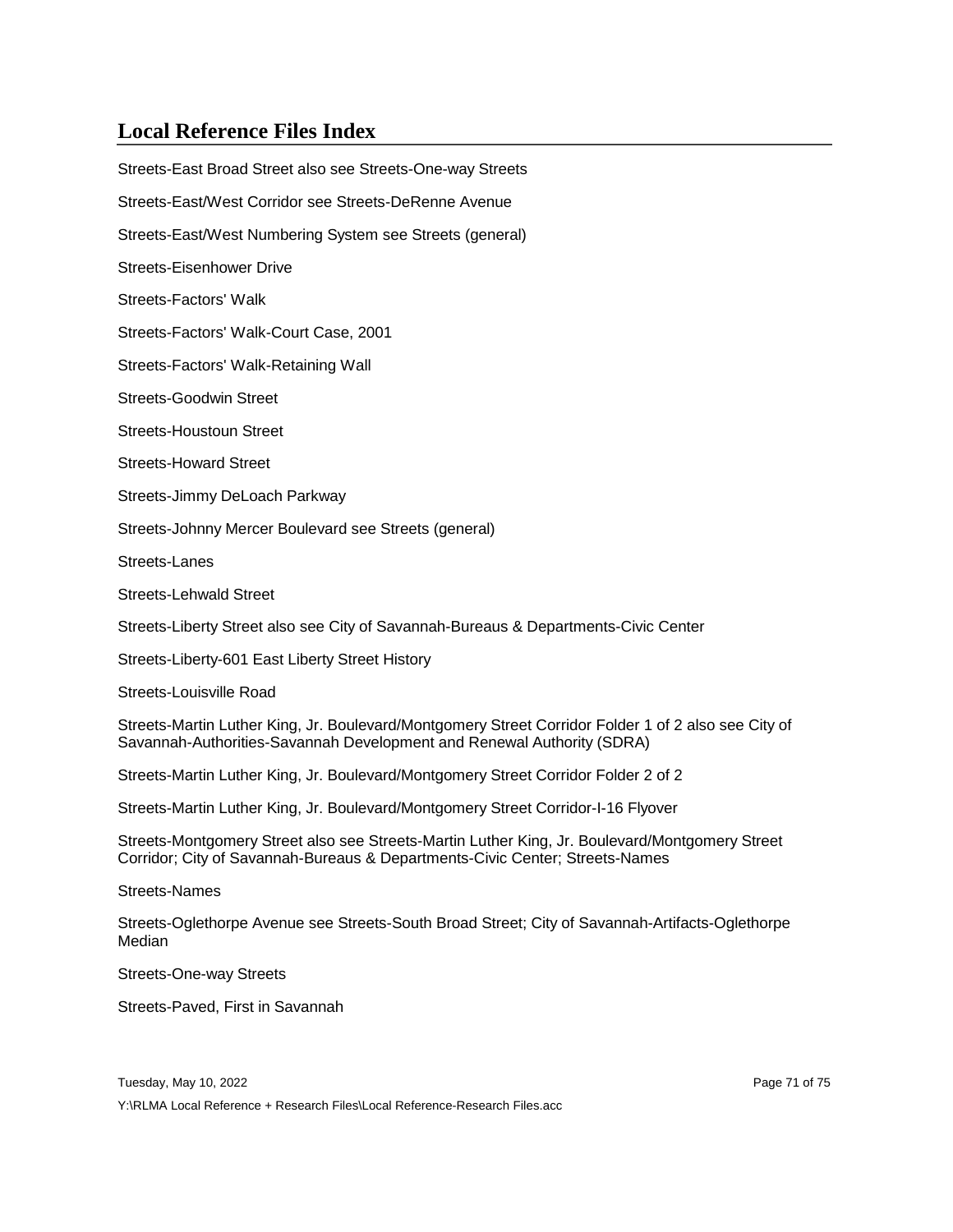| Streets-Pavement, materials                                                                        |
|----------------------------------------------------------------------------------------------------|
| <b>Streets-President Street</b>                                                                    |
| Streets-Price Street also see Streets-One-way Streets                                              |
| <b>Streets-Quacco Street</b>                                                                       |
| Streets-Reynolds Court/Circle see Streets (general)                                                |
| Streets-River Street see Riverfront (River Street)                                                 |
| <b>Streets-Rossiter Place</b>                                                                      |
| Streets-Signs/Markers see City of Savannah-Bureaus & Departments-Traffic Engineering               |
| Streets-South Broad Street (Oglethorpe Avenue)                                                     |
| Streets-St. Julian Street see Streets-Names                                                        |
| Streets-Truman Parkway                                                                             |
| Streets-Victory Drive 1 of 2                                                                       |
| Streets-Victory Drive 2 of 2                                                                       |
| <b>Streets-Victory Drive-Palm Trees</b>                                                            |
| Streets-Victory Drive-World War I Memorial Research                                                |
| <b>Streets-Waters Avenue</b>                                                                       |
| Streets-West Broad Street see Streets-Martin Luther King, Jr. Boulevard/Montgomery Street Corridor |
| Streets-Whitaker Street also see Streets-One-way Streets                                           |
| <b>Streets-White Bluff Road</b>                                                                    |
| Streets-Whitfield Avenue see Streets-Names                                                         |
| Sustainability see City of Savannah-THRIVE Initiative; Environment; Recycling                      |
| Swamps-Okefenokee Swamp see Water-Water Quality & Conservation                                     |
| Tajikistan see Middle East Countries                                                               |
| Television (general)                                                                               |
| <b>Television Series-Savannah</b>                                                                  |
| Theatres also see Organizations/Societies-Savannah Theatre Company                                 |
| <b>Theatres-City Lights Theatre</b>                                                                |

Tuesday, May 10, 2022 **Page 72 of 75**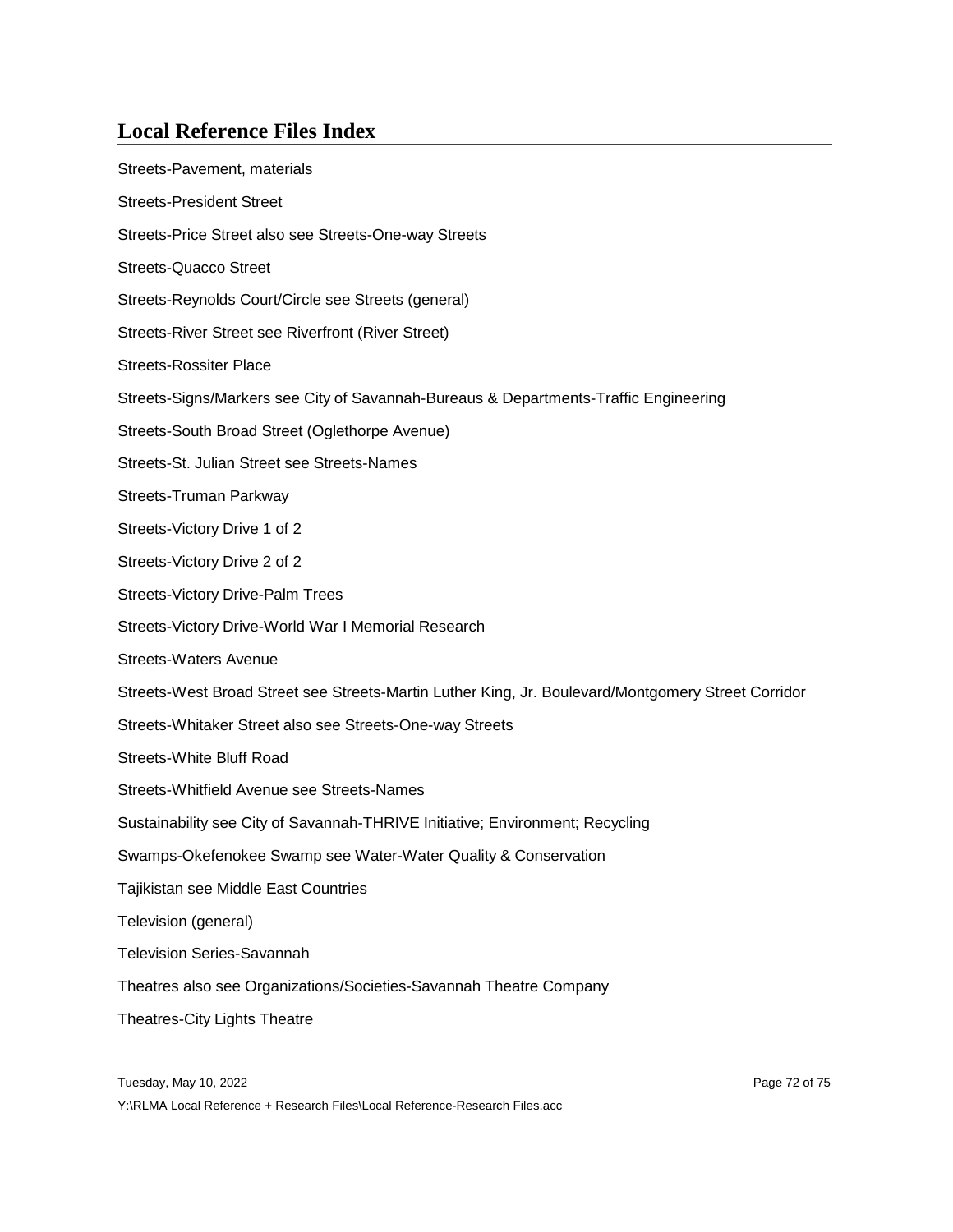## **Local Reference Files Index**

Theatres-Lucas Theatre

Theatres-Savannah Theatre

Time-Public Time Balls

Tourism-Savannah also see City of Savannah-Bureaus & Departments-Tourism Management; City of Savannah-Bureaus & Departments-Tourism and Film

Trade Centers-Savannah

Traffic also see Streets (general); City of Savannah-Bureaus & Departments-Traffic Engineering

Transportation-Chatham Urban Transportation Study (CUTS) see City of Savannah-Commissions-Metropolitan Planning Commission

Transportation-Federal Funding

Transportation-Ports see Time-Public Time Balls

Transportation-Public Transportation also see Organizations/Societies-Chatham Area Transit (CAT)

Transportation-Railroads also see Time-Public Time Balls

Transportation-Railroads-Central of Georgia also see Museums & Historic Sites-Roundhouse Railroad Museum; Organizations/Societies-Coastal Heritage Society

Transportation-Railroads-Central of Georgia-Shop Survey

Transportation-Streetcars also see Neighborhoods-Benjamin Van Clark Neighborhood

Transportation-Traffic Calming

Trees also see Parks & Squares-Forsyth Park (general); Organizations/Societies-Savannah Tree **Foundation** 

Trees-White Bluff see Streets-White Bluff Road

Truancy see Schools-Truancy; Youth; Savannah-Crime

Tunnels-Savannah

Tythings see Wards-Names

Unemployment see Employment-Savannah; Savannah-Economic Conditions

United States-Constitution-Bicentennial

United States-Department of Homeland Security see City of Savannah-Grant Programs (general)

United States-Department of Interior-National Park Service

United States-Presidents-Inaugurations-1993

Tuesday, May 10, 2022 Page 73 of 75

Y:\RLMA Local Reference + Research Files\Local Reference-Research Files.acc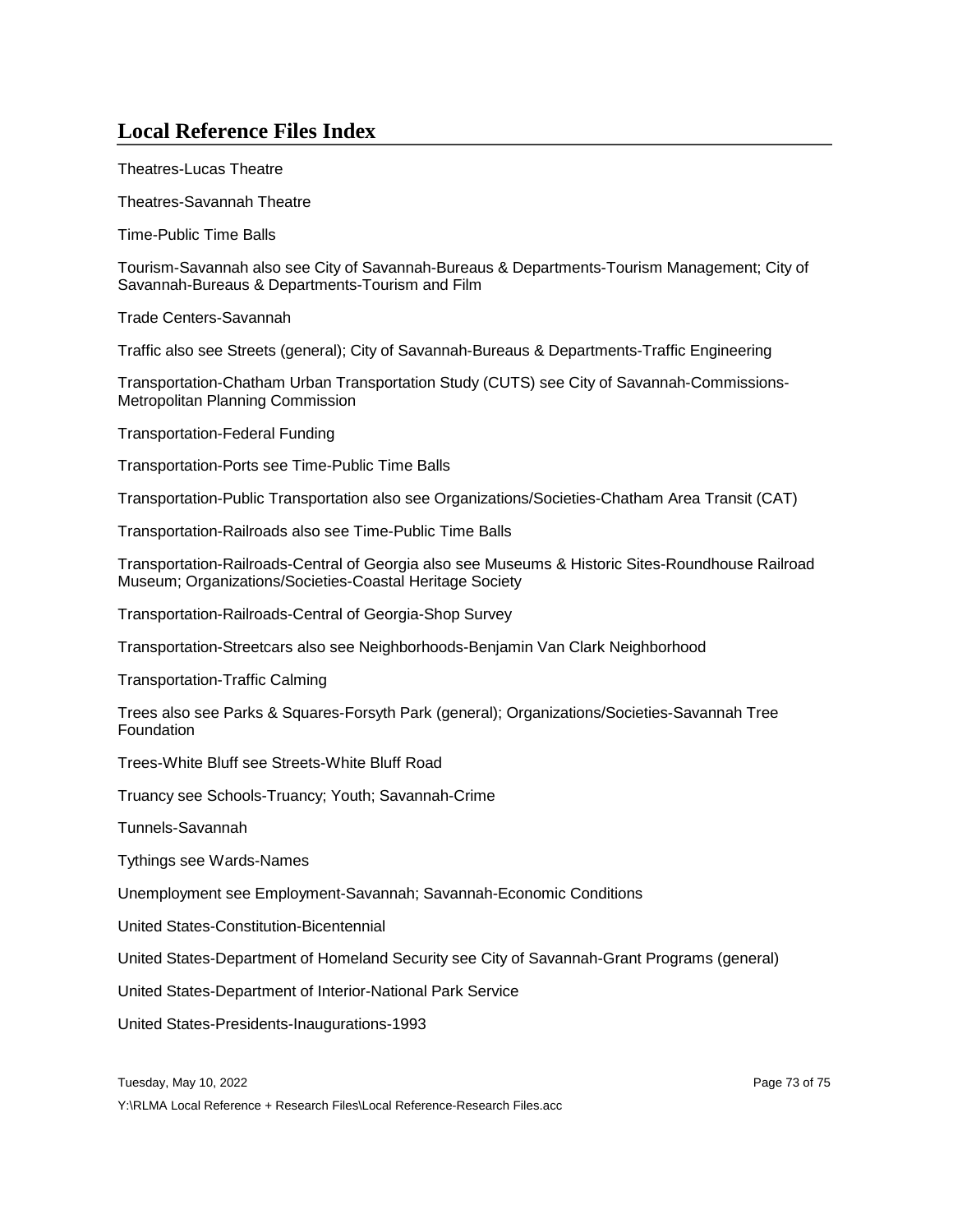## **Local Reference Files Index**

United States-Presidents-Presidential Visits also see City of Savannah-Mayors-Nugent, Peter Roe

Uzbekistan see Middle East Countries

Vietnamese-Savannah Community (Flag of South Vietnam)

Wards (general)

Wards-Brownsville-Private Property Survey Plats, 1887-1948

Wards-Decker see Wards (general)

Wards-Derby see Parks & Squares-Johnson Square

Wards-Franklin see Wards (general)

Wards-Names

Wards-Thomas see Parks & Squares-Thomas Square (Thomas Place)

Wars-American Revolution (general)

Wars-American Revolution-Siege of Savannah (1779) also see Museums & Historic Sites-Revolutionary Battlefield Park; Organizations/Societies-Coastal Heritage Society

Wars-American Revolution-Siege of Savannah (1779)-200th Anniversary-Reenactment (1979)

Wars-American Revolution-Siege of Savannah (1779)-225th Anniversary (2004)

Wars-American Revolution-Siege of Savannah (1779)-225th Anniversary (2004)-Lecture Series

Wars-American Revolution-Siege of Savannah (1779)-Haitians also see Haiti & Haitians; Monuments & Markers-Haitian Memorial Monument

Wars-American Revolution-Siege of Savannah (1779)-Storm over Savannah (Alexander A. Lawrence, Athens: UGA Press, 1951)

Wars-American Revolution-Siege of Savannah (1779)-Storm over Savannah-Photocopy (Alexander A. Lawrence, Athens: UGA Press, 1951)

Wars-Civil War (general)

Wars-Civil War-Georgia Heritage Trail

Wars-Civil War-Land Redistribution (Georgia Coast)

Wars-Civil War-Savannah Occupation

Wars-Civil War-Sherman's March

Wars-World War I

Y:\RLMA Local Reference + Research Files\Local Reference-Research Files.acc

Tuesday, May 10, 2022 **Page 74 of 75** and 2022 **Page 74 of 75**